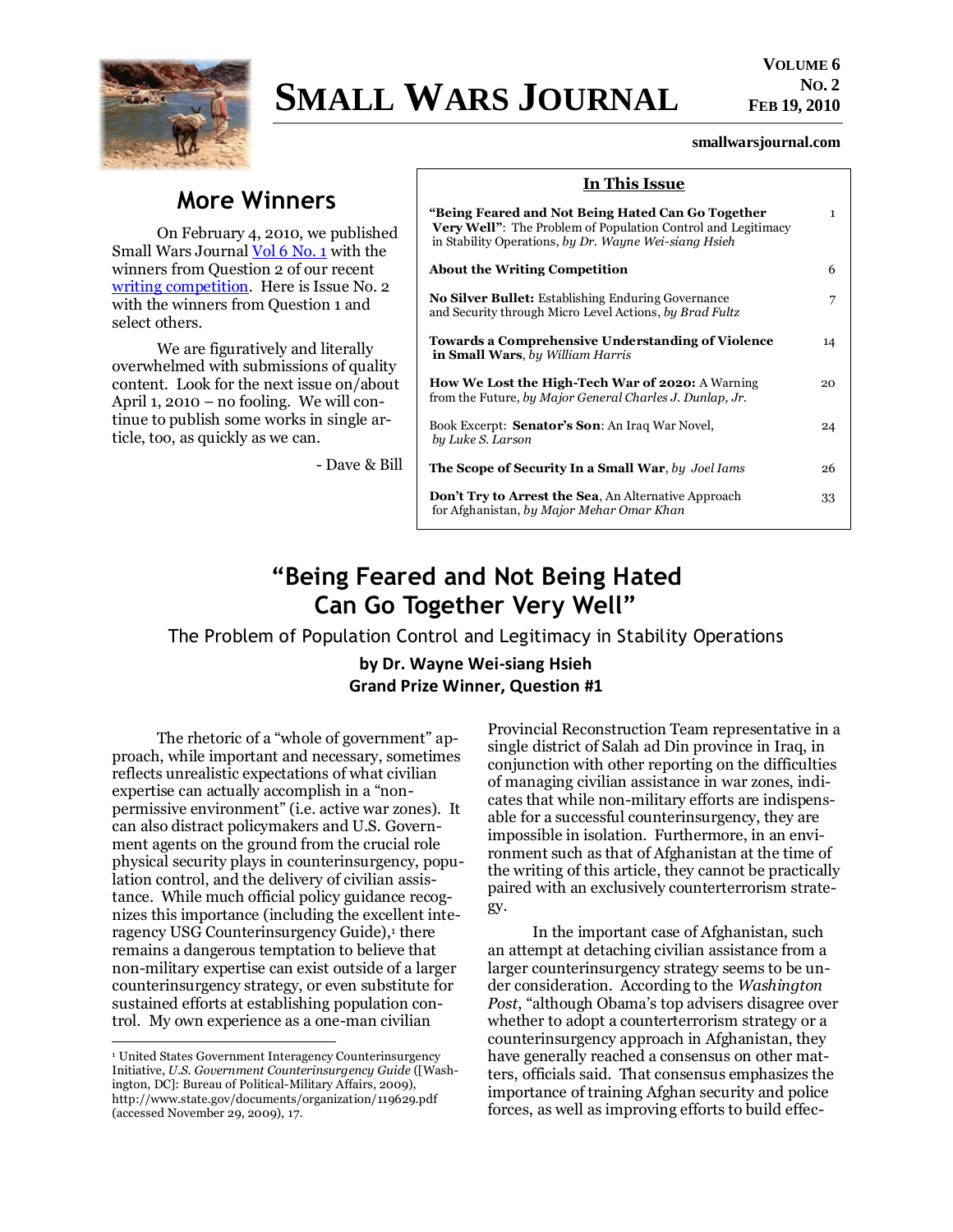tive government institutions."<sup>1</sup> In perhaps the most eloquent argument against the implementation of the comprehensive counterinsurgency strategy called for by GEN Stanley McChrystal, Rory Stewart has argued for a two pronged strategy focused on "development and counter-terrorism... . If the West believed it essential to exclude Al-Qaida from Afghanistan, then they could do it with special forces. . . . At the same time the West should provide generous development assistance – not only to keep consent for the counter-terrorism operations, but as an end in itself. . . . good projects could continue to be undertaken in electricity, water, irrigation, health, education, agriculture, rural development and in other areas favored by development agencies." In Stewart's view, the idea of building a centralized and democratic Afghan state remains a fool's errand, and "we should not control and cannot predict the future of Afghanistan. It may in the future become more violent, or find a decentralized equilibrium or a new national unity, but if its communities continue to want to work with us, we can, over 30 years, encourage the more positive trends in Afghan society and help to contain the more negative."2

Stewart proposes a possible troop footprint of approximately 20,000 troops, which matches Austin Long's open-source estimate of 13,000 military personnel to support a strict counterterrorism mission.3 While a controversial debates flares in the fall of 2009 over troop levels and the virtues or vices of GEN McChrystal's proposal for a comprehensive and man-power intensive counterinsurgency strategy, there seems little debate over the value of civil assistance, and some of the most cogent criticism of a counterinsurgency strategy remains committed to a significant program of development assistance. Indeed, in Pakistan, the U.S. Government hopes to conduct a comprehensive development program in conjunction with a counter-terrorism program of Predator drone strikes, due in part to the absence of significant numbers of western ground forces in the country. Due to concerns regarding the diversion of civilian assistance, the proposed Kerry-Lugar bill even at-



Watch fo[r Robert Haddick'](http://smallwarsjournal.com/blog/authors/robert-haddick/bio/)s weekly editorial[, This Week at War.](http://www.foreignpolicy.com/category/section/small_wars) Friday evenings at Foreign Policy.

#### **SMALL WARS JOURNAL**

**Editor in Chief** Dave Dilegge<br> **Publisher** Bill Nagle **Publisher** 

Small Wars Journal is published by Small Wars Foundation, a 501(c)(3) nonprofit. If you value this material, please consider supporting us in our efforts to bring it to you.

> **Business Office** 4938 Hampden Ln, #560 Bethesda, MD 20814 office@smallwarsjournal.com

Volume 6, No. 2, © 2010, Small Wars Foundation. Permission is granted to print copies for personal, noncommercial use. Since we are in this together, Small Wars Journal publishes under the Creative Commons BY-NC-SA 3.0 license to provide for certain limited uses; per http://smallwarsjournal.com/site/terms/. All other rights reserved.



No factual statement should be relied upon without further investigation on your part sufficient to satisfy you in your independent judgment that it is true.

#### **ACKNOWLEDGEMENTS**

This issue and the SWJ writing competition are made possible, in large part, by the support of Smith Richardson Foundation, with our particular thanks to Dr. Nadia Schadlow and Dr. Marin Strmecki.

tempts to separate U.S. development assistance from Pakistani military control, despite the unavoidable importance of the Pakistani army to counterinsurgency in areas such as Waziristan and Swat.<sup>4</sup>

In Pakistan, political realities on the ground in conjunction with the presence of a weak if still functioning state makes the separation of development assistance from counterinsurgency possible; even assuming this will lead to success in Pakistan, no one should believe that such an arrangement could work in Afghanistan. While current U.S. Government counterinsurgency doctrine and policy rightly resists the idea that "clear-hold-

 $\overline{a}$ 

<sup>&</sup>lt;sup>1</sup> Anne E. Kornblut and Scott Wilson, "Obama Focuses on Civilian Effort in Afghanistan Strategy Review,‖ *Washington Post*, October 15, 2009, http://www.washingtonpost.com/wpdyn/content/article/2009/10/14/AR2009101403801.html (accessed November 29, 2009).

<sup>&</sup>lt;sup>2</sup> Rory Stewart, "The Irresistible Illusion," *London Review of Books* 31 (July 9, 2009), http://www.lrb.co.uk/v31/n13/rorystewart/the-irresistible-illusion (accessed November 29, 2009). <sup>3</sup> Austin Long, "What a CT Mission in Afghanistan Would Actually Look Like,"

http://afpak.foreignpolicy.com/posts/2009/10/13/what\_a\_ct\_ mission\_in\_afghanistan\_would\_actually\_look\_like (accessed November 29, 2009).

<sup>&</sup>lt;sup>4</sup> Karen DeYoung, "U.S. Seeks to Ease Pakistanis' Concerns Before Obama Signs Aid Bill," *Washington Post*, October 14, 2009, http://www.washingtonpost.com/wpdyn/content/article/2009/10/14/AR2009101400060.html (accessed November 29, 2009)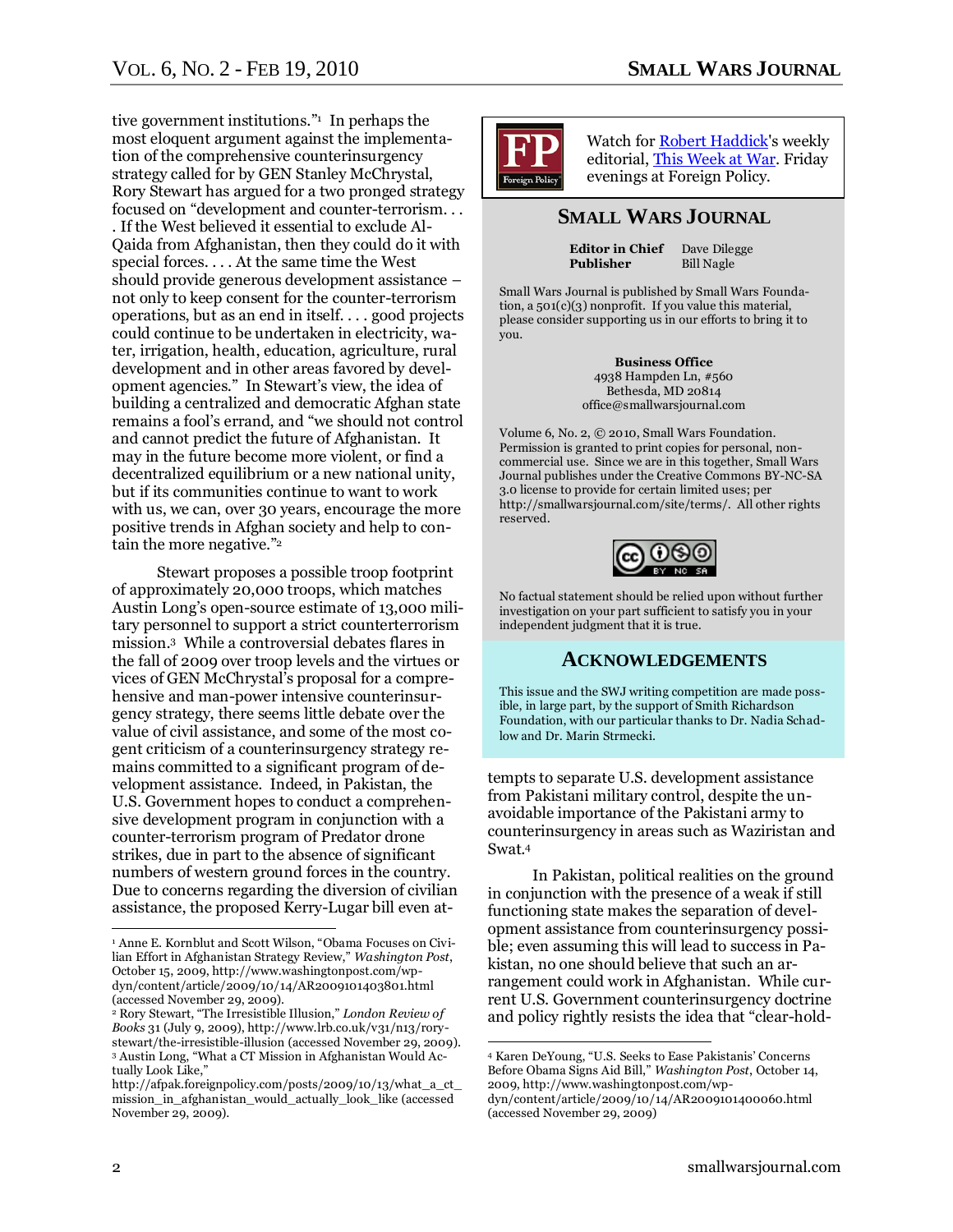build" requires military and non-military operations to occur in chronological sequence, and that these efforts should in fact occur concurrently,<sup>1</sup> non-military forms of assistance remain dependent on military operations, in the sense that they are literally impossible in the absence of a larger military apparatus that can provide life support, transportation, and physical security for civilian officials. The USG Counterinsurgency Guide recognizes this fundamental reality, but there remains a powerful and misleading temptation to believe that civilian expertise can supplant and replace military resources and efforts. The obvious strain on the American military from repeated Iraq and Afghanistan deployments, combined with a lower degree of mobilization among non-military organs of the U.S. Government, only furthers this misperception.

Furthermore, the reality remains that security should be the primary line of operations, because without it, no other efforts can proceed. Current USG COIN doctrine, with its focus on "population protection" and "security" sometimes evades the fundamental truth that the crucial issue is population *control*—a fact more or less explicitly recognized in some policy guidance, but frequently obscured by "hearts and minds" rhetoric, and emphasis on the delivery of "essential" government services and sustainable economic development. In the first place, sustainable service delivery and economic development simply cannot occur in a chaotic security environment—the region of Iraq the author served in had far more private (and sustainable) economic development than the rest of Salah ad Din province, because the district benefited from a relatively benign security environment, which allowed Tuz Khormatu to benefit from the district's naturally profitable position astride the Kirkuk-Baghdad road and along east-west routes used by some Iranian pilgrims. This economic development occurred in spite of various failed U.S. Government efforts, including ones supervised by the author, to bring a microfinance program to Tuz, which floundered due to frictions among local Iraqis and increasingly stringent regulations on USG funding for such efforts. The same basic truth applied to Tuz's essential services, which while weak and problematic, functioned far better than services in those sections of Iraq plagued by more serious (and sometimes catastrophic) security problems.

Rhetoric about "hearts and minds" also further obscures the nature of governmental legitimacy and the role a relative monopoly of violence

plays in establishing legitimacy. Population control requires above all else acquiescence to authority, and in the interim period when U.S. Government forces must establish de facto control in the name of a host government, fear remains a legitimate tool for obtaining that acquiescence. The U.S. Government must avoid the hatred of a host population above all else, but as Machiavelli pointed out, we should not confuse fear with hatred. In Machiavelli's view, "being feared and not being hated can go together very well."<sup>2</sup> For Machiavelli, this in practical terms meant leaving the population's property and womenfolk unmolested, while giving at least some due process for capital punishment—cultural contexts different from Renaissance Florence will have their own lists of behavior to avoid, but the general point remains. Americans should also not forgot that in its own history, Federal supremacy only found vindication in a very large Civil War where a fifth of the southern white military population perished, with a total casualty total numbering around 620,000.<sup>3</sup>

Among the four traits of legitimacy highlighted by U.S. Army guidance for stability operations—respect for human rights, democratic responsiveness, exercise of effective sovereignty, and limitations on the reach of government—only one involves the maintenance of public order, and even that item embraces the "rule of law" and anticorruption.4 Such aspirations remain unobjectionable, and they should remain long-term objectives of U.S. foreign policy, but in chaotic environments such as Iraq and Afghanistan, they can be problematic. Indeed, FM3-07 recognizes that reality on the following page, with wise advice regarding expectations management,<sup>5</sup> but precisely those sorts of problems remain in the public sphere.

For example, recent proposals to extend counterinsurgency practices to policing reflect a fundamental misunderstanding of the coercive aspects of these sorts of operations. Spencer Ackerman, a noted national security journalist and blogger, has declared that "Petraeus, or one of his disciples, needs to come to Washington, D.C. – not to testify, but to lead the police force." In Ackerman's view, "the 'soldiers aren't cops' argument isn't going to fly here.‖6 Another journalist and blogger,

 $\overline{a}$ 

<sup>1</sup> Department of the Army Headquarters, *Tactics in Counterinsurgency*, FM3-24.2, 7-1.

<sup>2</sup> Niccolò Machiavelli, *The Prince*, trans. Harvey C. Mansfield, 2nd ed., (Chicago: University of Chicago Press, 1998), 67. <sup>3</sup> Drew Faust, *This Republic of Suffering: Death and the American Civil War*, (New York: Vintage Civil War Library, 2009), xi. <sup>4</sup> Department of the Army Headquarters, *Stability Operations*, FM3-07, 1-29.

<sup>5</sup> Ibid., 1-34.

<sup>&</sup>lt;sup>6</sup> Spencer Ackerman, "David Petraeus for D.C. Metro Police Chief,‖ *Attackerman*, November 20, 2009,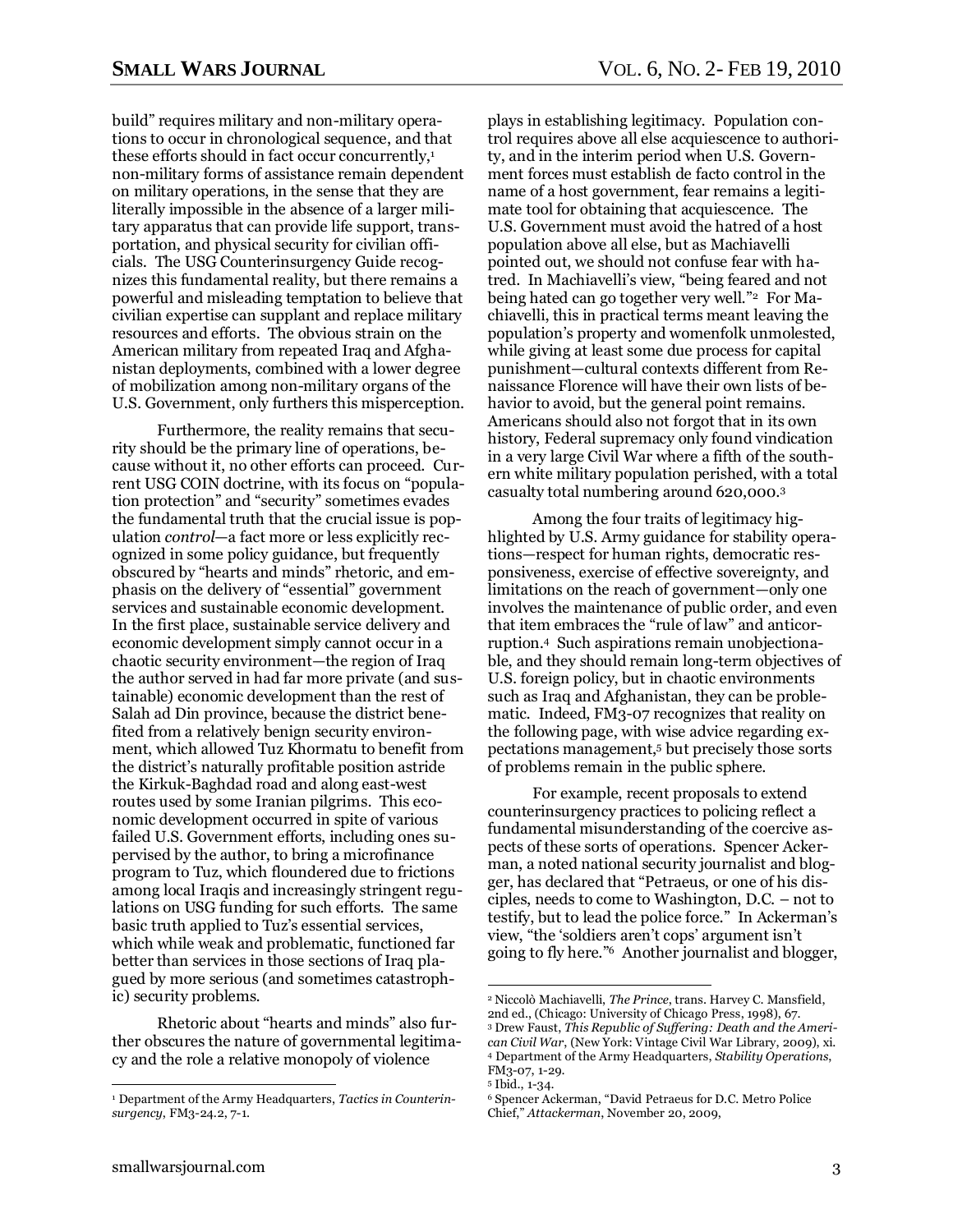Nathan Hodge, has felt obliged to do a rather hostile write-up on the phenomenon of informing domestic policing with counterinsurgency principles, including attempts to use counterinsurgency expertise from the Naval Postgraduate School in Salinas and speculation on how one might bring counterinsurgency to Oakland.<sup>1</sup> While some overlap obviously exists between counterinsurgency and policing, how does one transfer the potent effects of fear of death by Hellfire missile to the mean streets of Salina, CA? The short answer is that there is no such plausible transfer, and there is a difference between domestic policing in a liberal democracy and even stabilization operations, much less the highly lethal counterinsurgency efforts still going on in Iraq and Afghanistan.

We cannot ignore the lethal aspect of even the most well-intentioned and benign forms of stability operations. In challenging environments such as Afghanistan, where even "neutral" humanitarian organizations such as the United Nations come under attack as the agents of malicious western influence—see, for example, the various attacks on UN missions in Iraq, Afghanistan, and Pakistan—it is hard to imagine how development assistance could be paired with a purely counterterrorism approach. The great virtue of counterterrorism operations—their ostensibly lower cost and more modest objectives (i.e. killing or detaining high value targets)—also encapsulate serious limits. In the absence of an effort to establish population control, environments such as Afghanistan will prove to be barren environments for development assistance that could plausibly further American interests. When the well-informed Stewart talks about development assistance continuing "if its communities continue to want to work with us," he presumably also realizes that "communities" encapsulates less some amorphous sense of public opinion, but structures of power and legitimacy based in part on fear. A solid numerical majority in some hardscrabble village may desire a well, but if the Taliban militia that controls the area sees such a project as a species of western encroachment, then no well will be built, no matter how well meaning and culturally adept a local aid professional might be.

In a scenario such as Afghanistan at the time of this article's writing, U.S. Government forces will have to both compel and earn the acquiescence of the population to an authority that will be perceived to be foreign and alien, before indigenous governance can take hold. We should not delude ourselves with regards to how alien a foreign military presence must seem to a local population, and how friction-inducing even the most culturally astute and savvy forces can be. In order to make up for this "soft" legitimacy deficit, fear by necessity remains an indispensable tool of leverage. In its fundamental usefulness lies its profound danger, and without strict controls, counterinsurgent forces can easily push coercive measures into the realm of hatred-producing practices that are both morally dubious and strategically counterproductive. Indeed, because the almost universal tendency is to overuse coercion, almost all policy guidance should err on the "soft" side, and for this reason, I remain fundamentally sympathetic to current COIN guidance within the military, which takes this approach. Nevertheless, doctrine and practice must recognize the need to combine both lethal and non-lethal operations, and FM3-07 wisely declares that "in the conduct of full spectrum operations, an inherent, complementary relationship exists between lethal and nonlethal actions; every situation requires a different combination of violence and restraint."<sup>2</sup>

Some of those lethal actions involve intrusive, violent, and disruptive actions that result in fatalities and detentions that do not and should not correspond to domestic law enforcement. In environments like pre-Security Agreement Iraq and current-day Afghanistan, this remains an unpleasant reality for those who want to focus only on development and more obviously benevolent pursuits. When the author went through his PRT training, he was correctly instructed in how to deal with requests from local contacts to find the status of a relative who had been detained by Coalition Forces in Iraq—and this was a course for civilian experts engaged in non-lethal operations.

Indeed, even in the Tuz district, which was relatively secure, the author still remembers facilitating a visit by a U.S. Army Corps of Engineers representative with regards to a school construction project in a small Sunni Arab village called Hafriah, which had had security issues in the past—earlier in my tour, a mukhtar from the village had been assassinated for supporting the Government of Iraq Reconciliation process, and a U.S. Army patrol placing barriers for provincial election

 $\overline{a}$ 

http://attackerman.firedoglake.com/2009/11/20/davidpetraeus-for-d-c-metro-police-chief/ (accessed November 29, 2009).

<sup>&</sup>lt;sup>1</sup> Nathan Hodge, "Counterinsurgency to Fight U.S. Crime? No, Thanks,‖ *Danger Room*, November 24, 2009, http://www.wired.com/dangerroom/2009/11/counterinsurgen

cy-to-fight-us-crime-no-thanks/ (accessed November 29, 2009).

<sup>2</sup> Department of the Army, *Stability Operations*, 2-1.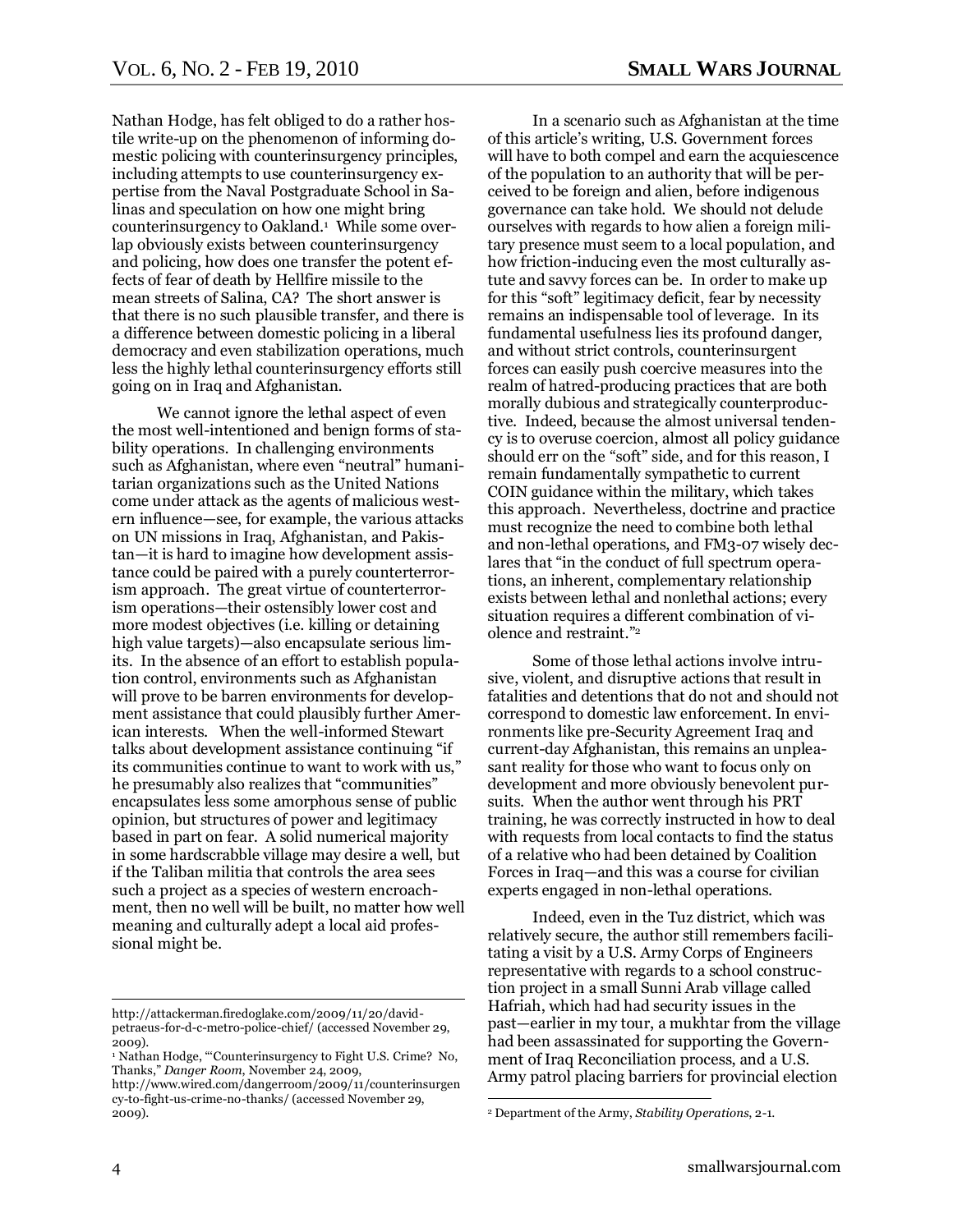security had also been shot at without effect. I and my military colleagues were inspecting the school site when I spotted an older Iraq gentleman holding a piece of paper looking as if he was caught between two desires—one to approach us, and the other to hang back—and considering the appearance of my military colleagues, with all their body armor and the paraphernalia of war, this was a not unreasonable reaction. I had my Army-issue body armor on, but continue to wonder if my obvious civilian status might have made the party less intimidating. Regardless, I gestured to the gentleman to indicate he should feel free to approach, and he did, with the all-too-common story of a son detained by Coalition Forces. My military colleagues dutifully took down his information, we dutifully made sure he had already pursued the case through local Iraqi Police channels, and we all went on our respective ways.

For all I know, the gentleman's son was a hardened and murderous insurgent, but the point is that there is no way to sugarcoat the gap that must exist between the foreign forces who in the dead of night take men away, and the population for whom these are brothers, sons, and fathers. Indeed, I still vividly remember stories about how my PRT Team Leader had to help manage the fallout of U.S. forces inadvertently killing the son of the provincial governor during a raid. This presents a difficult—if manageable—problem (and in the case of the provincial governor, much effort by American civilian and military leaders did repair the breach), because lethal force remains an indispensable part of both counterinsurgency and stabilization operations. It is telling that GEN Mc-Chrystal, who has incurred some criticism for putting restrictions on the use of air power and lethal force as the ISAF commander in Afghanistan, superintended the most lethal of "kinetic" operations in Iraq conducted by Joint Special Operations Command during the Surge years of 2007-8.<sup>1</sup>

As ISAF commander in Afghanistan, GEN McChrystal hopes to find the right balance of "violence and restraint" for the circumstances he finds himself in, but however much he tips the scale toward "restraint," some measure of violence will be necessary. And I would argue, precisely because of the cultural and linguistic gap that separates ISAF forces from the Afghan population, more "violence" will be needed to acquire the ne-

 $\overline{a}$ 

cessary leverage to overcome the resistance of insurgent groups than would be required by indigenous forces in a more conventional law enforcement setting. Without more organic sources of legitimacy during the early phases of a counterinsurgency, the counterinsurgent will have to use the ability to maintain public order by force to gain enough leverage to control the population before a host nation's more culturally acceptable forces can establish control of the population. This harsh reality need not compromise the ethical and strategic worth of any given counterinsurgency effort, but both counterinsurgency and stability operations should not be confused with social work or even policing in a liberal democracy.

Indeed, only by better understanding the potent role fear plays in producing legitimacy can U.S. Government agents fully understand the ability of insurgents to control a population. Insurgents might have certain advantages in appealing to cultural legitimacy—a common language and culture, for example—but as the Iraqi experience with Al Qaeda in Iraq (AQI) had shown, insurgents sometimes bring their own radically foreign ideologies into the human terrain of a population in play between insurgents and counterinsurgents. In such cases, insurgents can also use fear as a tool for producing enough acquiescence to gain the legitimacy necessary for population control, although as Al Qaeda in Iraq shows, insurgents must also avoid the mistake of transforming fear into hate. While I have been generally impressed by my Army colleagues' counterinsurgency awareness, I have also detected a frustration among some with local passivity in the face of insurgent intimidation—a perception that certainly has echoes stateside—indeed, powerful ones both among those in and out of uniform.

The longer we use the rhetoric of hearts and minds, with its emphasis on the idea that good intentions mixed with financial generosity should somehow magically translate into legitimacy and cooperation from foreign peoples struggling in between insurgent and counterinsurgent forces, the longer we obscure the importance of fear in determining where a vulnerable population casts its lot. The population in a contested area has no prospect of returning to a secure home where their families reside—they must make careful calculations with regards to their allegiances, and at stake are the lives of both themselves and their kinfolk. In addition to providing a credible degree of protection from insurgents, the counterinsurgent must also compete in the arena of fear—there is no need to elicit the same degree of fear as an insurgent might

<sup>&</sup>lt;sup>1</sup> Bob Woodward, "Why Did Violence Plummet? It Wasn't Just the Surge," *Washington Post*, September 8, 2008, http://www.washingtonpost.com/wp-

dyn/content/article/2008/09/07/AR2008090701847.html (accessed November 29, 2009).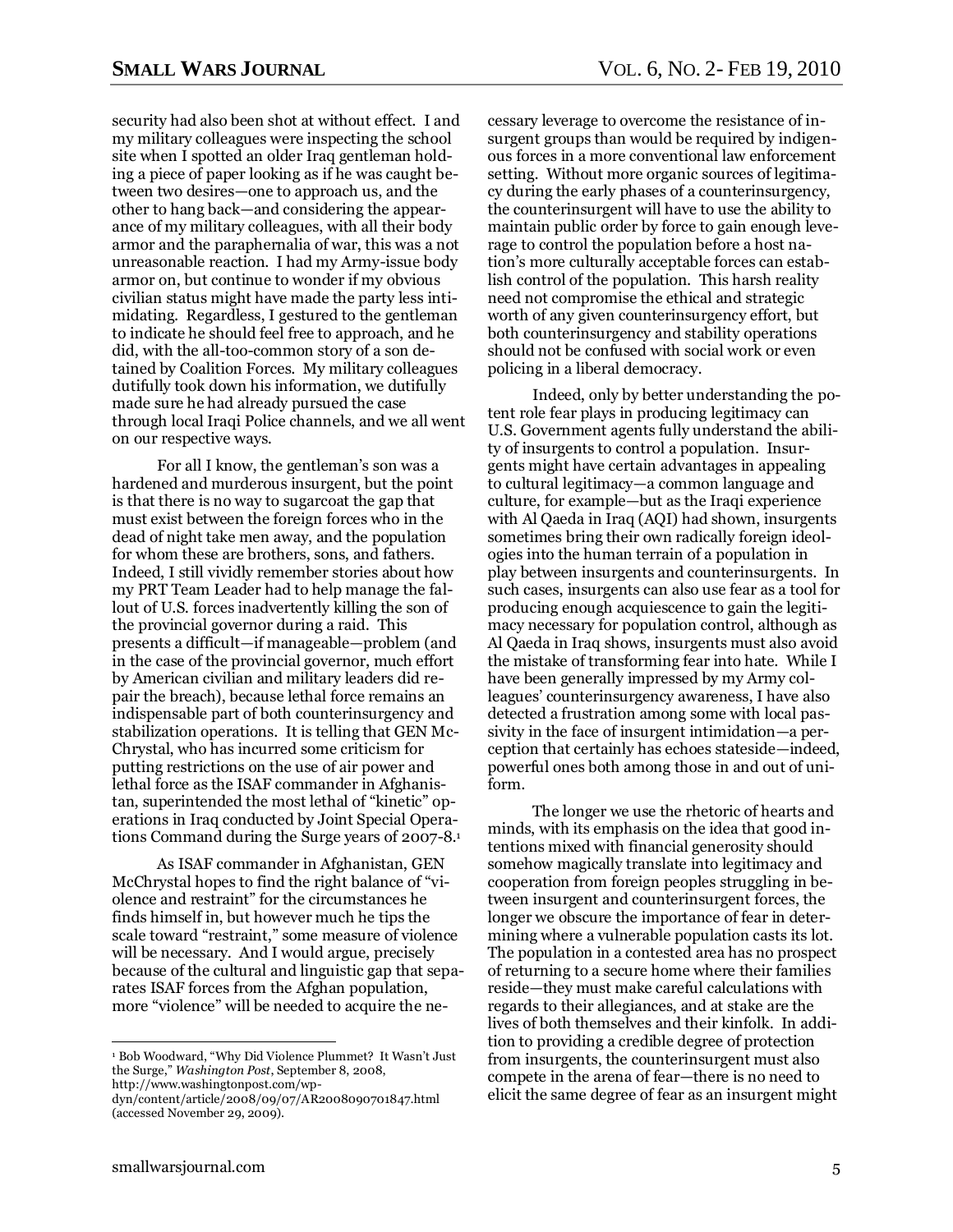inspire, but *enough* fear must be extracted to acquire the acquiescence necessary for legitimacy and population control. The counterinsurgent must strive to present concrete benefits to a population—benefits best provided in many cases by ―soft‖ civilian expertise—along with some measure of protection from insurgent abuse and retaliation, but it must also present a credible threat of sanctions for those who choose the path of insurgency. Whether it be fear of indefinite detention in some prison at Bagram, or a bomb plummeting out of the sky on an insurgent's head, the counterinsurgent must present a credible threat of potentially lethal consequences for actively resisting the legitimacy of the counterinsurgent.

Finding the best "combination of violence" and restraint" is obviously a difficult problem, but once again, as the Stability Operations manual recognizes, "an inherent, complementary relationship exists between lethal and nonlethal actions." Not only does an attempt to detach development assistance from lethal counterinsurgency operations on the ground in an environment such as current-day Afghanistan flounder on practical problems with physical security for civilian aid officials and potential Afghan partners, they also misunderstand the nature of population control and legitimacy. In environments such as Afghanistan and, to a lesser extent, Iraq, insurgent groups see any form of western aid as inherently illegitimate, and such developmental assistance requires the protection of a counterinsurgent that can use some measure of lethal force to control the population.

As someone who worked in the non-lethal side of stability operations at the company level, and who fully believes in its importance, it is important to highlight the symbiotic importance of lethal and non-lethal operations in these difficult environments.

\* \* \*

*Wayne Hsieh is an Assistant Professor of History, U.S. Naval Academy. He is the author o[f West](http://uncpress.unc.edu/browse/book_detail?title_id=1641)  [Pointers and the Civil War: The Old Army in War](http://uncpress.unc.edu/browse/book_detail?title_id=1641)  [and Peace](http://uncpress.unc.edu/browse/book_detail?title_id=1641) (Chapel Hill: University of North Carolina Press, 2009), and several academi[c articles.](http://www.amazon.com/Wayne-Wei-siang-Hsieh/e/B0028OEL9C/ref=ntt_dp_epwbk_0)* 

*He immigrated to the United States as an infant from Taiwan and grew up in Alhambra--a suburb of Los Angeles with a large overseas Chinese population. From Alhambra High School he went on to Yale University, B.A. in History (2000), and University of Virginia, PhD in History (2004). He joined the U.S. Naval Academy History Department in 2005.*

*From July 2008 to June 2009, Hsieh was on interagency detail with the U.S. State Department in Iraq, where he served as the Tuz Satellite Lead for the Salah ad Din Provincial Reconstruction Team. The most important of his duties centered on facilitating ethnic and political reconciliation in the Tuz district (approximately 150,000 inhabitants). He received a Commander's Award for Civilian Service from 3 BSTB (Department of the Army), and a Meritorious Honor Award from the U.S. Department of State (Embassy Baghdad).*

## **The SWJ Writing Competition**

<span id="page-5-0"></span>This issue presents the prize winners for Question 1 of our first writing competition, along with other selected works. Question 2 winners were published in <u>Vol 6 No. 1</u>. Question 1, as it was put forward at http://smallwarsjournal.com/competition was:

#### **Security vs. [Jobs & Services & etc.] -- horse and cart, or chicken and egg?**

The "security is the military's job" camp at one extreme expects more order than can be obtained by kinetic measures without a scorched earth approach. Alternately, it demands that the armed forces exceed their organizational mandate in early phases and then obediently (and wastefully?) hop back into their military box until things go awry again. Other camps may err by expecting too much from non-military actors in non-permissive environments, understating the risks non-military actors already do or should accept, or tinkering with building massive non-lethal expeditionary capabilities that may be unsustainable.

What does security really mean in a small war, how much is needed when, and how do you make meaningful security gains through the pragmatic application of affordable capabilities? How does security relate as an intermediate objective or an end state? Cite examples of real successes or failures.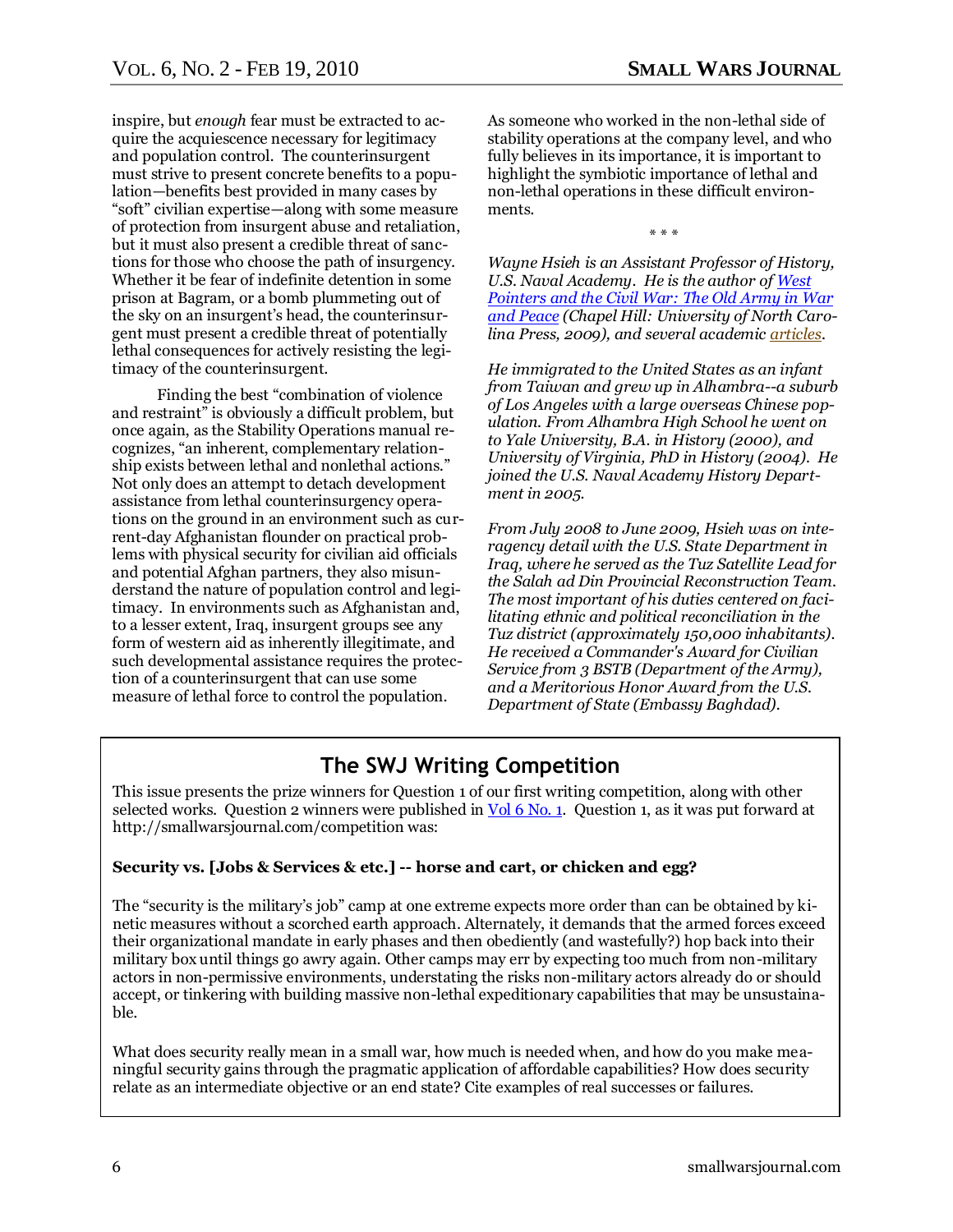## **No Silver Bullet:**

<span id="page-6-0"></span>Establishing Enduring Governance and Security through Micro Level Actions

**by Brad Fultz Honorable Mention, Question #1**

#### **What does security mean in a small war?**

There is a popular axiom in the combat arms community: 'Fire without movement is wasted ammunition, and movement without fire is suicide. This adage drives home the lessons of fire and maneuver to the small unit leader. Similar to this is another proposed moral of small wars: effective governance without established security is impossible, and establishing security without effective governance is a waste of time and unnecessary risk to combat troops lives. Security in small wars is directly connected to governmental progress. The two are inseparable. Security establishment, at all levels of operations, from the squad to the brigade must directly support the goal of establishing effective governance. Security in a small war means that institutions are able to conduct business in a manner that contributes to effective governance in accordance with local norms. To accomplish this, institutions must be developed at the *local level with local support*. Providing the ability for local governance to take place is the true measure of security in small wars. By using the limited resources at hand of the US military it is essential that security is established at the grassroots level, just like governance must be established at the grassroots level. The top-down method of governance and security establishment is antithetical to the realities of the traditional societies in which the US is currently conducting operations, and is a massive waste of resources. Only when security and governance are established at the local level, can these successes be transferred to centralized control, and not the other way around.

Three case studies illustrate the inseparable connection between local security and effective local governance. The awakening in Western Iraq in 2006, The First Anglo-Afghan War between 1839 and 1842, and the Soviet occupation of Afghanistan during the 1980's provide the experience for the case studies. The security or governance debate is not a question of chicken or egg, but a statement of cooperation and interdependence between the various agencies within the US bureaucracy that ultimately lead to a successful counterinsurgency campaign.

#### **Iraq Awakening 2006**

In August 2006 Marine Colonel Peter Devlin, the senior Marine Intelligence Officer in Anbar wrote an eye raising classified document that circulated amongst ranking military and civilian decision makers and was leaked to Tom Ricks of the *Washington Times*. The basic outline of the paper stated that the war in the Al-Anbar province was on a dire course, it suggested that if significant steps were not taken to improve security and governance immediately, the Al-Anbar province would be lost to the Al-Qaeda in Iraq (AQI) network, the principal local alternative organization.<sup>1</sup> In December of 2006, about three months following Colonel Devlin's report, *Time Magazine* online ran an article titled "Turning Iraq's Tribes against Al-Qaeda." The article outlined Army Brigade Commander Colonel Sean McFarland's agreement with Sheikh Abdul Sittar that began the cooperation between US and Iraqi tribal forces. This partnership contributed greatly to the end of the insurgency in Al-Anbar province.<sup>2</sup> What is it that caused the rapid change in the insurgency, from near defeat at the hands of AQI to victory? It is believed that the Sunni-Shia split and the civil war that resulted was a prime motivating factor. It is also widely reported and accepted that the extremist interpretation of Islam coupled with the severe violence used by AQI was a primary motivator behind the tribal shift in loyalties. However, without viewing this transition from a grassroots political or from governance standpoint and fully appreciating the motivations behind the aligning of the tribes with their previous enemy, any assessment is incomplete.

 $\overline{a}$ <sup>1</sup> Ricks, Tom. *"Situation Called Dire in West Iraq"*. Washington Post*.* 11 September 2006. Accessed on 22 September 2009. [http://www.washingtonpost.com/wp-](http://www.washingtonpost.com/wp-dyn/content/article/2006/09/10/AR2006091001204.html)

[dyn/content/article/2006/09/10/AR2006091001204.html](http://www.washingtonpost.com/wp-dyn/content/article/2006/09/10/AR2006091001204.html)  <sup>2</sup> Kukis, Mark. *"Turning Iraq's tribes against Al-Qaeda."*  Time.com. 26 December 2006. Accessed on 22 September 2009.

[http://www.time.com/time/world/article/0,8599,1572796,00.h](http://www.time.com/time/world/article/0,8599,1572796,00.html) [tml](http://www.time.com/time/world/article/0,8599,1572796,00.html)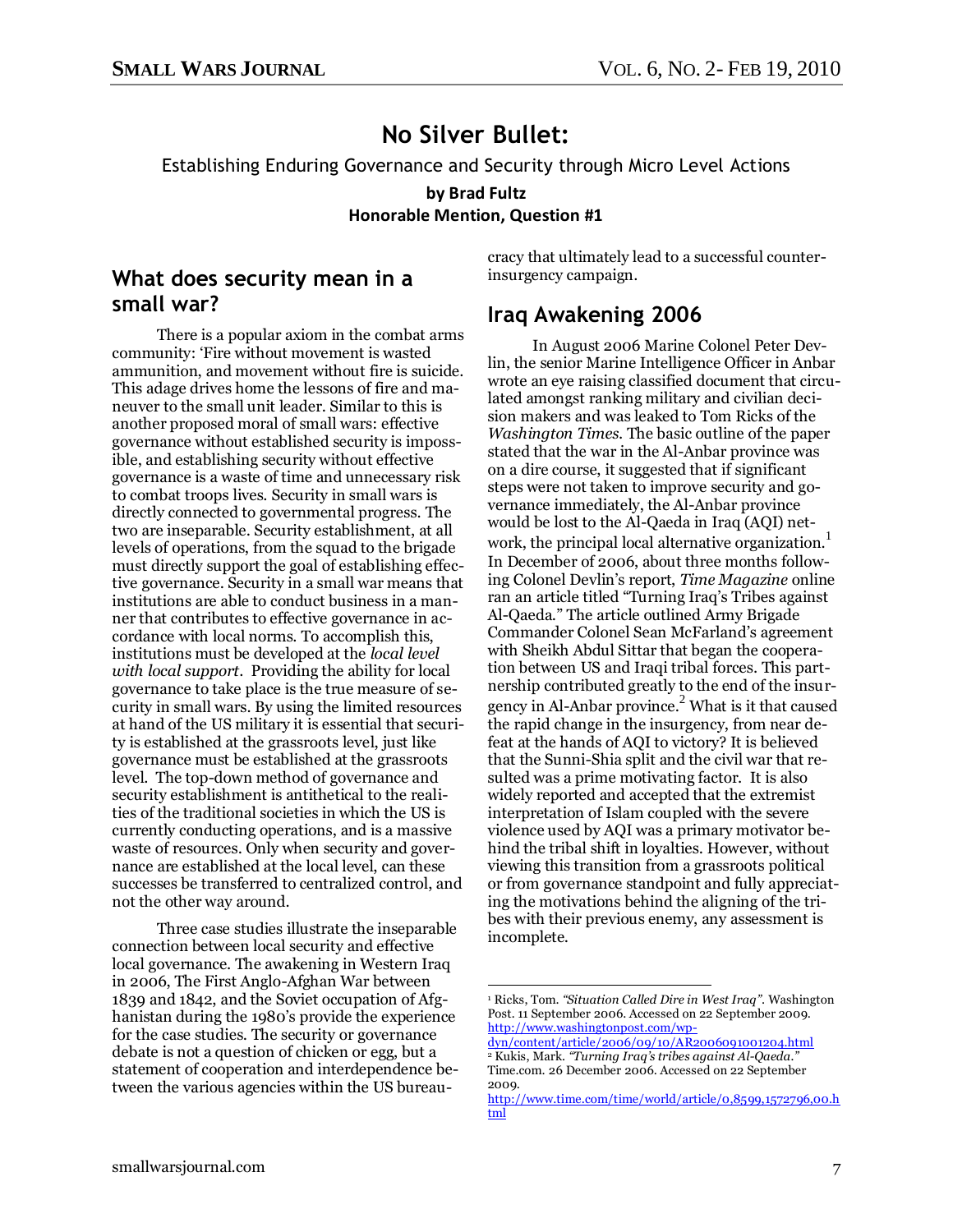In November of 2005, during Operation Steel Curtain, while occupying a small house with my platoon outside of the city of Husaybah in far western Iraq, I held a meeting with three local leaders. These local leaders had three primary concerns. First, a generator belonging to the local mosque was missing since coalition forces had come through the village. Secondly, the Marines were taking local livestock to supplement their MRE diets and not paying for the valuable animals. Both concerns could be easily addressed. The third request however caught me off-guard. The local leaders demanded I do something pertaining to uncontrolled Iranian influence in Baghdad. The January 2005 elections and the October 2005 Constitutional Referendum were two major political events that took place and the lack of Sunni participation in these two rounds of elections had left the Sunni tribes out in the cold in the current Iraqi political system. It was becoming apparent that Baghdad was developing a constitutional political system with or without Sunni participation regardless of credibility. This was cause of considerable concern amongst those that had benefitted from the status quo under Saddam Hussein, and the instability following his downfall. Many other Sunnis simply feared a balance of power shift towards the Shia. Simply put, it was time to start participating in the democratic process out of fear of being left out of centralized decisions. This development was summed up lucidly by journalist Nir Rosen in his testimony to congress:

―And if war is politics by other means, then the Shiites won, they now control Iraq. Fortunately for the planners of the new strategy, events in the Iraqi civil war were working in their favor. The Sunnis had lost. They realized they could no longer fight the Americans and the Shiites, and many decided to side with the Americans, especially because many Sunnis identified their Shiite enemy with Iran, America's sworn enemy as well"1

Although Rosen's testimony reflects the popular assessment of the divisions in Iraqi society, it does not completely answer the question as to why the tribes in Anbar finally decided to align themselves with the coalition and against AQI. Participating in the democratic process was not just a matter of creating civil participation amongst the local populous; it was changing local paradigms in the face of the current realities. The security and

governance situation at the local level was not conducive to advancing the interests of the Anbar tribes. Al-Qaeda of Iraq needed to be confronted.

The security situation in the Anbar Province demanded improvement in order for political progress to be made. The influence of tribal leaders that historically had deep economic and unofficial political interests in western Iraq was being severely threatened. Security and stability norms existing under the previous regime were not being replaced by the Marines and this vacuum enabled the AQI network to fill that void. This new, radical organization did not follow the traditional patterns of tribal Iraqis in to their new governance style, and they were also not including the historical power brokers in its regional emergence. This was a fundamental mistake make by AQI at the local level. Not only were tribal powers being cut out of politics in Baghdad, they were principally losing influence locally, and this is what drove the Sheikhs to their alliance with the Marines. $<sup>2</sup>$  Hence of the three</sup> concerns of the local Sheikhs I sat down with in that dusty western town back in 2005, the first two were local concerns. Getting those answered had the potential to improve those gentlemen's local influence. The events in Baghdad were and remain admittedly important; however it was the developments at the local, or grassroots level that understandably, held priority and led to action on the part of the tribes.

The shifting of power within the Anbar province, and not the missteps taken by a new, perceived illegitimate administration in Baghdad, enraged the tribal leaders in the Anbar province and led to a violent resistance from tribal members, many of whom were former soldiers under Sadaam Hussein. The empowering of traditionally lower classes, emergence of religious leaders having previously unknown influence, and the threat to informal business networks, not to mention protection of local women, motivated the unconventional alliance between the tribes and the Marines. The influence of AQI in the region was not only a threat to the coalition, but it also gave rise to those that are typically vulnerable to extremist recruitment, the poor, uneducated lower classes.<sup>3</sup> This commissioned peasants to warrior and near heroic status. The increased influence given to Imams placed religious leaders in a position of power that

 $\overline{a}$ 

<sup>1</sup> Rosen, Nir. Prepared Testimony Before the Senate Committee on Foreign Relations. April 2008. Accessed on 22 Sept 2009. [http://foreign.senate.gov/testimony/2008/RosenTestimony08](http://foreign.senate.gov/testimony/2008/RosenTestimony080402p.pdf) [0402p.pdf](http://foreign.senate.gov/testimony/2008/RosenTestimony080402p.pdf) 

<sup>&</sup>lt;sup>2</sup> "Tribal Movements and Sons of Iraq." Institute for the Study of War. 2007-2009. accessed 28 Oct. 2009. [http://www.understandingwar.org/theme/tribal-movements-](http://www.understandingwar.org/theme/tribal-movements-and-sons-of-iraq)

[and-sons-of-iraq](http://www.understandingwar.org/theme/tribal-movements-and-sons-of-iraq) <sup>3</sup> Munson, Pete. Iraq in Transition. Potomac Books 2009. Pg 214.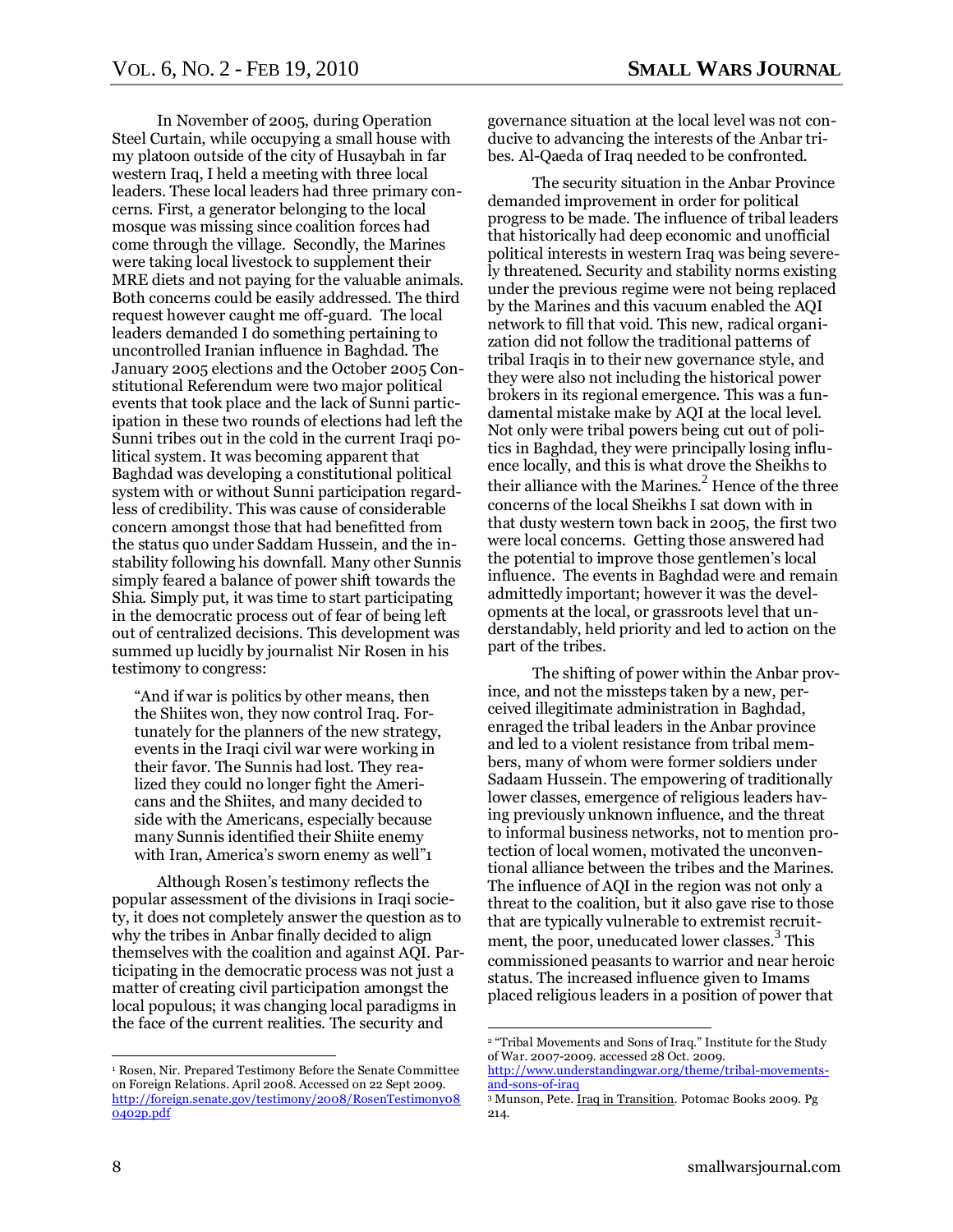was foreign to the region. Previously religious leaders stayed in the mosque while the sheikhs conducted business.<sup>1</sup> The losers in this new power paradigm were those that had previously been the heads of the informal power structure, namely the sheikhs and other significant tribesman. Behind this former power structure was also the economic well-being of those with clout, to include smuggling, protection rackets and business interests that the instability created by AQI was interfering in. So both the local influence and economic interests of tribal leaders was being compromised by the presence of  $AQI<sup>2</sup>$ . Therefore, the awakening was not a result of top down centralized political decisions from Baghdad; it was the shift in the delicate local balance of power of Iraqi tribal society that led the Sheikhs to defend their turf for pragmatic motivations.

By mid 2006 the sheikhs across Anbar were losing considerable influence vis-à-vis AQI and consequently respect locally. David Kilcullen in his comprehensive look at insurgencies and counter insurgency strategy states "A sheikh is first and foremost a local politician whose power derives from his groups support.<sup>3</sup> If the influence (*wasta* or *nafooz* in Arabic and Dari) of the sheikh is jeopardized then he will align with whomever necessary in the name of tribal preservation. In this case study the existence of security and governance are directly related. Traditional Sunni power brokers (i.e. tribal leaders) had been pushed aside from the governing, or political process at the local level. The lack of security and the increasing presence and strength of the AQI network forced this upsetting of norms. This triggered frustration from the tribes and was one of the key variables leading to the tribal awakening.

#### **Afghanistan**

The first of the two case studies examines the British adventure in Afghanistan and illustrates how injecting a foreign presence into a traditional society causes a local uproar, and local problems. Newly created issues needed to be addressed at the local and unofficial level. History dictates that failure to do so results in disaster for the foreign variable. In the second case study investigating the Soviets, instillation of a non-religious, centrist top-

 $\overline{a}$ 

down communist system into a traditional society such as Afghanistan was a recipe for resistance. Additionally by adopting brutal means to suppress the insurgency, the resolve of the Mujihadeen simply grew stronger. Similar to the British so many years prior, the Soviets were forced to depart Afghanistan not having achieved their political goals.

In the shadows and distant mountain passes of 19th century Central Asia British adventurers squared off against Russian spies in the highly romanticized Great Game, however this was more than a game for those who participated. It was a dangerous endeavor of *realpolitik* that was imperialistic adventurism and greed hidden in hawkish rhetoric.<sup>4</sup> In 1839, British forces under the command of Sirs McNaughton and Burnes accompanied Shah Shurja, an Afghan king who had been in exile for 30 years, and placed him back on the throne in Kabul unseating Dost Mohommad. What followed was nearly three years of occupation, known as the First Anglo Afghan War in which British forces held garrisons in Kabul, Kalat and Kandahar, and also defeating a strongpoint in the historical city of Ghazni. The British were most concerned with establishing a friendly government to serve as a buffer between Russia and India, but by applying alien norms to traditional methods of governance, it led to an absolute collapse of security for the British in Afghanistan, and therefore were unable to meet strategic objectives.

By 1840 the British dominated population centers considered central to controlling the country. In order to keep the tribes at bay, bribes and pay offs were used to purchase allegiance, but the tribes were not motivated by money alone. The *nafooz* or influence lost vis-à-vis the hated *farangee* (derogatory term for foreigner that is reserved solely for the British)<sup>5</sup> enraged local tribesmen who adopted an anti-foreign cause rallying thousands to their resistance that continually challenged the British in the country. Tribal leaders were natural authority figures, but an illegitimate king supported by infidels and their advanced weaponry, replaced their positions of importance.

―The existence of a foreign army supporting the king also upset the balance by which Afghanistan had previously been governed. Tribal leaders who had formerly been essential supporters for their king…were now uncalled for. The (British)

<sup>&</sup>lt;sup>1</sup> Kilcullen, David. The Accidental Guerilla. Oxford Press 2009. Pgs 79-83. Mr. Kilcullen claims in Afghanistan that the presence of the Taliban upsets the tribal norms, irresponsibly empowering religious leaders over tribal leaders, a similar phenomenon took place in Iraq.

<sup>2</sup> ibid Pg. 172

<sup>3</sup> ibid Pg. 157

<sup>4</sup> This subject is out of the scope of this paper but for an indepth look at the Great Game see Peter Hopkirk's classic. The Great Game. Kodansha International Press. 1992.

<sup>5</sup> Dupree, Louis. Afghanistan. Oxford Press 1997. P. 378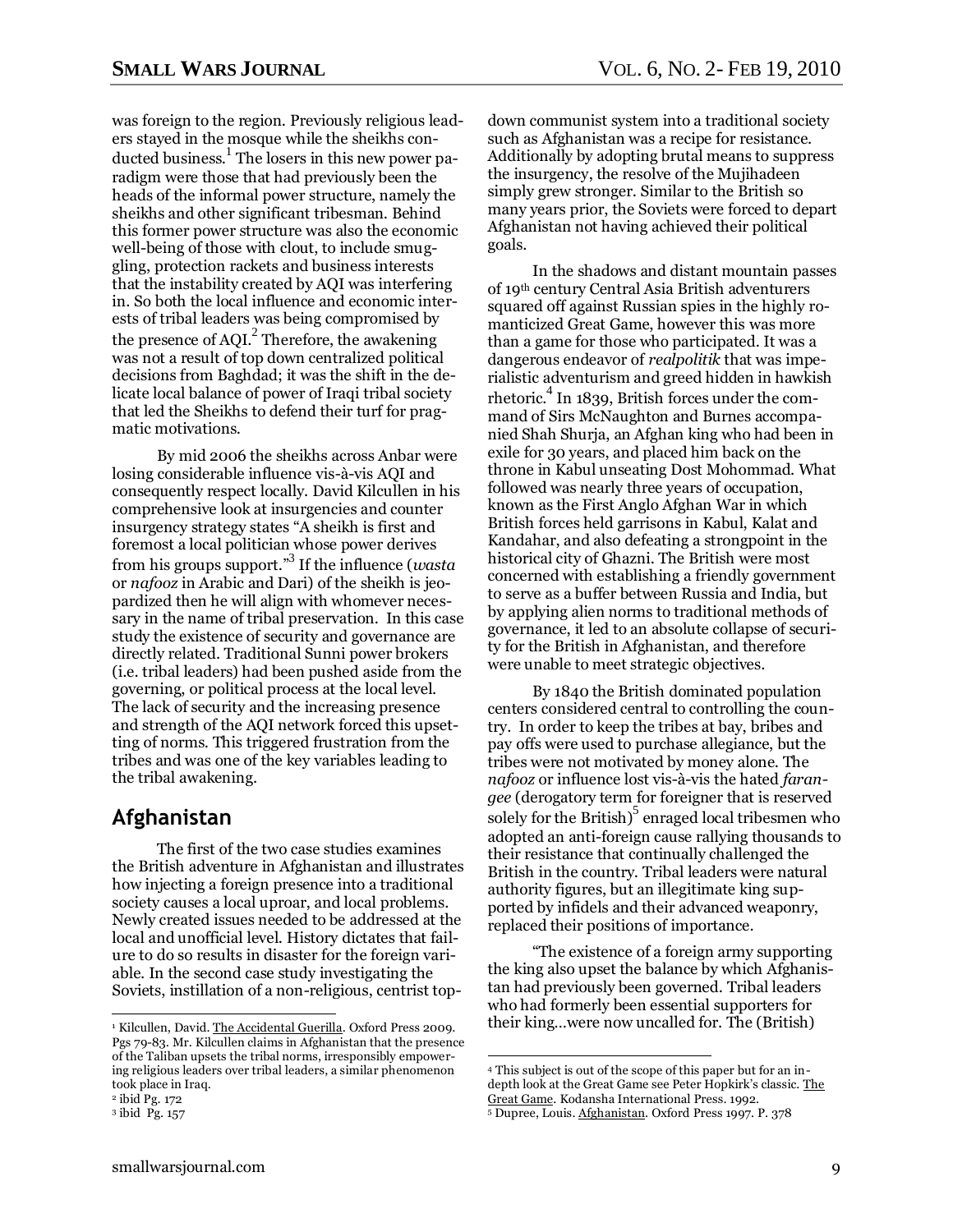since first stepping foot in the country had (paid the tribes off) in every direction…but the unusual sense of uselessness amongst the tribes...did not sit well. $^{J}$ 

Although the British controlled the Afghan king in Kabul, they did not allow the Shah Shuja to reign according to cultural norms as indicated in a letter penned by Sir McNaughton regarding the current state of affairs in Kabul, and the prospects for leaving stability behind. "Had we left Shah Shooja alone, after seating him on the throne, the case would have been different. He would have adopted the Afghan method of securing his sovereignty. But we insisted upon his acting according to Europeans notion of policy, and we left all his enemies intact—(the Shah remains) powerless, only because we are here."<sup>2</sup>

The British made numerous mistakes in Afghanistan to include intimate relations with local women, backing an unpopular ruler in Shah Shuja, allowed abuses committed by those Afghans who did have support from the British and the reduction in payments made to the tribes for security, $3$ but these are simply issues arising from a faltered strategy of governance and security establishment. By placing their patron on the throne and squaring off with the tribes in a number of major battles, many in the British leadership assessed that the enemy would be subdued and through force would support the new king and the presence of foreign troops.<sup>4</sup> This assessment would prove to be horribly wrong. As Kabul rose up and the tribes gained the tactical upper hand, British forces garrisoned in Kabul were forced to retreat back through the mountains to the post in Jalalabad. This bloody ending of the First Anglo-Afghan War is depicted in the famous 'Remnants of War' painting by Elizabeth Butler, in which one lone battered horseman, Dr. William Brydon, is illustrated surviving the ordeal. In all 16,000 British soldiers, families and servants began the retreat march in January of 1942; a number of servants did eventually make it back to India, and some family members were returned after being kidnapped; but only one member of the British army lived.

This case study highlights the inability of the British to gain grassroots support for the government that they installed. By using bribes to win hearts and minds the British merely bought temporary security for themselves and the illegitimate

administration they propped up. This was not in any way a durable solution to solve a problem of governance. Bribes were not the way to transform a traditional society, or establish security. The mere presence of foreigners in a tribal environment shifts the balance of power that ultimately is rearranged to have new winners and losers. In the case of the First Anglo-Afghan War the losers in this new dynamic were not accounted for properly, and therefore there was a natural resistance to the new authority. Consequently the British Kabul garrison was slaughtered. It is difficult to make the counterfactual argument that had the British used methods in accordance with customary norms, the mission would have been more successful, but it is considerably more difficult to imagine that the outcome of the First Anglo-Afghan War could have been worse for the British.

The situation in 19<sup>th</sup> century Kabul compares to the one observed in the Iraq case study detailed above. Traditional leaders at the local level are replaced by an outside force that upsets the local dynamic leaving former unofficial power brokers with a significant loss of influence. This outside force does not adopt local norms to leave a lasting peace, otherwise attempts to instill foreign concepts that are insulting to local customs. AQI, in their unique manner of establishing governance, did it to the tribal leaders in the Anbar Province. The British and their Gurkha armies did it in Victorian Era Afghanistan, the repercussion in both cases being mass scale resistance. What many have incorrectly identified as radicals motivated through religious means, is merely former influential unofficial individuals losing significant local prestige, and turning them into an active enemy. With reference to these individuals and the existing structure, security and governance should be established. These institutions must go hand in hand, and requires both be created at local levels and supported by local norms and local positions of authority.

In order to establish security and governance in a country an invading army could also opt for the heavy handed approach and despite international outcry, violating the International Law of War and human rights, one could argue that this is a successful model to establish security and governance in a top down manner that requires rule through force. Although, this policy may have limited short term success, establishing enduring security and government systems through the sword has proven in numerous historical cases to be unsustainable. The example of the Soviet Union in Afghanistan provides the next case study and displays that nothing unifies a people and breaks

<sup>&</sup>lt;sup>1</sup> Tanner, Stephen. <u>Afghanistan. </u>De Capo Press 2002. Pg 152

<sup>2</sup> ibid p.156

<sup>3</sup> Dupree p.384-385

<sup>4</sup> Tanner p. 153-154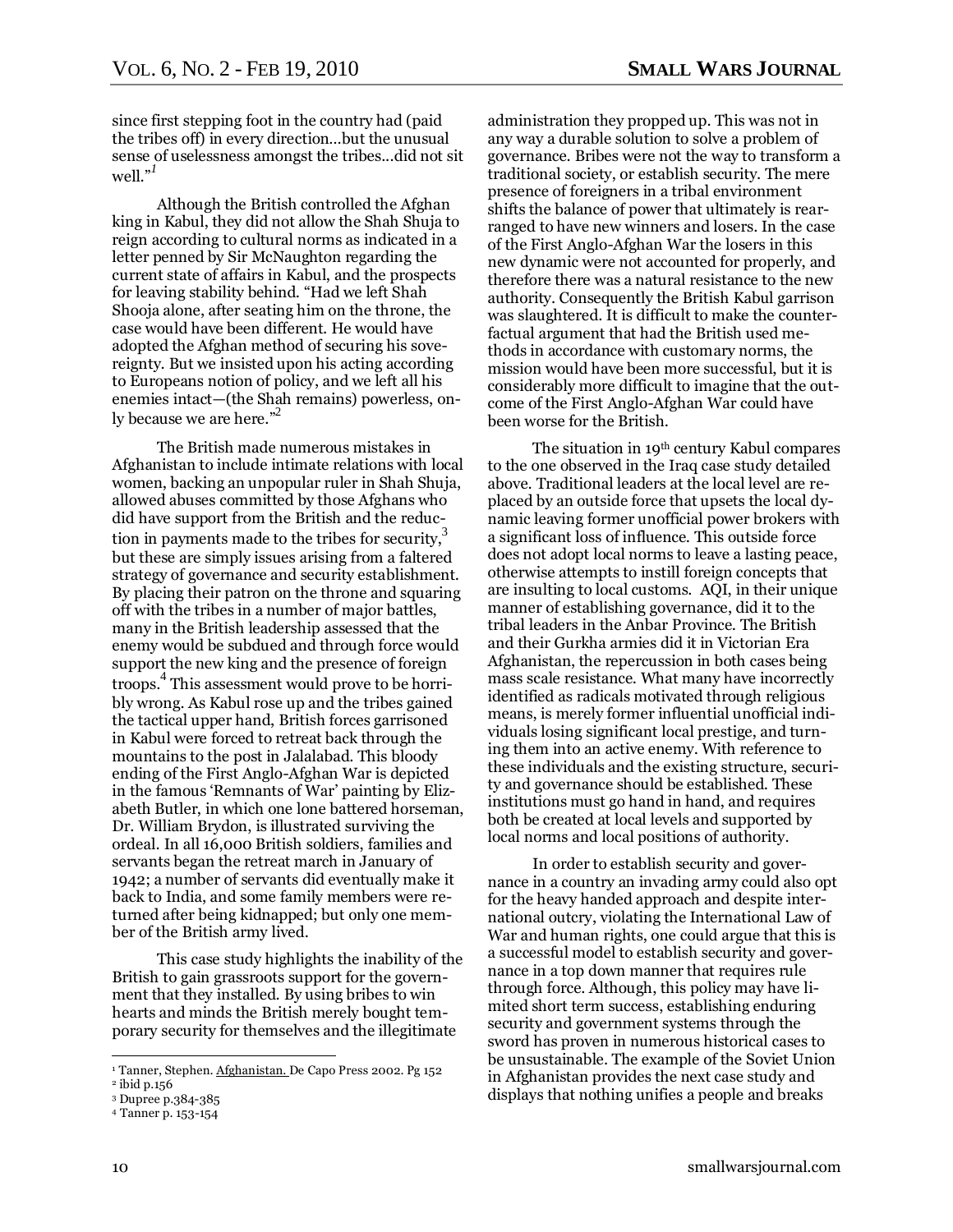down ethnic, tribal, geographical, economic, and social lines, quicker than a brutal foreign power introducing alien concepts while conducting war crimes on one's own soil.

#### **Soviets in Afghanistan**

More than 130 years following the slaughter of the British garrison during the retreat to Jalalabad, a new Afghan flag was revealed. The flag was now the color red (signifying Marxism) and no longer green. (Color of Islam). $\frac{1}{1}$  Additionally the Soviet backed government instilled new drastic economic and cultural policies that drove rural Afghanistan ablaze in resistance, and on 24 December 1979 forces of the Soviet Union entered Afghanistan en masse in order to protect the revolution, install a new, more competent procommunist regime under Babrak Karmal, and put down the resistance. Like the British so many years earlier, the Soviets garrisoned and controlled major cities, but had limited influence in the countryside. Although development and advancements had occurred in the past century in Afghanistan, cultural norms remained. The tribes and the mullahs still held great influence over society, while foreign backed central administrations were powerless to effect actions at the tribal level.

By January 1, 1980 Soviet forces controlled strategic locations throughout Kabul, as well as government centers, ammo depots, airfields and communication centers countrywide. Initially the Mujahideen countered these actions with military opposition, however, the insurgent resistance quickly realized they were no match for the overwhelming firepower of the Soviet Army in large scale battles. The insurgency morphed and centered itself on the rural villages and was decentralized based on tribal and ethnic lines with the various Mujahideen cells commanded by influential locals with little military experience.<sup>2</sup> The Soviets countered these decentralized resistance actions by attempting to build up a loyal Afghan army that was firm in its support to the Communist government in which they represented. Despite the Soviet efforts and the support they enjoyed amongst certain elite classes in Kabul the communist forces they developed became an army that was susceptible to periodic large scale desertions, ultimately proving the Soviet efforts at getting local forces to do their dirty work as feeble.

Viewed as an occupier, and growing desperate in their inability to quell the resistance, the Soviets adopted a strategy to separate the Mujahideen fighters from their support. This equated into focusing on the rural communities, which made up 85% of the population. The Soviet Army took incredibly brutal steps in order to intimidate the population and used force to prevent locals from providing support to the Mujahideen resistance  $\frac{3}{7}$  The aggressive actions of the Soviet Army drove millions into neighboring Pakistan. Refugee camps were established providing the breeding grounds for the resistance and a place of sanctuary outside the strong arm of Soviet might. This provided the sanctuary necessary for the resistance to grow, receive outside support and continue to resist. The Soviet defeat in Afghanistan however was not caused by brutal decisions at the tactical level; these mistakes were made in Moscow when determining the best way to expand communist ideology to the south.

A fundamental misunderstanding of how to establish good governance in traditional societies such as rural Afghanistan led to Soviet defeat. It was the attempt to establish a top down system of administration that imposed on social norms created over generations. "Moscow's original sin was in trying to create a stable, socialized Afghanistan with a strong central government. Central control is inimical to the Afghan political culture and way of life. No amount of military power or political bargaining could bring that about. The harder the Soviets tried, the more people resisted." <sup>4</sup> From the moment the Soviets entered Afghanistan, they were faced with resistance from a decentralized enemy, from various tribal and ethnic backgrounds, which viewed the Russians as anti-Islamic and supporting an illegitimate government,<sup>5</sup> and by 1984 it was a complete disaster for the Russians as a CIA report assessed, "The Soviets have had little success in reducing the insurgency or winning acceptance by the Afghan people, and the Afghan resistance continues to grow stronger and to command widespread popular support. Fighting has gradually spread to all parts of Afgha-

<sup>&</sup>lt;sup>1</sup> Jones, Seth G. In the Graveyard of Empires: Americas War in Afghanistan. W.W. Norton &Company 2009. P.14 <sup>2</sup> Jalali, Ali Ahmed and Lester Grau. The Other Side of the Mountain. Mujahideen Tactics in the Soviet-Afghan War. USMC Studies and Analysis Division. Quantico VA. P. xviii.

 $\overline{a}$ <sup>3</sup> Alexiev, Alex. ―The War in Afghanistan: Soviet Strategy and the State of the Resistance. RAND Corporation. November 1984. accessed on 20 October 2009. http://www.rand.org/pubs/papers/2008/P7038.pdf

<sup>&</sup>lt;sup>4</sup> Washington Times. "Lesson from Soviets in Afghanistan." Washington Times, 18 Feb 2009. accessed 28 Oct 2009. [http://www.washingtontimes.com/news/2009/feb/18/lessons](http://www.washingtontimes.com/news/2009/feb/18/lessons-from-soviets-in-afghanistan/)[from-soviets-in-afghanistan/](http://www.washingtontimes.com/news/2009/feb/18/lessons-from-soviets-in-afghanistan/)

<sup>5</sup> Lopez, Andrea. ―Countering the Afghan Insurgencies: The Soviets and the Americans, the First Years." ISA 48<sup>th</sup> Annual Convention. 28 Feb-March 3 2007. pp. 4-5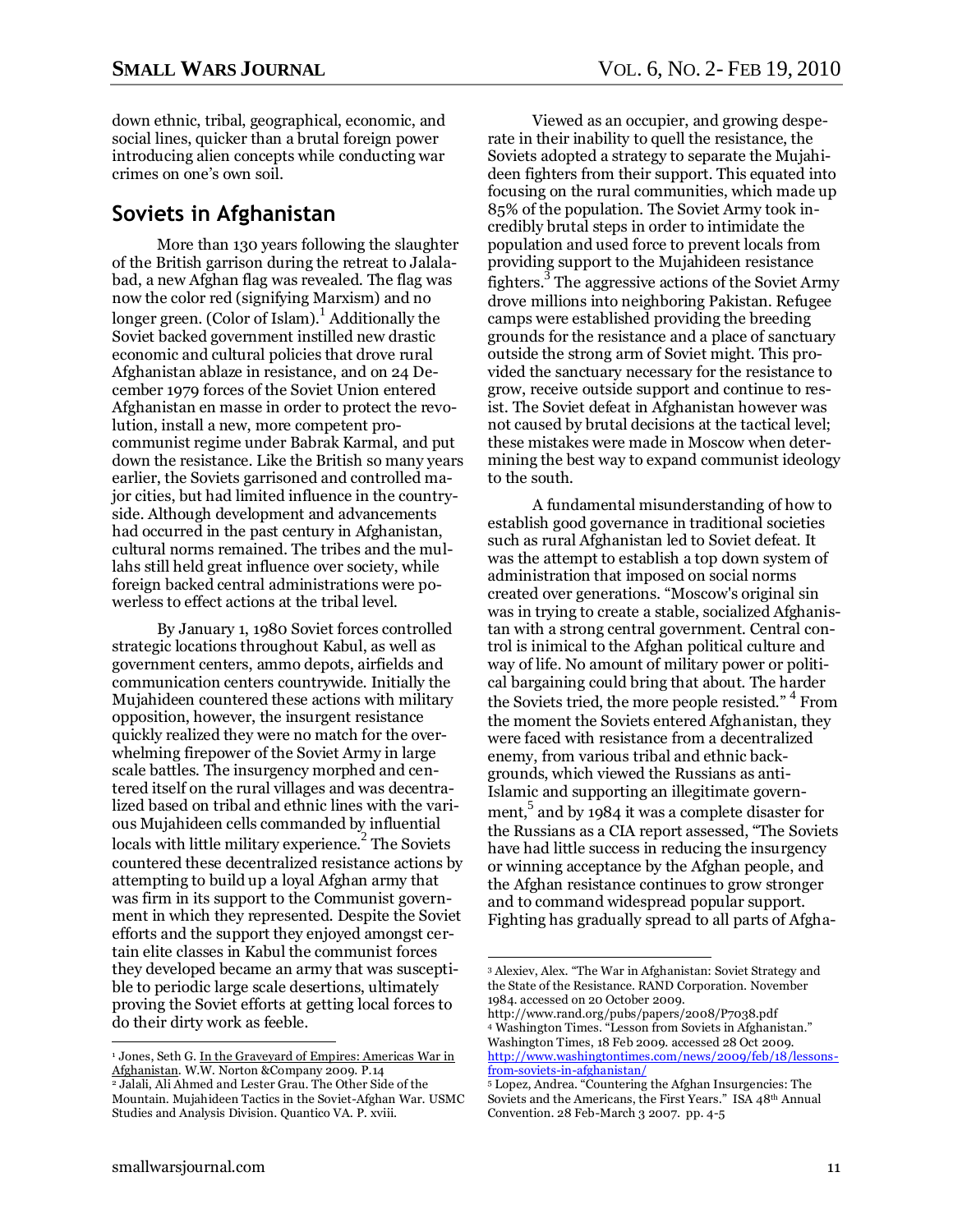nistan."<sup>1</sup> The Soviet intervention on behalf of the central government was doomed to failure from the beginning.

Similar to the British case, the Soviets in Afghanistan were a concentrated force, which attempted to impose their will in a top down, centralized format. Both military operations resulted in defeat for the occupying force. The British and the Russian case studies provide evidence that despite having influence over the seats of the power in Kabul, it was in no means linked to expanding any form of governance, or security throughout the country. The British and the Russians failed to understand that development at the local level is more important than centralized systems for establishing lasting security and governance. The latter case studies are admittedly counterfactual arguments, meaning claims that steps not taken by the occupying armies led to its demise. However for the discussion of this paper and its obvious relevance to current U.S. operations, the lessons learned should not be ignored. It becomes clear that both the British and the Soviets failed to coincide with traditional norms of behavior in Afghanistan. As a result, despite considerable loss of wealth and life, efforts to establish functioning governance and security failed. The experiences of both the British and the Russians should not be lost on current military operations as the US attempts to establish security and governance simultaneously in the counterinsurgency battles it is waging.

#### **Recommendations**

1) Counterinsurgency elements, be they military or administrative, must find local answers to local security and administrative problems. By propping up government forces that lack legitimacy, we are essentially weakening the institutions we are indeed attempting to create. We are preaching responsible governance, civic participation and security. Simultaneously US forces have to explain rigged elections, corrupt officials and bribe demanding police. This places both military and State Department officials in an incredibly precarious position. We are simply seen as the strong arm of a broken, corrupt system. It is essential we find traditional local methods to establish a system that is unfriendly to insurgents and supportive of local stability. Additionally it is necessary these institutions of governance and security have local legitimacy so as those participating will display loyalty to its institutions.

2) Coalition forces need to address one issue at a time. This means that establishing a strong central government with functioning institutions that are mutually supporting and all significant posts are filled with democratically elected personnel while simultaneously, fighting an insurgency is a bridge to far for the limited resources that the US government possesses. By addressing this shortfall in a realistic manner we can understand that the mission can be accomplished, but not in a shortened timeframe, or under conditions where there is a doubt as to the commitment of long term presence in the counter insurgency battle.

3) Do not enter an area unless there is intent to stay there. The clear, hold, build model is the perfect modern day example of proper counterinsurgency strategy. It focuses sufficient resources in a concentrated area, eliminates resistance fighters, maintains a presence, and proceeds to develop both governing and security institutions. By leaving an area before establishing security and governance institutions, legitimacy is weakened considerably.

#### **Conclusion**

So why are these case studies relevant? How do they relate to the fundamental question of how to establish security and governance in an effective manner? It is important that we as a military, accepting our resources are limited that we focus on both security and government development at the local level. If we treat each region as a mini-state that historically is decentralized from the central government our chance of establishing lasting security and governance is greatly improved. By trying to install a top down governance style we are simply introducing alien concepts into a society where actors will behave in protection of their own local interest, and will not be persuaded by altruistic concepts of strong central government. In Iraq during 2006, as this the first case study indicates, as well as Afghanistan during the British and Soviet occupations there was a marked absence of institutions being centrally established that were respected locally or were working in the interests of the local unofficial power brokers. This was the key mistake of the foreign actors, and a mistake American policy and decision makers cannot ignore. Both security and governance institutions at the local level will enable progress that will ultimately result in lasting peace and responsible governance. At the time when effective systems at the local level

<sup>&</sup>lt;sup>1</sup> Central Intelligence Agency, Directorate of Intelligence, "The Soviet Invasion of Afghanistan: Five Years After," May 1985. Released by the National Security Archive. Taken from Jones (2009) p.35.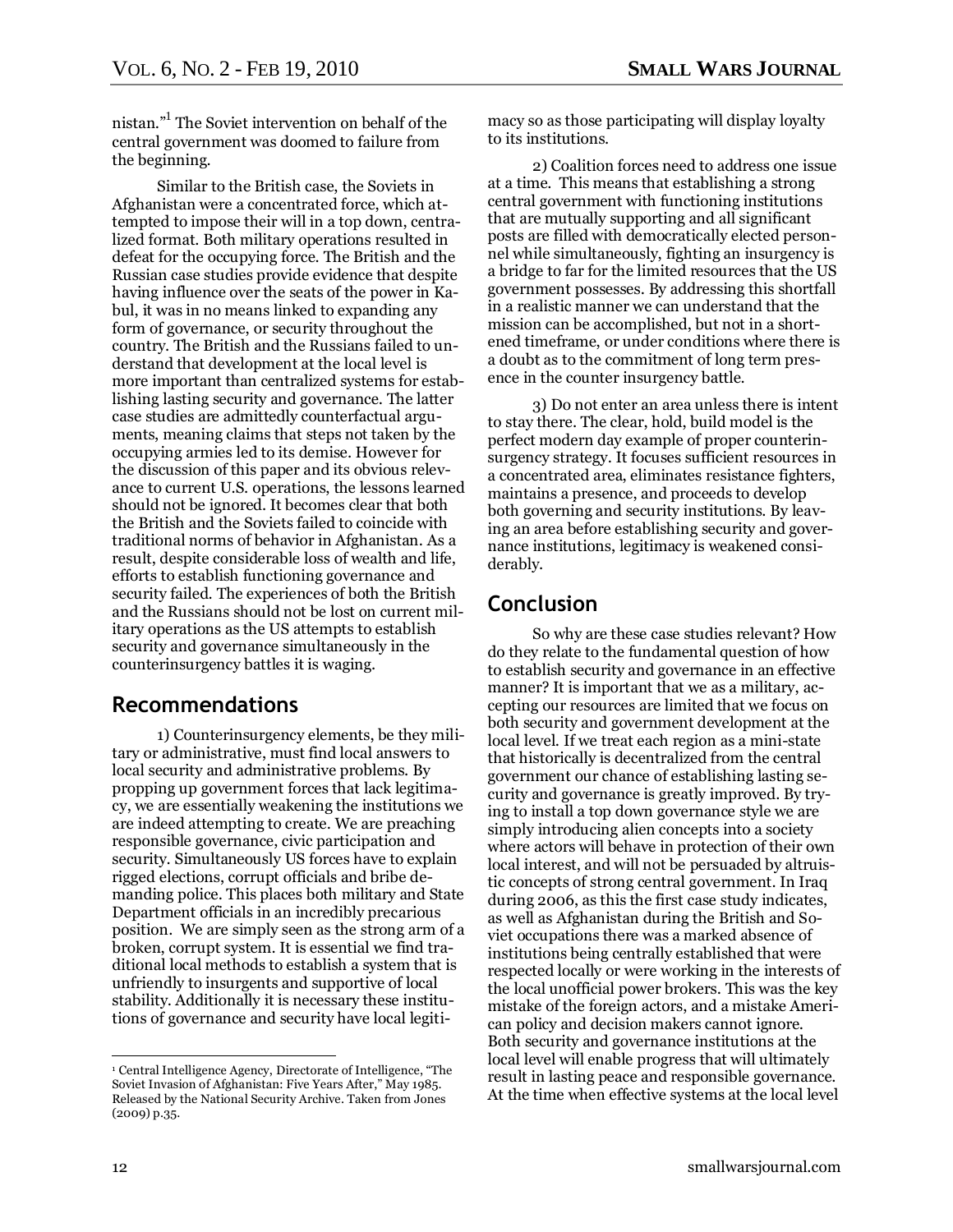are established we can turn to fitting the proper pieces into a functioning central government. Only at that time will security self-identify as what it truly should be; an intermediate objective that is merely a means to effective governance, the desired end state.

The constructivist level of analysis is the way International Relations experts describe a phenomenon as to how social norms developed over time drive macro level decisions. Simply stated, how individuals within a society behave will ultimately determine how they are governed.<sup>1</sup> Nowhere does a constructivist understanding of traditional systems become more important than in counterinsurgency warfare. It is widely understood and reported that in order to defeat an insurgent, you must win over the same people the insurgent is trying to control. By installing top down governmental or security systems, we are taking self defeating measures. Although it is easy to organize a centralized system in which all parts of the country are loyal to the center, historically the systems of occupied countries US forces are currently conducting operations in do not function in such ways. Developing security and good governance must go hand in hand. Progress in one element assists in development of the other.

Returning to the fundamental question: How does the US military make meaningful security gains through the pragmatic application of affordable capabilities? Consider one final example of security and governance progress taken from Afghanistan: After eight years of intervention and more than 37 billions of dollars in aid<sup>2</sup> the recent UN Human Development Index which measure access to education, life expectancy and living standards: Afghanistan ranks 181 of 182 countries worldwide.<sup>3</sup> There is vast concerns regarding the legitimacy of the current government  $\tilde{4}$  and October of 2009 marked the deadliest month of the conflict for U.S. troops.<sup>5</sup> It is time to reassess the top down strategy. Establishing a government that is structured on unnatural local norms is not meeting the goals of our increasingly impatient nation. Governance and security establishment at the grassroots level should become the focal point of future efforts as this is the most pragmatic way to make meaningful security gains with limited resources.

\* \* \*

*Brad Fultz is an active duty Marine Corps Captain currently assigned to II MEF: Camp Lejeune, North Carolina.* 

 $\overline{a}$ 

<sup>&</sup>lt;sup>1</sup> International Relations Theory is way out of the scope of this paper, however for a deeper understanding of Constructivism, see Alexander Wendt; he is considered one of the founders of modern social constructivist theory. He has authored numerous articles and his book is *Social Theory of International Politics*, Cambridge University Press, 1999 will provide sufficient information on the topic.

<sup>&</sup>lt;sup>2</sup> Katzman, Kenneth. "Afghanistan: Post Taliban Governance, Security, and US Policy." Congressional Research Service. 14 Aug 2009.

<sup>&</sup>lt;sup>3</sup> IRIN.com Humanitarian News and Analysis. "Afghanistan slipping down Human Development Index. 20 October 2009. [http://www.irinnews.org/Report.aspx?ReportId=86435.](http://www.irinnews.org/Report.aspx?ReportId=86435) accessed 20 Oct. 2009

<sup>4</sup> Stewart, Phil. "U.S. decision can't wait for Afghan legitimacy: Gates." Reuters. 19 Oct. 2009. Accessed 8 November 2009. [www.us.mobile.reuters.com/article/newsmaps/idUSTRE59J08](http://www.us.mobile.reuters.com/article/newsmaps/idUSTRE59J08M20091020) [M20091020](http://www.us.mobile.reuters.com/article/newsmaps/idUSTRE59J08M20091020)

<sup>&</sup>lt;sup>5</sup> Michaels. Jim. "US deaths reach record levels in Afghanistan." USA Today. 27 October 2009. Accessed 2 November 2009. [http://www.usatoday.com/news/world/2009-10-27](http://www.usatoday.com/news/world/2009-10-27-aghanistan-deaths-troops_N.htm) [aghanistan-deaths-troops\\_N.htm](http://www.usatoday.com/news/world/2009-10-27-aghanistan-deaths-troops_N.htm)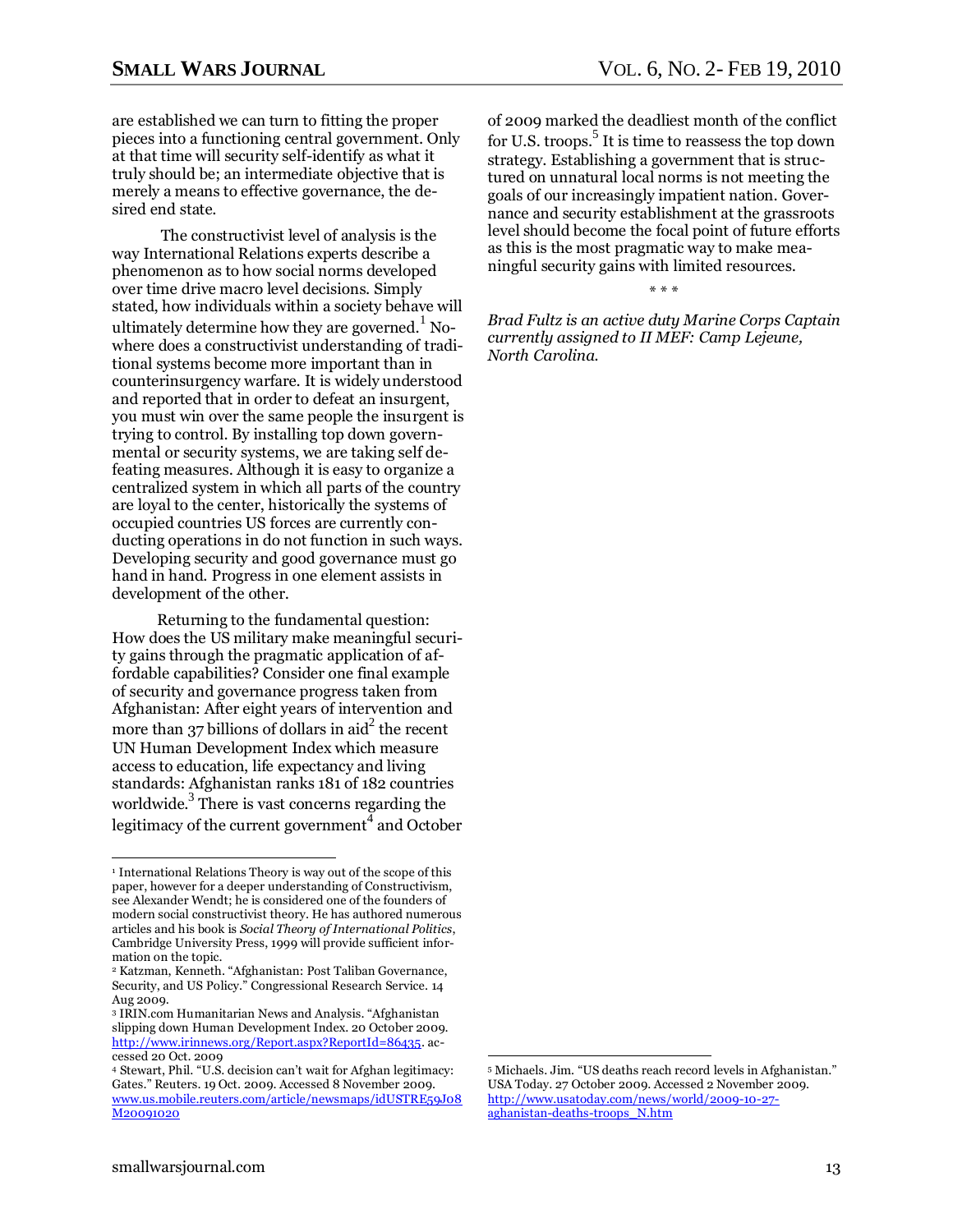## <span id="page-13-0"></span>**Towards a Comprehensive Understanding of Violence in Small Wars**

**By William Harris Honorable Mention, Question #1**

The Athenian General Thucydides recorded in his account of the Peloponnesian War, which waged for decades between the alliance networks of Athens and Sparta, striking accounts of every form of warfare known to the 5<sup>th</sup> century BC Greeks. In writing about the events at Corcyra, a city that was torn by civil strife generated by the surrogate insurgent forces working to advance the competing aims of the two Greek powers, Thucydides writes:

[T]he Corcyrans were engaged in butchering those of their fellow-citizens whom they regarded as their enemies: and although the crime imputed was that of attempting to put down the democracy, some were slain also for private hatred, others by their debtors because of the moneys owed to them. Death thus raged in every shape; and, as usually happens at such times, there was no length to which violence did not go; sons were killed by their fathers, and suppliants dragged from the altar or slain upon it; while were even walled up in the temple of Dionysus and died there.<sup>7</sup>

Violence is endemic to warfare; it is the very substance of warfare. But the kind of violence found in civil wars, insurgencies, revolutions, civil strife, and various other forms of small wars are often described as senseless. When compared to the analysis of warring nation-states, these types of conflicts often seem to have no coherent narrative that can make sense of the carnage to the student or practitioner. Yet, as Clausewitz reminds us, war is composed of several dominant tendencies, one of which is "primordial violence, hatred, and enmity, which are to be regarded as a blind natural force.<sup>32</sup> If securing the population is one of the fundamentals of population-centric counter-insurgency campaigns, then the practitioner must have a mental framework to understand how violence works in small wars and how it affects all aspects of the conflict. Each leader needs to have these mental paradigms and a working knowledge of these effects if he is to be expected to adapt to the realities on the ground in a small war.

An overarching theory which explains all phenomenons that leaders will encounter in a small war and proscribe clear courses of action is a nice-sounding Platonian goal, but is completely unrealistic for the real world. Instead, small unit leaders and officers all the way up the chain of command find a confusing mix of competing factions, goals, plots, and interests that indigenous actors all advance with lethal and non-lethal means. As the political saying goes, "all politics is local," and it is in small wars where the political objectives must inform the small unit leader more than in any other form of warfare. The sergeants, lieutenants, and captains will be much better able to create viable operational plans to advance the political interests of their country if they are able to understand how violence affects their specific area of operation, which has its own unique circumstances, history, and individuals. A framework for understanding the effects of violence can begin with how it affects the objectives of an operation, and then proceed to how violence affects the insurgents, and finally the population as a whole. From this framework, the local commanders can begin to think about how they need to approach the goal of securing the population, how to integrate development with security, and what security means for the population.

The first part of the framework is to understand the objectives of the operation. The mission in a small war may involve any number of potential objectives in a country whose government is "unstable, inadequate, or unsatisfactory for the preservation of life or protection of such interests as are determined by the foreign policy of our nation.<sup>3</sup>" Without a solid understanding of the objectives in small war, the leaders implementing the policy cannot develop strategic, operational, and tactical plans to achieve those objectives. When understanding these objectives, one can envision a scale where at one end the intervening nation seeks only

 1 Thucydides, *History of the Peloponnesian War,* (New York: Penguin Books, 1973) 241.

<sup>2</sup> Carl Von Clausewitz, *On War* (Princeton: Princeton University Press: 1976) 89.

 $\overline{a}$ <sup>3</sup> United States Marine Corps, *Small Wars Manual* (Washington: United States Government Printing Office, 1940), 1.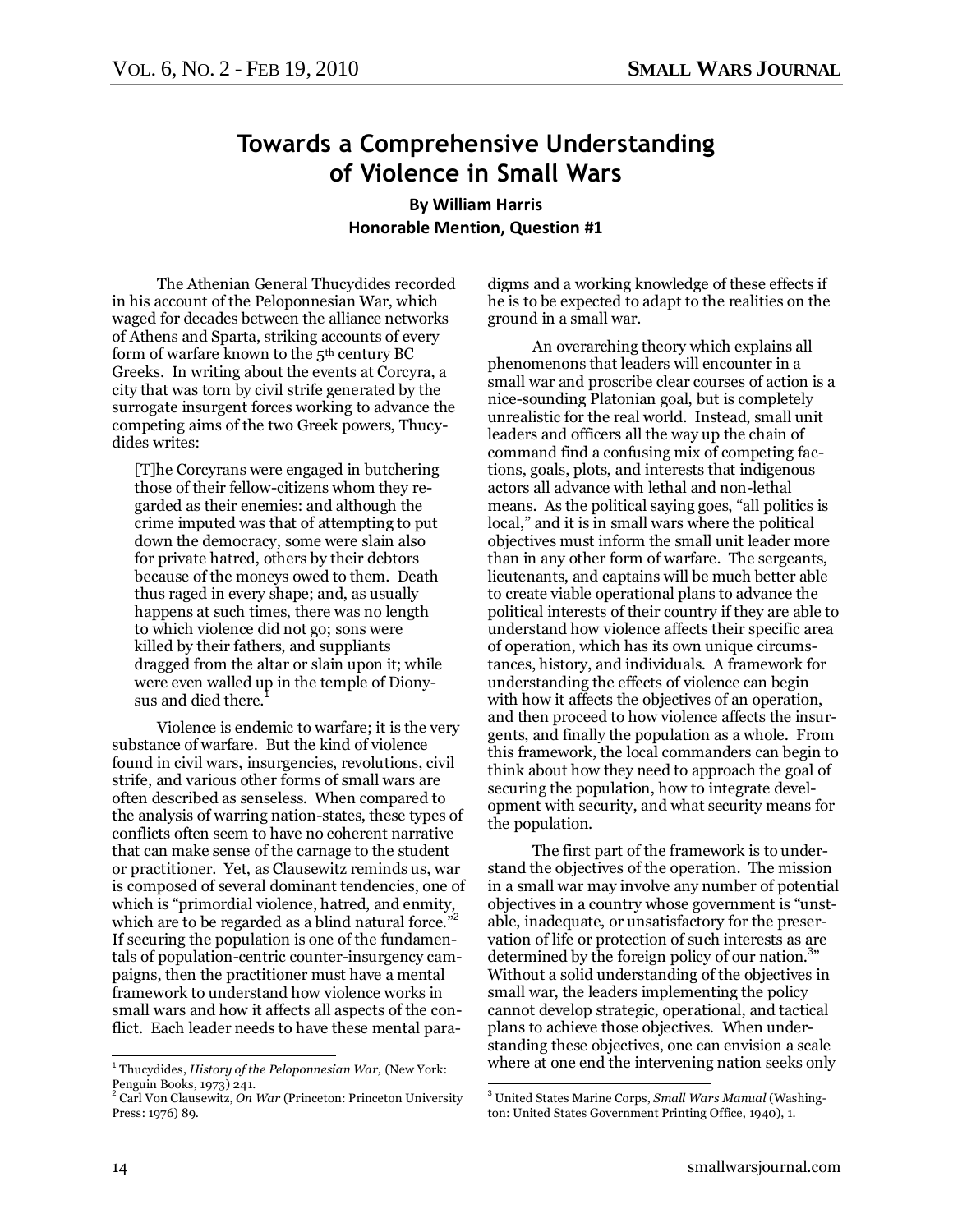the most modest in the nation in which it is deploying its military forces. At the other end, the intervening nation seeks a complete revolutionary change of its government, society, economy, and culture. The further the intervening power goes towards complete change, the more resistance it should expect. A less obvious effect would be that the closer the goal is to complete social change, the higher the level of endemic violence there will be in the target society. In changing the structure of a society, the intervening power and indigenous regime will by necessity change who holds power, the methods people use to satisfy their ambition, the sources of power, how people ensure their livelihoods and secure their families. The best examples of these radical changes come from the various revolutionary movements, such as the communist efforts in Russia, China, Nicaragua, and many other countries. Changing a tribal society to an urban one or a client-based economic system to a more open capitalist system will result in social upheavals. There will be winners and losers. The potential losers will have powerful incentives to fight against the intervening power. In Nicaragua, the powerful patrons in the rural areas used their influence to oppose the Soviet backed Sandanista communist government which sought to impose land reform.<sup>1</sup> Besides land reform, there are countless sources of power over whose control people will willingly fight during a small war. In Iraq, control of oil is never far from the surface of many disputes, especially those between the Arabs and the Kurds over Kirkuk and other disputed regions along the border of the semi-autonomous Kurdistan Regional Government.

It is important to note that the changes in a society may not be intended by the intervening power. By opening a closed society that has lived under a totalitarian regime to the modern global marketplace, an intervening power will let loose powerful economic and social forces that will directly impact that country. While the intervening power may believe that it has only limited aims in changing the nature of a given country, by exposing it to the vagaries of the global markets and culture, it will have much greater effects than intended. The leaders at the local level trying to stabilize a country that has been suddenly exposed to these global forces must understand that they are working much further towards the total change end of the spectrum than they had intended. The more

tribal, traditional, and pre-industrial a society is, the more violent this shock will be.

Proper planning will acknowledge this potential opposition and look for ways to mitigate it. This is the first area where there must be careful coordination between those officials working for development and those primarily focused on security. Since there is greater risk of violent opposition when there are increased economic changes, leaders at all levels must coordinate economic and security efforts to reduce the probability and effects of armed opposition. This can be done by identifying potential threats at the local level and then working to mollify the opposition. This mollification could mean local compromises with tribal leaders or major landowners to ensure that they do not feel personally threatened by the changes. The small unit leaders in the villages, towns, and urban neighborhoods are essentially running political campaigns intended to gain support for political aims of the intervening power. In most recent cases, this means that the small unit leaders are campaigning to increase the support for the indigenous government. To do this, they need to be responsive to the social and economic needs of their "constituents," which can only happen through the integration of security and development at the company level. Slowing the rate of change will reduce the perceived threat to those who held political, social and economic power before the intervention. Slowing the rate of change at the local level means keeping the tribal Shayikhs in Iraq involved in the political and development process, even though their long-term position is threatened by the global economic system. Incorporating the preintervention power-holders into the new system means that the local leaders are making fewer changes in the society and reducing the level of overall change in the society. This may reduce one motive for armed opposition to the government and intervening forces.

There are essentially two types of violence that the government must protect the civilian population against. The first type of violence is that meted out by the insurgents to force the population to actively or passively resist the government. If the government is to expect support from the population, or at least passive resistance to the insurgents, then it must provide some sort of protection against insurgent coercion. Loyalty to the reigning regime will not long survive against continual threats to a man's family. While this is a straightforward concept, it is extremely difficult to defend the people against this form of violence meted out by insurgents.

<sup>1</sup> *Peasants in Arms* gives a very detailed analysis of the motives for the combatants on both sides of the Nicaraguan conflict from 1979 to 1994. Lynn Horton, *Peasants in Arms* (Athens: Ohio University Center for International Studies, 1998).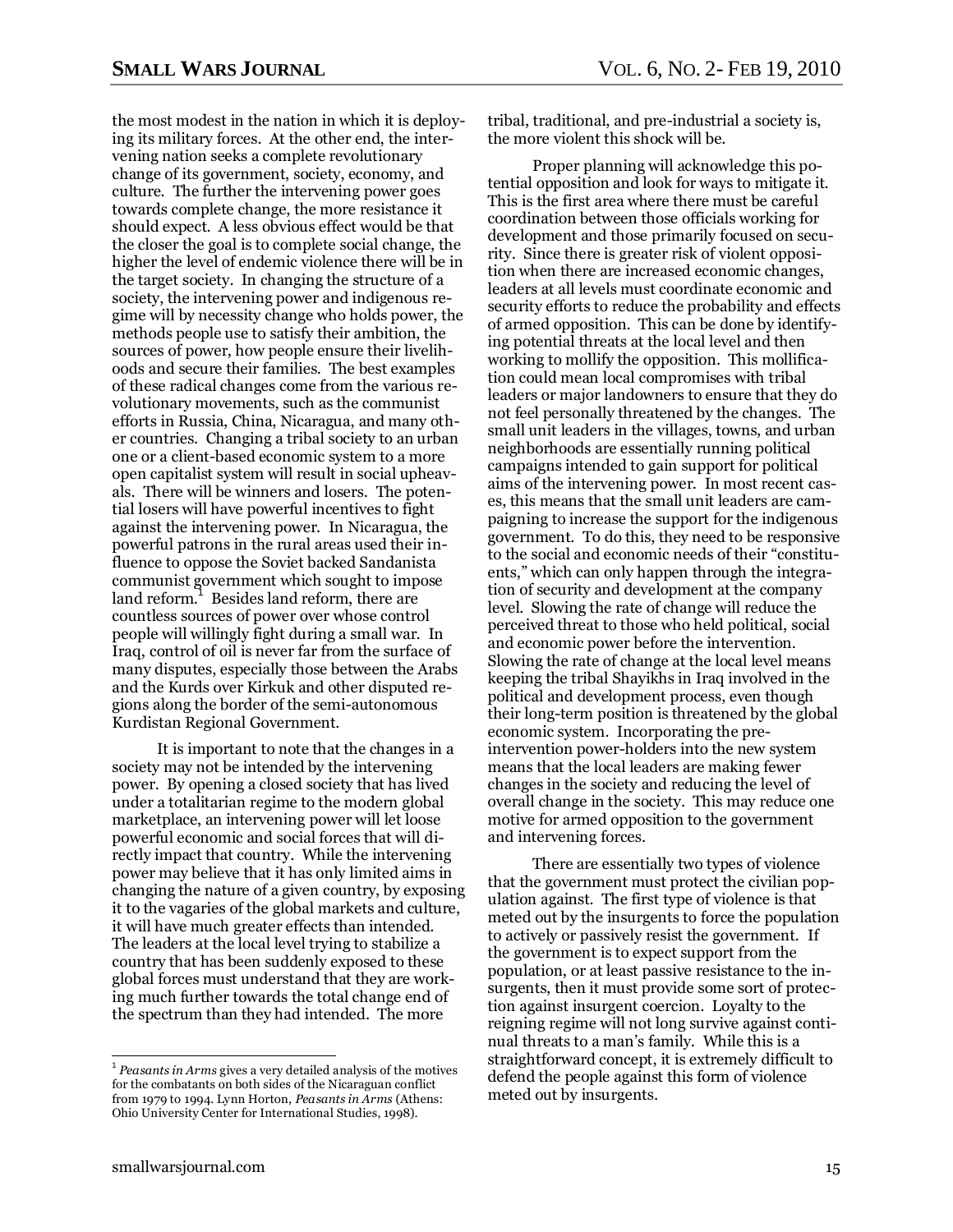The second type of violence is that which is based in criminal, tribal, or other non-political motives. The second category of violence will always be present, but it is exacerbated by the state of civil strife. Violence from this second category does not necessarily detract from the legitimacy of the government in the short-term as long as it is under a certain threshold. There is an unquantifiable threshold of this "civilian" violence which if exceeded will effectively mean that there is no government presence in a given area. In this state of anarchy, the government will have no legitimacy. So, the second type of violence, the "civilian" violence, can destroy the legitimacy of the government if it is allowed to spiral out of control. In Somalia, many civilians give their support to the Islamic Courts Union and other Salafist Islamist groups who have an ideology that conflicts with the more liberal local beliefs because these groups are able to establish peace unlike other contenders such as the internationally supported regime-in-exile.<sup>1</sup> However, becoming involved in preventing this type of violence is often beyond the purview of most intervening units unless they are seeking to affect a revolutionary change on the target society. There are several difficult questions that the intervening force leaders must answer when dealing with this type of violence. The local commander will have to discern between different types of violence. Was this act an honor killing, vengeance for another killing, an assassination of a government employee, an act of greed, part of a drug-gang conflict, or something else. Any given act of violence could be one or more of these different varieties and each carries a different meaning when examined by its affect on the mission, the insurgents, and the civilians. Second, the commander will have to develop a course of action. This may well mean doing nothing. Intervening in a tribal struggle may only result in unifying more tribes with the insurgents instead of increasing support for the government. What makes this difficult is that the answers to these questions can only be found through intimate knowledge of the local circumstances. Without this local knowledge, leaders are very likely to err, and thereby doing damage to their mission. For example, I have dealt with situations in rural areas of Iraq where tribal violence is overlayed on top of the insurgent-government conflict since one tribe allies itself with the government for help against their antagonists in a different tribe. The local insurgent cells were recruited along kinship lines since the insurgents trusted their relatives to fight alongside of them. So if there was tribal violence over a

woman for example, while the immediate cause was tribal in nature, it automatically became an insurgent-government conflict because of the interconnected tribal and insurgent-organization dynamics. In these circumstances it is vital for those small unit leaders to take a systematic approach to understanding the violence in their area of operations.

There are many motives for individuals to fight against both the indigenous government and the intervening forces. The second part of the framework is to look at the insurgents. There are many ways to categorize different types of insurgent organizations and objectives. There is one dichotomy, however, that directly influences both the organization and goals of the insurgents, and therefore how the insurgents affect the security forces' ability to secure the population. On the one hand there are hierarchical insurgent groups, while on the other hand there are decentralized groups. Examples of the first category include the old communist insurgencies around the world, Hizbollah, and the Tamil Tigers. Note that this category does not preclude cellular organization, which is essential for the security of most insurgencies. These hierarchical groups are able to impose discipline throughout their organization. Even if they employ a cellular design, they can force those individual cells to work towards a common goal. The second category includes groups such as Al Qaeda, some insurgent groups in Iraq, as well as some fighters in failed states like Angola. These groups are organized more along a franchise model and have little ability to enforce discipline on individual cells. Al Qaeda has had this problem with several franchises which have turned to banditry, rapine, and pillage.<sup>2</sup> Banditry is present in all types of civil war, 3 so the question is more about the degree of control the leaders have over their group. In some failed states, such as Angola, the fighting has degenerated to a point where there are empty cities and wasteland, and the "armies of lost soldiers keep clashing, whose real objective is less to win than to survive and kill."<sup>4</sup> Leaders should expect to see increasing levels of violence as the insurgents contest the government's control in a given area. But that level of violence against civilians may fall once the insurgent shadow government has de facto control over a given area. For example in the Sal-

 $\overline{a}$ <sup>1</sup> International Crisis Group, "Somalia's Islamists," 12 December 2005, www.crisisgroup.org

 2 See Osama Bin Laden's denunciations of Al Qaeda in Iraq/Islamic State of Iraq and of the Al Qaeda affiliates in Algeria.<br><sup>3</sup> Stathis Kalyvas "'New' and Old' Civil Wars," *World Politics 54* 

<sup>(</sup>October 2001), 99-118.

<sup>4</sup> Bernard Henri Levy, *War, Evil, and the End of History* (Hoboken: Melville House Publishing, 2004), 20.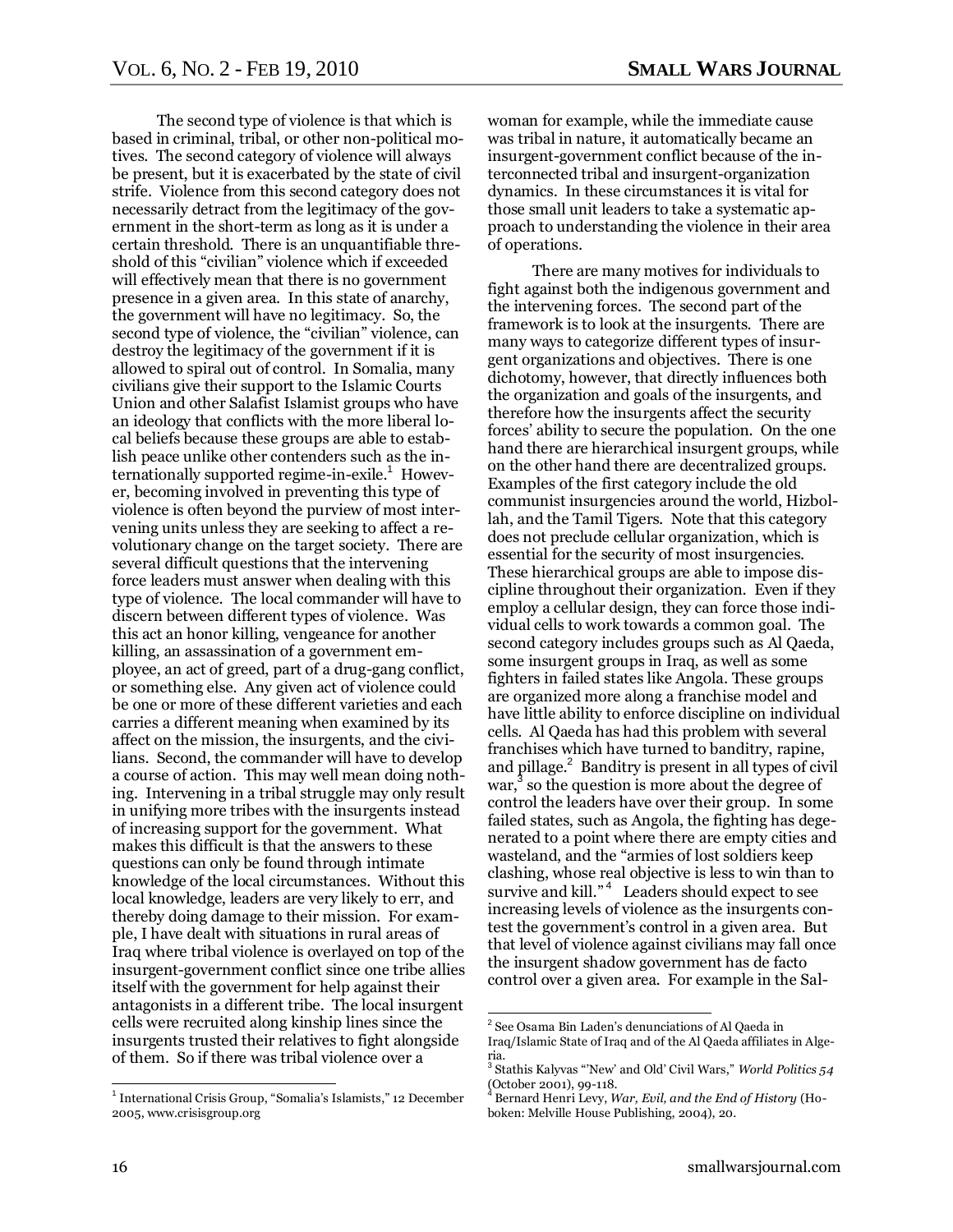vadorian FLMN insurgent movement, the insurgent leaders ―'had problems with *bandolerismo*. There were people taking advantage of the fact that they carried a gun to commit crimes against the people. There were some rapes, thefts against the civilian population, and this had to be stopped. $"$ <sup>1</sup> Once the FLMN established its own justice system, it gained more legitimacy from the people. One possible course of action for the government and intervening forces in a small war is to exploit the excessive violence to excite opposition to the insurgents. Much of the success in Iraq is the result of the Sunni Arabs of Anbar Province rejecting the extreme insurgents because of their extreme violence.

As violence expands in a small war, it may begin to affect the inner workings of the insurgent groups. Marc Sageman's work demonstrates how the internal group dynamics of terrorist groups are often more determinate than other factors such as ideology.<sup>2</sup> As these movements change over time, they frequently become more violent, with each succeeding generation more violent than its predecessor. 3 In some conflicts, such as Iraq, new groups may arise and splinter groups may break away from their less ideologically pure parent groups. In Iraq and some other theaters, these groups often become more violent. $4$  As Thucydides put it, "in places where the revolutions occurred late the knowledge of what had happened previously in other places caused still new extravagances of revolutionary zeal, expressed by an elaboration in the methods of seizing power and by unheard-of atrocities in revenge."<sup>5</sup> This is not always the case, however. One of the tenets of the Jaysh Rijal Al-Tariq Al-Naqshabandia (JRTN) insurgent group in Iraq, is that JRTN does not attack civilians and does not use the extreme violence of Salafist groups such as the Islamic State of Iraq. This difference means that insurgent groups like JRTN have a greater ability to gain legitimacy and pose a greater threat to the survival of the government than insurgent groups that become increasing violent. As these groups become more violent, they increase their in-fighting, alienate their potential supporters, and isolate themselves. Because of the tendency for insurgent groups to become more violent over time, an organization that intends to control territory and overt control must adhere to an organizational structure that enables it to enforce discipline on its members. The "violent fanaticism which came [*sic*] into play once the struggle had broken out."<sup>6</sup> makes controlling violence as difficult for the insurgent leaders as it is for the security forces. The leaders should use every opportunity to exploit this difficulty to isolate the insurgents from the civilian population.

The security forces in a small war are working to secure the civilian population from the insurgents and the violence of the conflict. However, since the violence will affect the civilian population in several different ways, the security forces must understand those effects if they are to mitigate them and preserve to struggling regime. The violence itself has sociological and psychological effects that can change the very nature of the society. As time goes by, generations are raised in increasing violent cultures. This creates changes in the basic sociology of a culture where fighting becomes a way of life. As generations come of age learning the way of the gun, the way of violence becomes justified and a good as opposed to the necessary evil it is seen by the general stream of western culture as. As generations come of age by proving their manhood in guerrilla combat, that guerrilla combat itself is legitimized as a justified method for obtaining their goals. In Nicaragua, during the contra insurgency against the Sandinistas in the 1980's, the young peasant man proved himself as a man "by taking up arms, participating in combat, and enduring the harsh conditions of guerrilla life."<sup>7</sup> After the insurgency was over, guerrilla combat remained a frequent recourse for those who lost political contests. After the peace in Nicaragua, when the contra leadership was elected into office, many of the ex-contras again took up arms because they felt betrayed and they now saw "violence not as a strategy of last resort, but as a primary instrument to press their demands in an intensely competitive postwar environment."<sup>8</sup> Once the fighters learned to fight, they were quite willing to take up arms again. Once a society has descended to past a certain indiscernible level of civil violence, the latent violence will remain even if it is temporarily pacified. The *compas* of El Salvador enforced their own law in their region before they signed a peace treaty. However, even after the peace treaty, the violence of the war remains. El Salvador is currently "one of Central America's poorest and most violent nations, plagued by a pro-

 1 Jon Lee Anderson, *Guerrillas* (New York: Penguin Books,

<sup>2004), 177.</sup> <sup>2</sup> Marc Sageman, *Understanding Terror Networks* (Philadelphia: University of Pennsylvania Press, 2004). 3

Stephen Pelletiere, A Theory of Fundamentalism: An Inquiry into the Origin and Development of the Movement (Carlisle Barracks: Strategic Studies Institute, 1995).

<sup>&</sup>lt;sup>4</sup> Mazin Ghazi and Samir Haddad, "Who Kills Hostages in Iraq," Al Zawra (September 19, 2004).

<sup>5</sup> Thucydides, 242.

 $\overline{a}$ <sup>6</sup> Thucydides, 243.

<sup>7</sup> Horton, 188.

<sup>8</sup> *Ibid,* 240.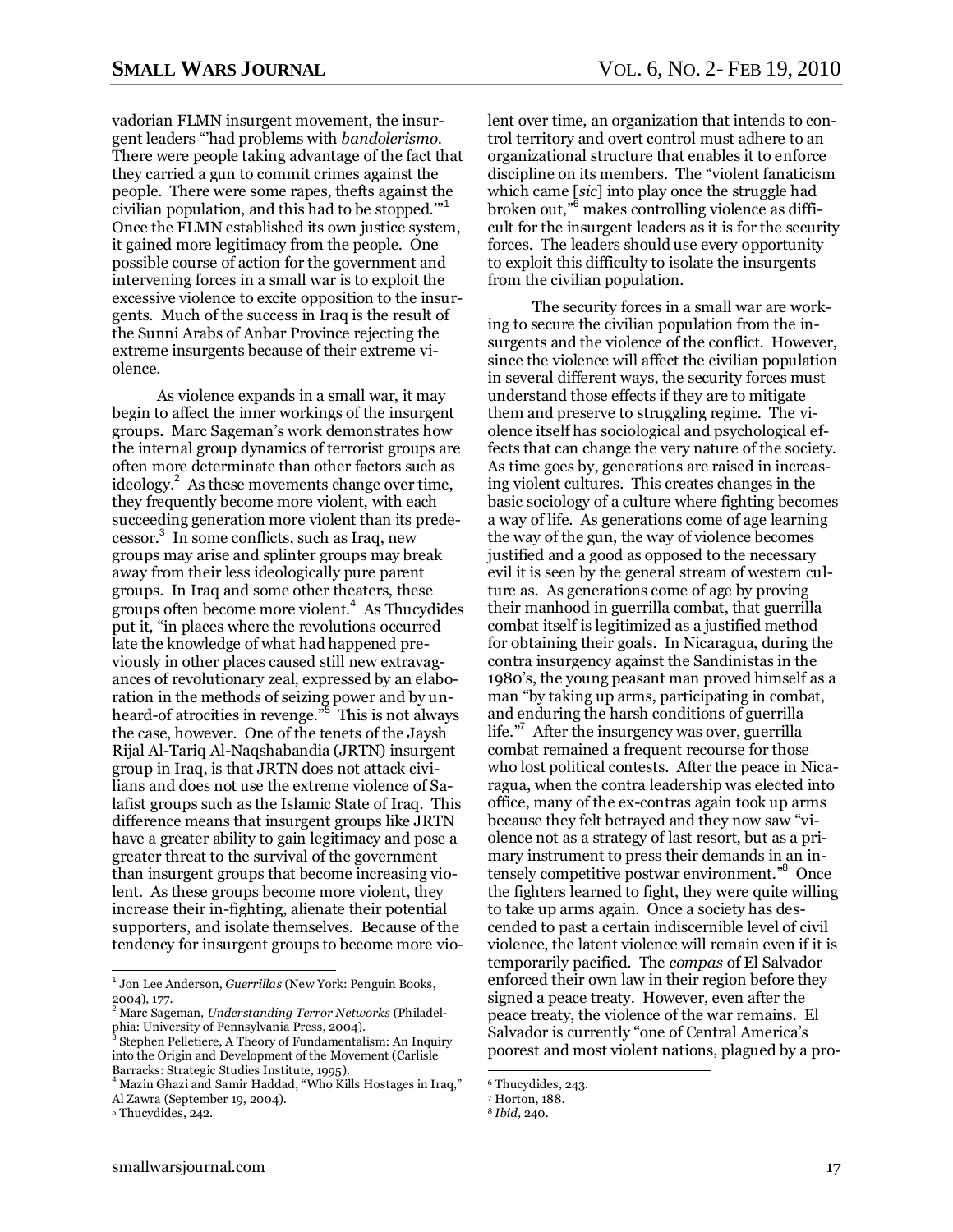liferating criminal gang culture that specializes in murder, kidnapping, car theft, and drug trafficking." Some of this crime can be attributed to the poverty felt by the peasant class; but "many of the gang members are the sons of daughters of returned refugees, unemployed former soldiers, and demobilized guerrillas."<sup>1</sup> This brutalization of society is nothing new. In her history of the 14th Century, Barbara Tuchman writes that warriors chose to continue to live a life of violence:

whether employed or living by adventure, they made pillage pay the cost. Life by the sword became subordinate to its means; the means became the end; the climate of the 14th century succumbed to the brute triumph of the lawless…Unable to live adequately off ruined lands, they joined the mercenaries rather than follow a life without the sword.<sup>2</sup>

Individuals in tribal cultures often turn to violence to resolve their disputes. We have looked at how the small unit leaders of the security forces must work to discern this type of violence from anti-government violence. In tribal cultures, there is often a higher tolerance for levels of violence than one would find in suburban America, for example. This higher tolerance takes the form of an increased willingness to employ violence to resolve a dispute. But in societies where this is the norm, there are established rules for its employment. Whether this is *pashtunwali* in Afghanistan and Pakistan or another set of codes, these cultures have adapted to higher levels of violence. In these traditional societies, the security forces must understand how deal with this violence, as Akbar Ahmed relates he did as a Political Agent in Waziristan.<sup>3</sup> The security forces need to understand that not all societies can adapt to this violence since they no longer have the tribal framework of rules to govern violence. In these cases, security forces may encounter societies that are more like completely failed states or "feral cities," where there is no law and order.<sup>4</sup> These situations are a kind of extreme that is the worst case scenario for the collapse of a society. They do occur. The security forces must understand that different levels of violence will have different effects on the legitimacy of the government and on the population in different societies.

There are other definite psychological effects of violence in addition to the effects discussed above. In addition to the justification of violence, individuals come to accept higher and higher levels of violence as normal 5 and their identification of enemies and inherently evil increases. As violence increases people find that "political parties, unions, interest groups, and other forms of civil association have not yet provided effective means to protect members from the new order, so people retreat into or invent security groups as much to protect themselves as to promote their interests."<sup>6</sup> Once the society has retreated to identifying itself almost entirely by tribe, civil society will be destroyed. The individual is unable to trust the state for justice or protection. So he turns to his family or his tribe. At this level, "each group must regard every other as a possible enemy on account of the antagonism of interests, and so it views every other group with suspicion and distrust."<sup>7</sup> This retreat into insular security groups and away from civil society is not irreversible, but the local commanders will be forces to approach this problem and resolve the conflict. The security forces must plan for the isolation and inter-group competition in increase in the civilian population as the level of violence increases.

Finally, the commanders at each level should understand that the endemic violence will cause psychological effects by forcing the people to deal with capricious and ever-present violence. The psychological defenses that people use to deal with their "human weakness before the uncontrollable forces of nature on one side and before despotic rule on the other," will cause them to identify with some form of authority and project blame onto other groups to overcome their internal feelings of "insufficiency, humiliation, and resentment."<sup>8</sup> These mechanisms can have the effect of reinforcing violence as "violence comes to have magical self-inflating properties that deflect it from the goal of liberation and give it a life of its own."<sup>9</sup> If a commander does not understand how these psychological processes work, how the prospect of capricious violence affects the thinking of the people in the streets, then he will not be able to understand how to secure the people. Without understanding the people and sympathizing with

 $\overline{a}$ <sup>1</sup> Anderson, 270.

<sup>2</sup> Barbara Tuchman, *A Distant Mirror* (New York: Ballatine Books, 1978), 222-3.

<sup>3</sup> Akbar S. Ahmed, *Resistance and Control in Pakistan* (New York: Routledge, 2004).

<sup>4</sup> Richard Norton, ―Feral Cities,‖ *Naval War College Review* (Autumn, 2003).

<sup>5</sup> See for example Dave Grossman, *On Killing* (Boston: Back Bay Books, 1996).

<sup>6</sup> Gary S. Gregg, *The Middle East: A Cultural Psychology* (Oxford: Oxford University Press, 2005), 75.

<sup>&</sup>lt;sup>7</sup> William Graham Sumner, "War," in *War: Studies from Psuchology, Sociology, and Anthropology* (New York: Basic Books, 1968), 210.

<sup>8</sup> Gregg, 346-7.

<sup>9</sup> *Ibid.*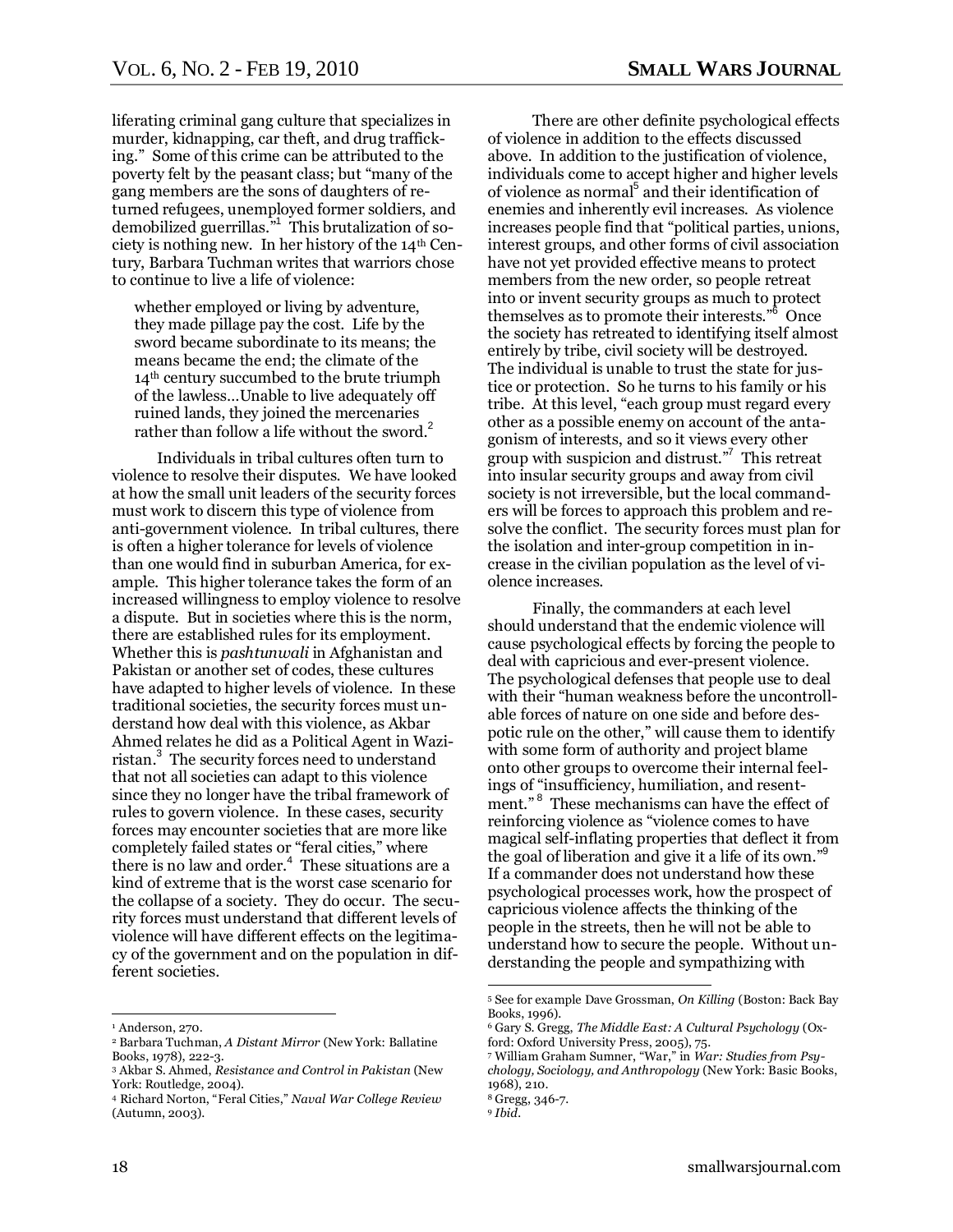their requirements for surviving in a war-torn country, those small unit leaders may never be able to move beyond naïve frustration at the people's unwillingness to support the security forces.

This loose framework is a series of questions intended to guide thought about how to understand the situation a leader will encounter when engaging in a small war. The highly political nature of small wars means that the political objectives must inform every decision, how far to intervene, how much of the society to change, whether to subvert or reinforce the existing social order. Each of these decisions will either increase the possibility of violence or decrease it. The decision about how to do development work will also either increase or decrease the possibility of violence. So the development and security plans must be integrated at the lowest level possible. These questions about how far to change the societies is debated on a daily basis in both Iraq and Afghanistan. How limited or total are the objectives? Will the intervention upset the traditional way of life? Will the intervention force global economic forces on local systems? Do the security forces have to defend the civilians from both the insurgents and types of civilian violence?

The violence in a small war will also affect the insurgents, either leading them to become increasingly more violent and possibly alienating themselves or forcing them to become more disciplined and able to establish law and order in areas effectively ceded by the security forces. How hierarchical are the insurgents? Are they able to control their violence and fighters? Are the insurgents able to enforce law and order in areas under de facto insurgent control?

Finally, the violence will affect the very nature of the society, breaking down the civil society, alienating groups from each other, creating cultures of violence, and making people more fanatical. Does the society have cultural mechanisms to control violence? Is the threat of violence breaking down any existing civil society? How long until warring groups become irrevocably hostile? How much is the endemic violence creating a culture of violence that could eventually lead to a failed state?

This framework is more a series of questions than direct advice. It is drawn from works on military theory, anthropology, psychology, sociology, economics, and history. Implicit in this approach is that overly deterministic or proscriptive approaches will be of only limited help to the small unit leader. A combination of familiarity with a broad range of disciplines with a very intimate understanding of the local situation will better serve small unit leaders than a checklist of objectives for winning small wars. Like all wars, a small war is "more than a true chameleon that slightly adapts its characteristics to a given case."<sup>1</sup> The violence endemic to small wars, those wars of the people, must be understood on a holistic level if the small unit leaders can successfully secure the population and support the political objectives of their country. Simplistic answers to the questions above will lead astray those small unit leaders who make life and death decisions on a daily basis.

*Captain William Harris serves as a Special Forces officer in the United States Army and is a 2001 graduate of the United States Military Academy. He has deployed in support of Operation Iraqi Freedom three times, twice with the 5th Special Forces Group and once as a cavalry officer with* 

*the 3rd Armored Cavalry Regiment.*

\* \* \*

<sup>&</sup>lt;sup>1</sup> Clausewitz, 89.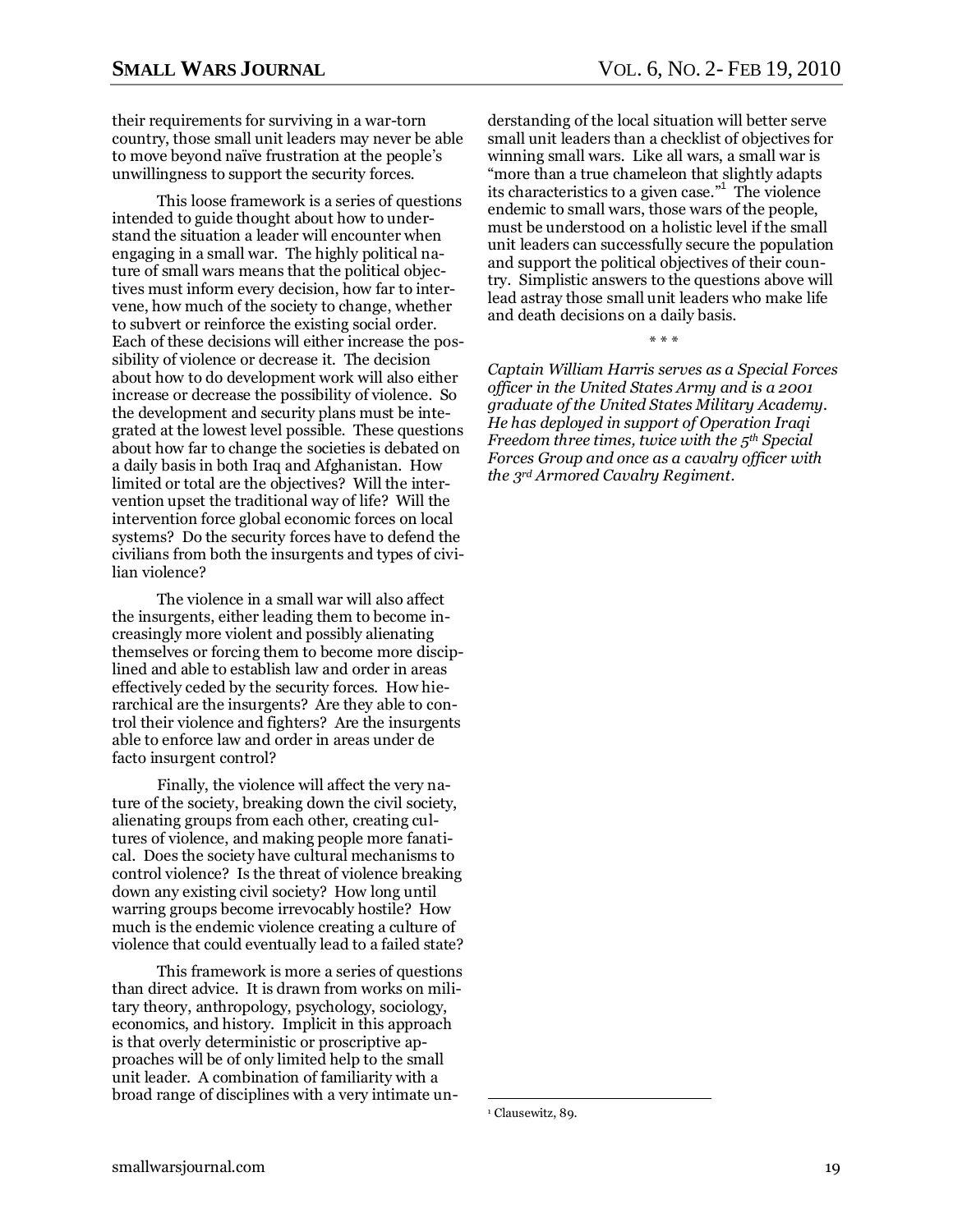## **How We Lost the High-Tech War of 2020:**

A Warning from the Future **By Charles J. Dunlap, Jr.**

<span id="page-19-0"></span>*Editors Note:* Security is much more than not losing, but it is predicated on not losing. Our focus with the writing competition can reasonably be seen as addressing a subset of a broader concept of security. This entry didn't answer directly address that subset question, but it surely framed the challenge and presumptions in which the question exists. We were happy to receive it and to publish it here. Our thanks to the author, Major General Charlie Dunlap, and to other like-minded thinkers and contributors to Small Wars Journal such as Colonel Gian Gentile, for challenging group think and forcing intellectual rigor.

*The following is a transcript of a secret address delivered by the Great Leader to the Supreme War Council late in the year 2020.*

IN THE NAME OF THE PEOPLE AND THE PARTY, I welcome my comrades to this celebration of our great victory over our most arrogant enemy, America. A little over ten years ago they crowed about how their entire armed forces were "adapting" to wage what was then known as "irregular" warfare". They were guilty, as so many before them were, of preparing to fight the last war instead of the next. We observed their error and exploited it into the victory we honor today.

The core of their miscalculation was the belief that conventional war against powerful nation states - what they called "peer competitors" - was passé.

With great fanfare, the Americans issued a new manual for counterinsurgency, and many of their national security elites embraced it as if it were a panacea for all possible conflicts. To our delight, they restructured their entire military to conduct such low-tech operations. We had no intent to fight that kind of war, and did not do so when the time came.

Popular American thinking at that time expressed a grand vision that irregular wars, like the insurgencies they fought in Iraq and Afghanistan, would be the primary challenge for U.S. forces for the future.

Of course, no one disputed that such conflicts would persist in the 21st century. Still, why American policymakers thought that there was an appetite among their electorate to put massive numbers of U.S. troops on the ground in another "Iraq" or "Afghanistan-like" situation is a mystery to us, but that is what they instructed their planners to concentrate upon.

They ignored such evidence as the fact that significant majorities of their people still concluded it was a mistake to have waged war in Iraq and Afghanistan, despite such military success as they enjoyed. The American people – and their politicians - were rightly wary of another such operation. Their own experts calculated the material cost well into the trillions of dollars and the human cost played out on their television screens nightly.

When some of their generals tried to warn that their military needed to be prepared to confront adversaries like ourselves, their own Secretary of Defense mocked them as suffering from "Next-War-it is."

We cheered when it was mandated that in order to "remain viable" any major arms program "will have to show some utility and relevance" to irregular operations. The implementation of this meant that the weapons we feared the most were never built in the numbers that might have deterred us. It seems that their strategists never fully distinguished between the serious concerns irregular conflicts raised and the truly existential threats presented by 'regular' war.

We also celebrated when their Department of Defense announced that "nation building" and ―stability' operations were being put on equal footing with warfighting. Such a diffusion of focus eroded the fighting ability of their once mighty military machine. No longer was it exclusively centered upon what their Supreme Court once said was their purpose, that is, to "fight wars or prepare to fight them should the occasion arise."

This obsession with using the military for nation building and stability operations was strange to us. Americans apparently never really understood it was a mistake to make their military, the most authoritarian, undemocratic, and socialis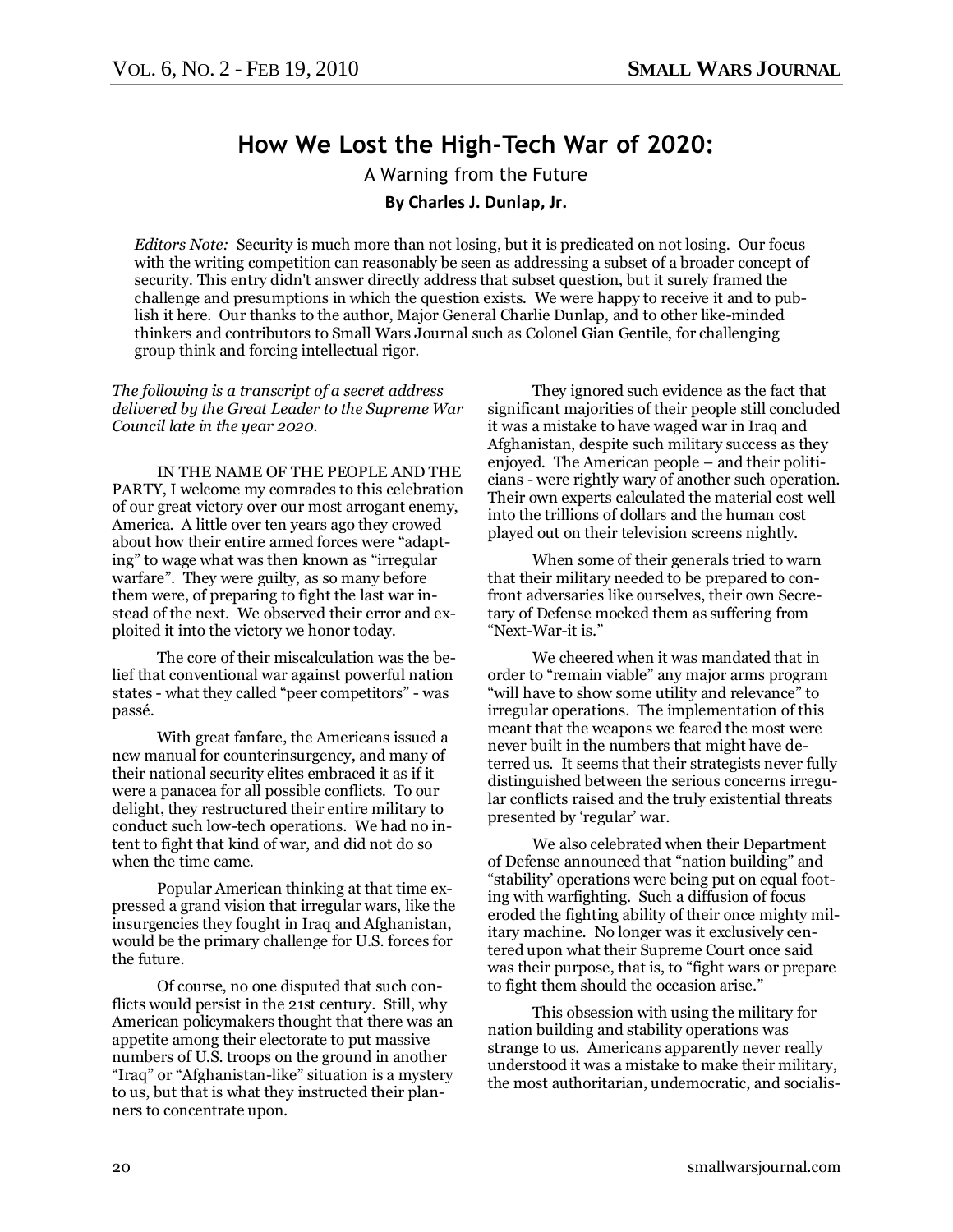tic element of their society, the "face" of their country to peoples struggling in failed or failing states.

Yes, the U.S. military did succeed in stabilizing some of these countries, but they imprinted the people with the belief that only the armed forces could get things done in a society.

In truth, the power of American society was a product of its civilian institutions, not its military. It was the free enterprise system, not a military structure, which produced the freedom and economic vitality that the U.S. enjoyed, and that gave its military its supremacy. Yet with the bulk of the U.S. military devoting itself to nationbuilding, the nations they "built" around the world established themselves with uniformed people, not civilians, as the movers and shakers in their society – exactly like their American military mentors.

It is no surprise that capable and secure civilian-led governments never permanently emerged from these efforts. Of course, we were glad to deal with military strongmen in these newly "built" governments. They pragmatically accepted – no, welcomed - our political ideology that recognized that Party leaders knew what was better for the People than did the people themselves as true democracies preached.

In devising their defense architecture in the post-Iraq/Afghanistan era, the Americans also never really understood that although insurgencies could inflict great harm to their interests, they could never present a genuine threat to the existence of the United States as superpower. Only a nation such as ourselves, capable of fielding not just one or a few nuclear weapons as an insurgency or terrorist organization might, but hundreds and even thousands of them, could truly threaten America's very survival.

Some Americans believed that conflict with us was implausible because of the economic links between our countries. To them, war was "illogical" and, therefore, wholly improbable. Apparently, they were unfamiliar with the British economist Norman Angell who, a few years before the outbreak of the First World War, wrote a popular book that promoted just such a theory. Of course, he was profoundly wrong, as were the Americans of 2010 who thought similarly.

Actually, the logic of economics is more a cause of war than a promoter of peace. Our case is illustrative. In the early part of the 21st century, we enjoyed tremendous economic progress because we were able to exploit the wage advantage we obtained by turning the proletariat into extremely low-cost factory workers. Because we offered cheap labor, manufacturing of every type flowed into our country. This produced a meteoric rise in exports, and our nation was awash in profits. Our international prestige sky-rocketed.

The march of technology, however, did not favor us. The marriage of nanotechnology and robotics produced automated manufacturing systems of increasing sophistication. As more and more such machines were developed, their cost – like so many other computer-based products – continued to drop. In an amazingly short period, machines could economically replace the low-wage workers that had favored us so much for several decades.

We watched with alarm as the productivity of these advanced robots rose. In time, they became even cheaper than the cheapest of our laborers. Increasingly, it was cost-effective for the developed countries to have their own factories close to the point of sale. Such local factories also did not suffer the transportations expenses our products incurred. In short, the new fully-automated local factories of the developed nations soon held an almost insuperable advantage.

That left controlling the cost of energy and raw materials as the only other factors in the manufacturing process that we could hope to control to maintain our dominance. This, as you know, led to conflict with the Americans.

You recall how: with respect to energy, we increasingly were forced to rely upon cheaper but environmentally unsound sources such as coal and other fossil fuels. The world took notice, mainly because advanced analytical techniques permitted scientists to trace pollutants back to our country.

As various international organizations criticized us and even imposed various sanctions, our message to our people was unwavering and resonated with our history. We told them that outsiders were once again trying to subjugate us, and this began the drumbeat of nationalism that we would use so effectively later.

Likewise, we sought to control key sources of raw materials around the globe. When tough commercial negotiations failed we bribed – and, when necessary, threatened - the leaders of many of the nations into granting us concessions at a huge discount. By the time their own people realized what was happening, we had our own forces in place to "protect" our citizens and our "property." When the international community tried to stop us, we fought them.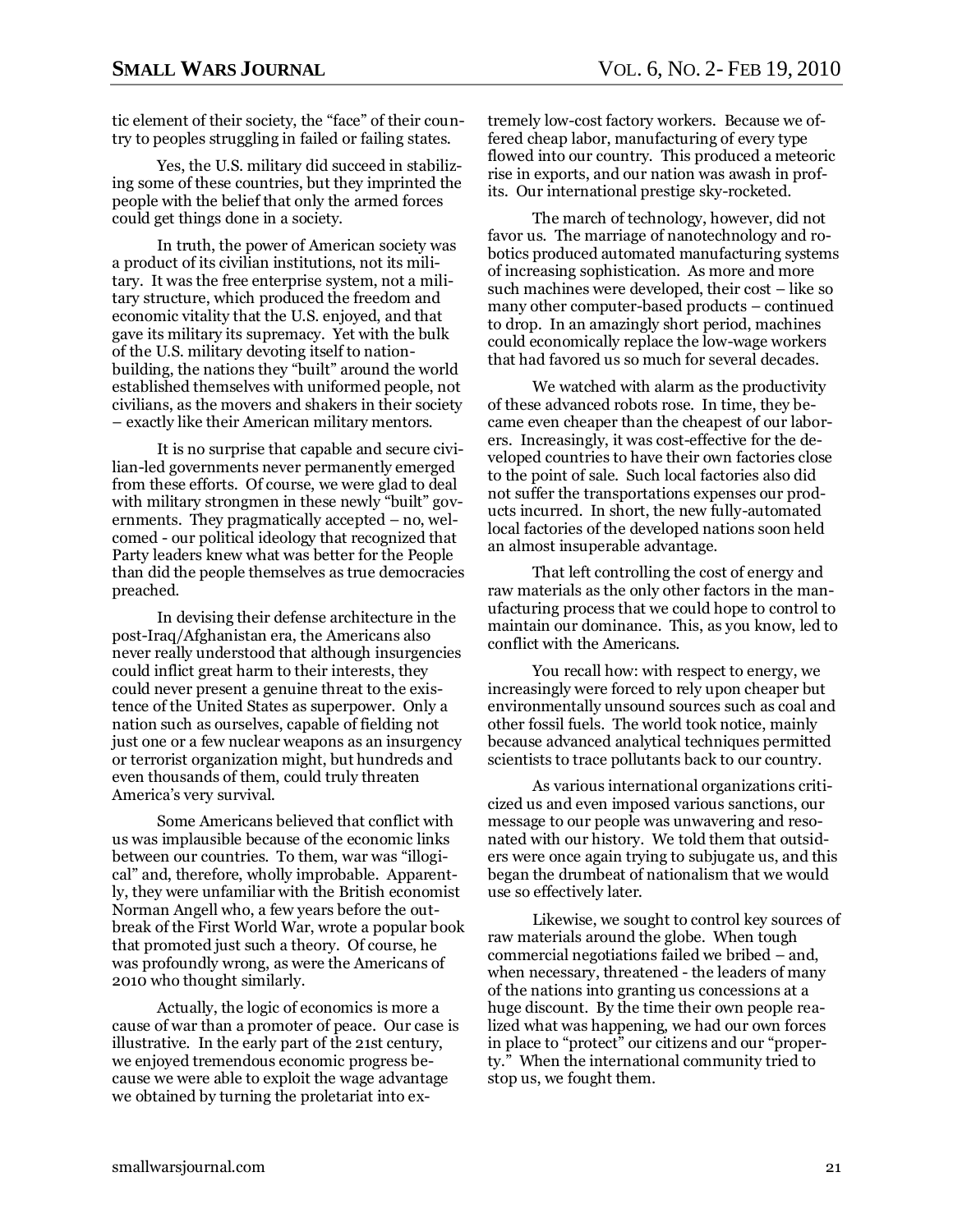The Americans, especially those who naively believed that we shared their values, were slow to realize how we intended to deal with the crisis. They thought that we were a peaceful people more interested in commerce than conflict.

Clearly, the Americans proved their naiveté. Why? They tend to "mirror image" peoples who, in reality, do not reflect their culture or ideals. Americans too often are inclined to believe that all peoples think as they do. In our case, they did not appreciate how pervasive and deep-seated the resentment of past foreign domination was among our peoples.

That resentment easily translated into warsupporting nationalism. Our Party used our country's always latent nationalism as a powerful tool for energizing the People. It was not difficult for our Information Ministry to paint a picture that once again foreigners were seeking to reduce our nation to subservience. Support for the use of force was wide and deep not just among Party members, but the proletariat generally.

We would not have dreamed of using force if the Americans still had their capabilities they once possessed to dominate high-technology war. Interestingly, too many Americans miscalculated how quickly once-backward societies like ours could integrate new technology into war-making systems that could defeat the U.S. even without resorting to nuclear weapons.

Our steady increase in defense spending on high-technology paid off – especially as the Americans underfunded or even terminated the programs we most feared. Without a doubt, the U.S. underestimated the investment and effort that would be required to maintain the military superiority they enjoyed at the beginning of the 21st century.

For example, a capability that really concerned us was American airpower. In particular, it was the U.S.'s ability to project that airpower anywhere in the world at almost any time. However, the ability to do so depended upon aerial tankers that re-fuel its warplanes during long flights. America's air force was repeatedly frustrated by political and legal difficulties from renewing and expanding its tanker fleet. In our system, of course, we have no such problems where national security is concerned.

In the end, the U.S. had too few warplanes to contain us. We mastered getting inside their "acquisition loop" and deployed newer systems before they finished buying already obsolescent ones.

Because we could manufacture the most advanced electronic components in our country, the American military no longer possessed a monopoly on the most sophisticated weaponry available.

WORSE YET FOR THE AMERICANS, besides believing that "irregular warfare" reduced the need for high-technology air, space, and naval combat capabilities, they dramatically reduced such forces in favor of increasing the numbers of trendy "counterinsurgency" units.

These were filled not with warriors specially trained for high-intensity combat but rather with a curious kind of "soldier" described in their counterinsurgency manual as one who "must be prepared" to become…a social worker, a civil engineer, a school teacher, a nurse, a boy scout." As you know, we slaughtered these "boy scouts" by the thousands!

Americans prided themselves in the fact that they transformed their military into a multitude of ―culturally-sensitive‖ social workers who knew much about our history and customs. What they knew too little about was how to fight an aggressive, high-technology power who knew much about the ways of war. Our troops were amused when captured American troops begged for their lives in our own language. Of course, it did them no good.

In any event, we found we could contend with the light, low-tech counterinsurgency units that comprised most of America's battle forces. Early in the 21st century the U.S. added over 92,000 ground troops. We cheered! We wanted the Americans to be spending \$40 billion a year on troops instead of technology. We never feared America's ground forces because we were a nation that could easily put millions into the field to oppose them. And we did so when the time came.

What we did fear was America's hightechnology forces because they had the potential to block our ability to project power. That is why we were thrilled when it became chic in the U.S. to denigrate the role of technology in war. If anyone spoke approvingly of a high-tech weapon, they were immediately condemned as an out-of-fashion "Cold War" thinker.

Strangely, even though it was widely known that we were building a high-tech, globally-capable force, the Americans seemed to ignore that in their planning. While we were building fifth-generation fighters, they were turning their fearsome military into a 'soft power' collection of do-gooders skilled mainly at winning hearts and minds. Our missiles and bombs had no hearts and minds to win, and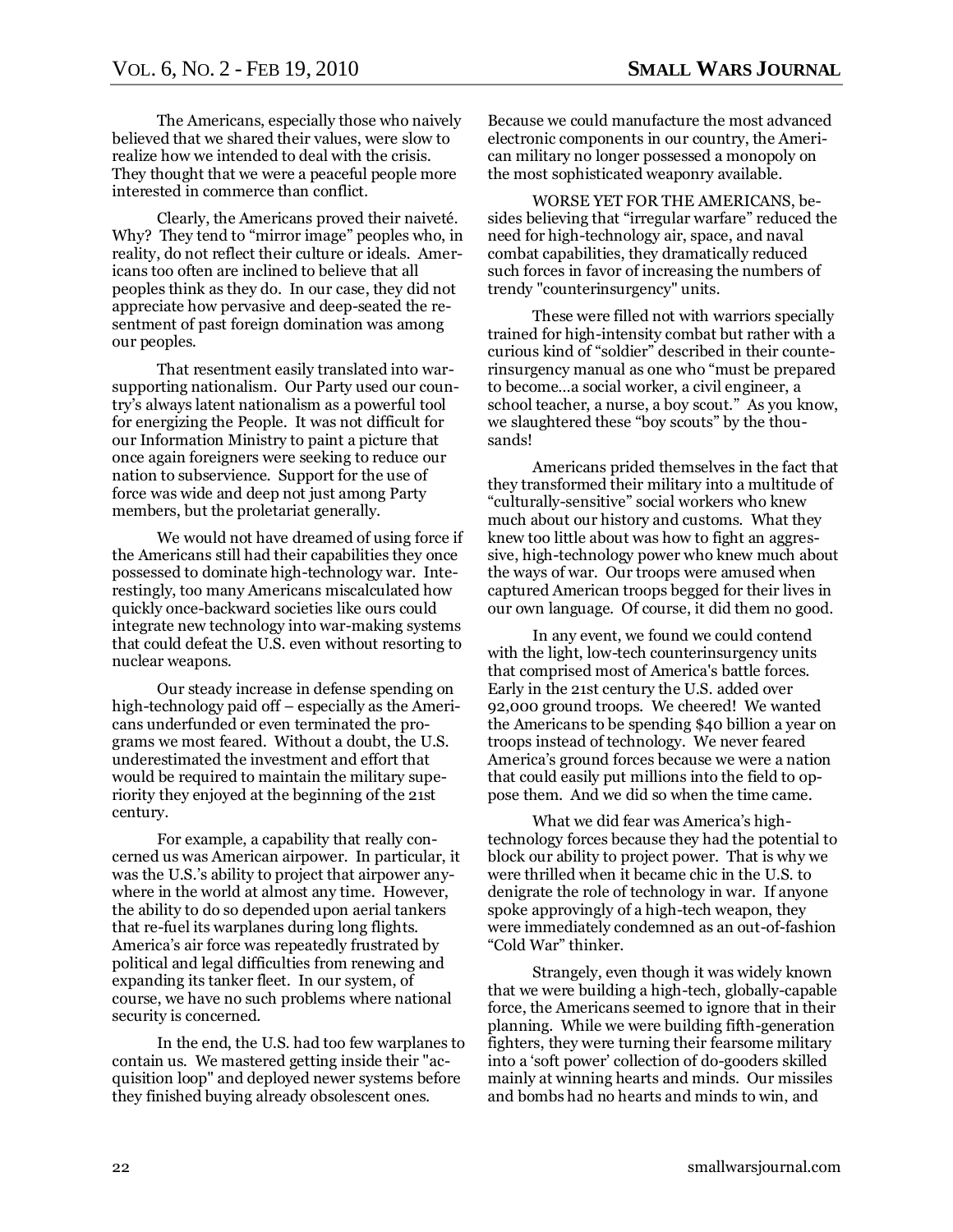the Americans paid with their lives accordingly. Our strategy was based on force, theirs on hope.

WE CONSTANTLY LOOKED for imaginative ways to undermine the U.S.'s defense establishment as it had evolved in the 21st century. For example, America had become increasingly dependant upon its reserves and National Guard not as a strategic reserve as originally intended by their Founding Fathers, but as a force they depended upon to meet current operational requirements. This policy hurt them in a number of ways.

It became the fashion in U.S. defense circles to say that part-time troops were the equivalent of regulars every way. They made any departure from those assertions appear to be questioning the patriotism and dedication of the part-timers. No one wanted to accept that modern war is so psychologically daunting and technically complex that it is best waged by full-time professionals. These truths were simply candid and frank analysis of military requirements, not assessments of people's character, but they were politically unspeakable in America.

So America continued to pour costly incentives into maintaining their part-timers, and even created "missions" so as to justify their numbers. It became so attractive to serve as a part-timer that many full-time professionals opted into that status. Why make all the sacrifices to be a regular when virtually the same benefits were available to parttimers who could choose where they wanted to live and, often, how frequently they wanted to serve? The denigration of the full-time professional in favor of the part-timer proved disastrous.

What is more is that this policy underestimated the importance of homeland security in the minds of America's state governors. The threat of terrorism, as well as the increasing expectations of the electorate when natural disasters struck, caused governors to insist that these troops not be deployed overseas at times of crisis. Consequently, as I will discuss in a moment, we did our best to create as many terrorist incidents as possible. When the Guard became politically 'undeployable'. it hobbled the U.S. military in the ability to confront us.

The Americans had also come to depend upon a whole range of contractors to run their war machine. Many American policymakers seemed to think that anything done by private companies was inherently cheaper and more efficient than government. It is true that the competition of free enterprise will, in most cases, produce such results. However, warfighting is the exception that proves

the rule. Specifically, the mercenary values of the marketplace do not sustain people in the crucible of war.

People in business make decisions based on cost-benefit analysis. We recognized that no amount of money makes it 'worth it' to any company or, more importantly, any individual to die. Of course, we aimed our most sophisticated and vicious attacks on these contractors, and we enjoyed much success. What is more, is that when we captured contractors, we designated them as unlawful combatants and tried them for their crimes against our People and The Party. It did not take many executions before the contractors were walking away from their contracts, crippling the American military at the worst possible time.

We used the indirect approach again by attacking other vulnerable targets both inside and outside the United States. For example, our agents acquire interests in companies around the world. When the time came, they refused to trade with the U.S. More importantly, we controlled many financial institutions though our huge investment holdings. We were amazed at how naïve the Americans were to overlook our activities for the decade preceding the war.

YOU KNOW THE REST, comrades. Our high-tech forces often defeated the Americans on the battlefield, and we were able to inflict such punishment on their homeland that they were soon pleading for peace at any price. With their military shattered, their economy reeling, and their people demoralized, their defeat was complete. Their will was broken!

As strong as our determination was, we would not have triumphed if America had not deceived herself about the nature of future war. She bled herself dry waging an endless series of 'irregular wars' while her ability to fight 'regular wars' atrophied. She deluded herself about her conventional superiority, and failed to realize the overarching importance of readiness to meet existential threats.

Had America paid attention to the growing capabilities of militaries such as ours, she no doubt could have maintained such dominance that nations like ours might not have dared to oppose her – we keenly understand brute force and its consequences.

Now the Americans beg for scraps. So desperate are they that they send their children here to be our servants. We control their future! That is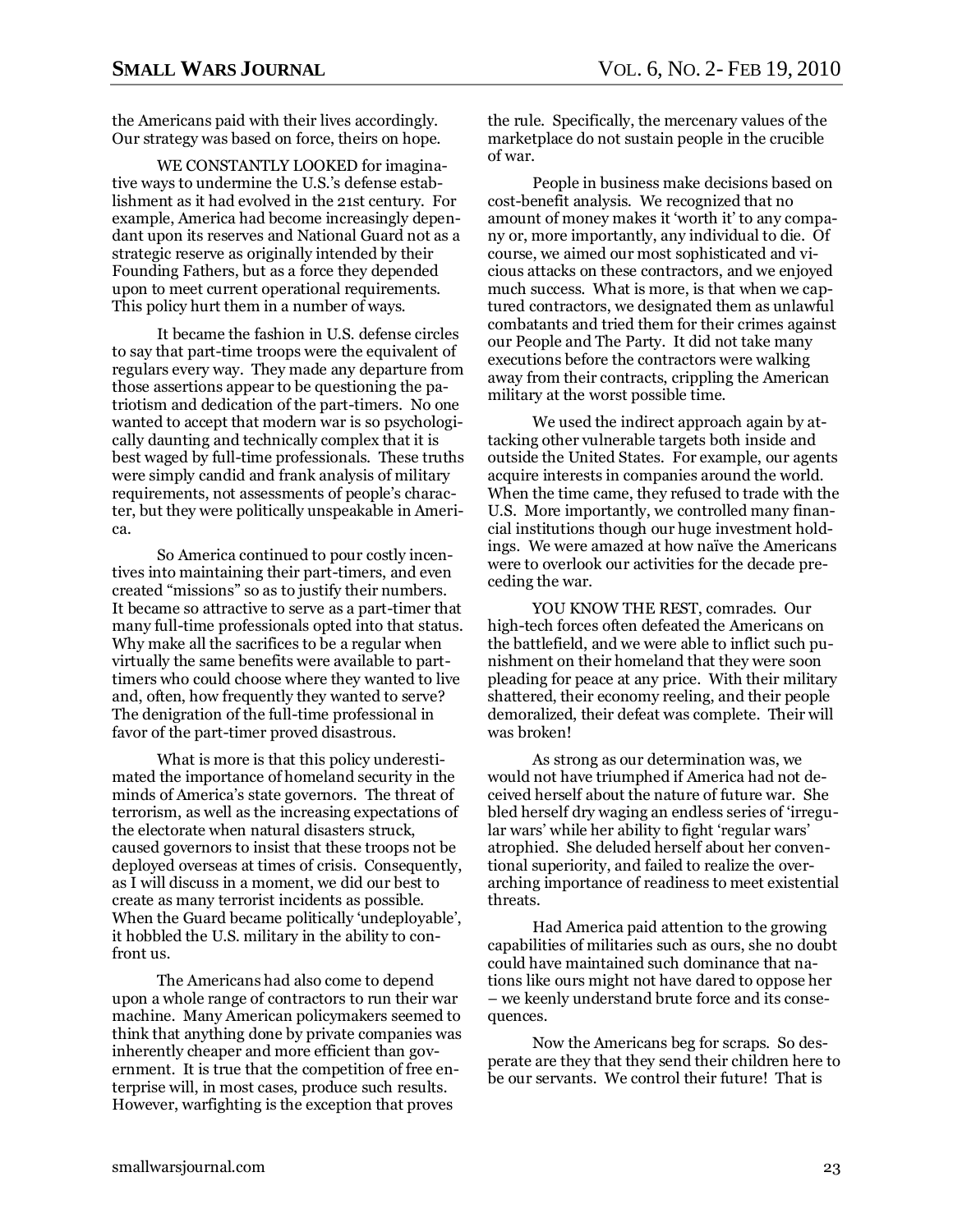the cost of defeat! Let us praise the Party and the People!

\* \* \*

*Charles J. Dunlap, Jr. is an active duty Air Force major general, and is the author of the essay, How We Lost the High Tech War of 2007, published in* 

*the January 29, 1996 issue of the WEEKLY STAN-DARD from which this essay gets its inspiration.*

*Additional biographical data, and official photo are all publicly available at [http://www.af.mil/information/bios/bio.asp?bio](http://www.af.mil/information/bios/bio.asp?bioID=5293) [ID=5293.](http://www.af.mil/information/bios/bio.asp?bioID=5293)* 

## **Book Excerpt: Senator's Son: An Iraq War Novel by Luke S. Larson**

#### Chapter 24

Senator's Son: An Iraq War Novel will be available from your favorite booksellers, includin[g Amazon,](http://www.amazon.com/gp/product/0615353797?ie=UTF8&tag=smallwarsjour-20&linkCode=as2&camp=1789&creative=9325&creativeASIN=0615353797) on February 25, 2010. Published by K.E. Inc., Scottsdale, AZ. © 2008, Luke S. Larson. Reprinted here by permission. See also: [Luke's site](http://www.lukeslarson.com/)[, Zenpundt review,](http://zenpundit.com/?p=3341) an[d Chapter 1 via Google books.](http://docs.google.com/fileview?id=0B3S7hv9JCf6AMGQxYjg4ZTMtMzNjMy00M2Y1LWJkMzQtZTBmMzMxZGYyZmIy)

A white van with "Wounded Warrior" printed on the side pulled up in front of the apartment building. A reserve gunnery sergeant drove the van; he wore his uniform. John climbed in the van with his walker. He looked at the six other Marines, all of whom were junior enlisted. The oldest Marine barely looked twenty-one. The sight of them warmed his heart. *God damn, I love Marines!* 

"Hey, how's it going, sir," said a Marine who recognized the lieutenant from Bethesda.

"Good, good; just call me John today."

He wore jeans and a polo shirt. All of the other wounded Marines were dressed in jeans and sweaters, no uniforms.

"How are you doing?" asked John to the wounded veteran sitting next to him.

"I'm doing good," said the lance corporal who lost his leg in an IED blast in Fallujah. "They told me I was the fastest Marine they've seen move from walking therapy to running therapy. Also I got three of these bad boys."

The nineteen-year-old pulled up his left pant leg and tapped on his prosthetic. A Marine Corps sticker covered the manufacturer's name.

―One for running, one for hiking, and one for everything else."

The van pulled up and the motley crew limped their way inside the stadium. The youngestlooking Marine of the bunch was named Paul. He

was excited. He was going to get to throw the opening pitch of the game. Private Paul looked normal in jeans but walked slightly hunched over with a slight limp. In the van, on the way to the game, the Marines showed their scars and swapped stories. Paul's story involved being ripped open by a mortar round in Al Qaim. His stomach was a horrific site. John smiled at the private. *This ought to be good. These men deserve to get a little celebration after all they've been through.*

As they walked to their seats, Paul was escorted down to the side of the field. John looked out onto the green field as a military color guard presented the flag during the national anthem. He left his walker in the aisle and struggled to stand on his own.

As they started to the national anthem, John couldn't help notice the man in front of him did not remove his hat. The man looked thirty-something. He wore a Ralph Lauren windbreaker and khakis. He stood slouched seemingly disinterested as the national anthem played. His hat absorbed John's attention.

"Excuse me," said the Marine in a sharp tone.

"Yes," said the man turning his head back to look at the lieutenant.

―Can you take your hat off please?‖ asked John. "I find it disrespectful."

―Well I don't really give a damn what you think is disrespectful, this is a free country."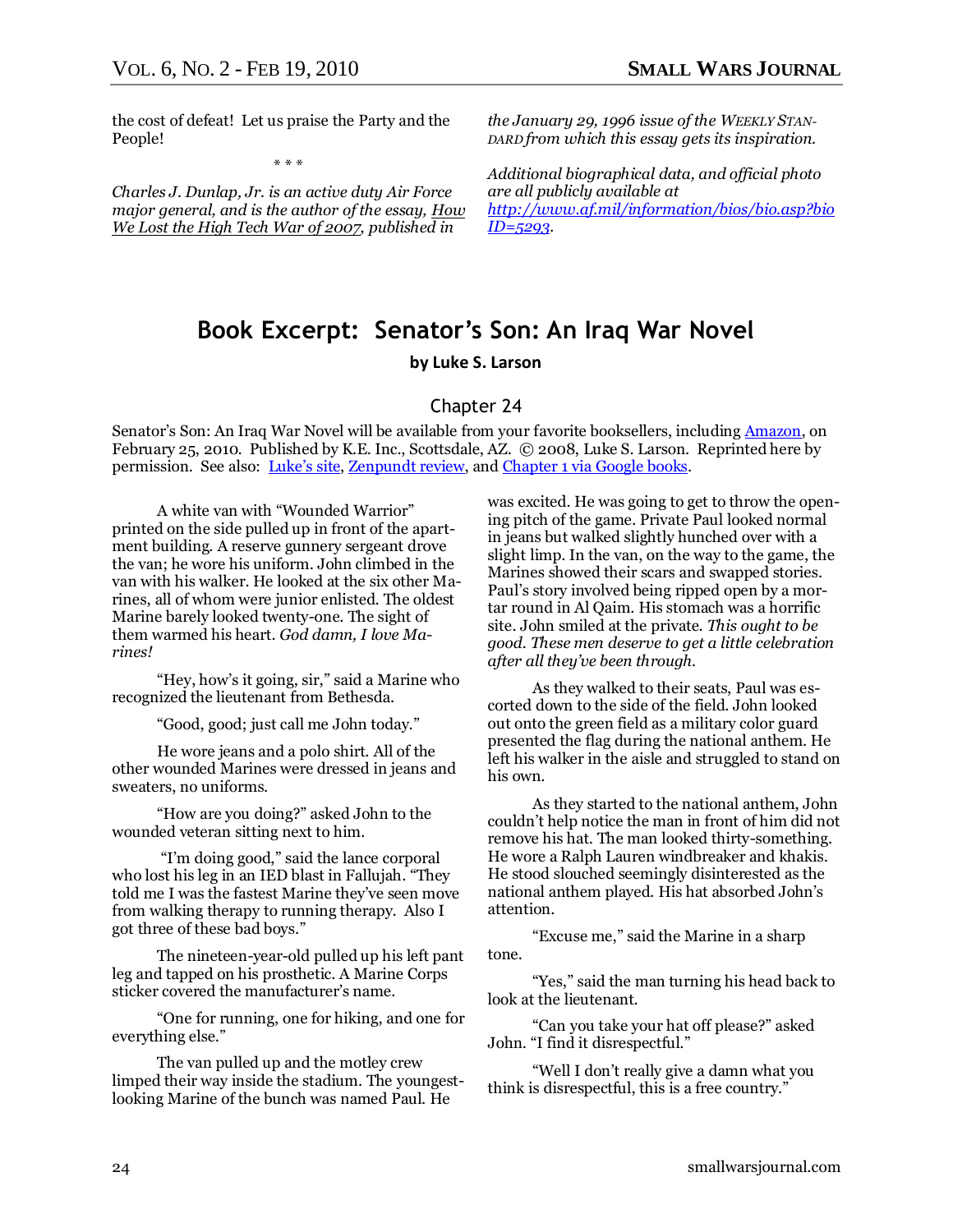\* \* \*

The security guards ran and pulled the gunnery sergeant off of the man. John spoke with the security guards. The man left on his own accord and as he walked away, John noticed blood all over his khaki's. *At least his khakis are ruined*.

The security guards left without saying anything to any of the other Marines. With all of the excitement they almost missed Paul's opening pitch. John did not want to miss the crowd's reaction to the Marine's moment in the spotlight. *This will be awesome.* The loud speaker projected,

―Tonight the opening pitch will be thrown by United States Marine Corps, Private First Class Keith Paul of Sandusky, Ohio. Keith was wounded in support of Operation Iraqi Freedom."

The wounded Marines in the eleventh row on the first base line hooped and hollered cheering for their buddy. John held his left hand to his lips, and gave a high pitched whistle.

Suddenly, John stopped and looked at the crowd. Several people clapped and cheered. Although no one stood, no one whistled.

He looked at the people sitting to his left who seemed annoyed by the Marines. He looked back at the other five Marines who were all still cheering. The jumbo screen displayed Paul. *Oh well, at least the Marines are excited.*

Private Paul limped off the field. The loudspeaker's announced the baseball team's starting lineup. The crowd cheered. Their noise filled the stadium. The announcer highlighted the starting pitcher recently won the Cy Young award. The crowd went nuts and several people gave a standing ovation. John shook his head. *This is sick.*

The lieutenant hobbled out to the aisle and grabbed his walker.

―Where are you going, sir?‖ asked the gunnery sergeant.

"I need some air."

"I need a smoke, I'll go with you."

The two Marines walked through the stadium to the outer balcony. John moved defeated, pushing his walker. The gunnery sergeant walked tall in his stiff and crisp Charlie's uniform, despite the scuffle. His green pants and shirt were freshly pressed and starched. His colored ribbons made a sharp contrast against the tan shirt.

The two Marines stood on the balcony smoking as a man walked by.

"Thank you," said the man, nodding his head toward the gunnery sergeant.

The lieutenant looked at the man as he walked away. Thank you? How much do you thank me? Enough to walk by and say thank you. Geeze thanks; you're doing your part buddy. Not enough to take your hat off during the playing of the greatest country in the world's national anthem. Yeah right, thank you.

These people don't have any idea. They don't care. To them this is just another day in paradise. They don't realize right now there are service members in harm's way sacrificing everything for them. They cheer for a ballplayer, an athlete who shows physical prowess, and call him courageous. That's something I guess, but it's surely not courage. Isaac running into fire, pulling out three wounded Marines, knowing he may get hit or burst into flames, that's courage.

Thank you. How much do you thank me? I'll put a yellow sticker on my car and I'm doing my part. It's almost insulting the majority of those sheep only have the sticker on their car so they feel good about themselves. Yeah, put the fucking sticker on your car but don't even stand up for a true hero. Cheer for some empty meaning like a ballplayer's accomplishment in a mere game.

These people are indifferent. In World War I and World War II, the Greatest Generation, the people cared. They supported the troops wholeheartedly; the majority of the country was unified behind the foreign policy of the country. Gold Star mothers had strangers buy them groceries in the stores. The people cared.

In Vietnam the people cared. They cared enough to riot. They demanded the troops come home. They protested. They saw what was going on and objected against it, right or wrong they at least bothered to care.

Now you've got my generation's situation. A small disproportionate amount of people carry the burden and the majority is apathetic. We're out there risking our necks protecting their right to continue their lives in apathy. Thank you. I'll just go on protecting your right to not give a fuck.

Thank you. Not enough to cheer for a nineteen-year-old hero, a kid for any other relative situation in the states. A kid who carried a burden no young man should ever carry and has sacrificed more than any one person should ever have to. You know what, unless you want to sit down and buy me a beer and pay attention to what is going on in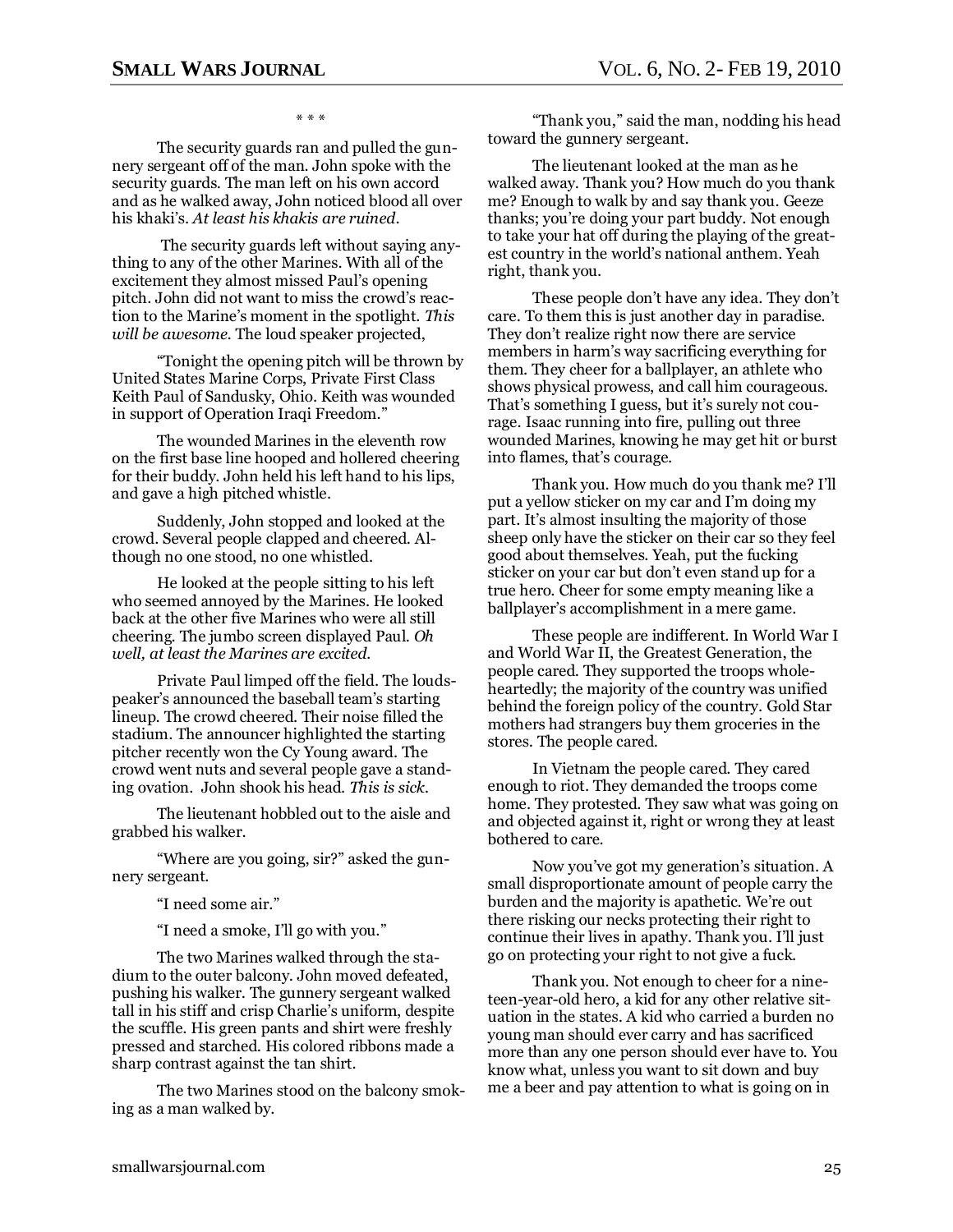the world, next time don't thank me. He was disgusted with life, bitter by the atrophy of America.

He pushed the walker and hobbled back down and sat next to Paul whose face was full of excitement.

―Sir, did you see all of those people cheering for me, when I threw the first pitch? It was awesome; it was the coolest thing that has ever happened to me," said Paul.

He handed the lieutenant a baseball with a signature on it.

―The Cy Young winner even gave me a signed ball. He told me he wished he was as a brave as I was, said I was his hero. Can you believe that! I'm that dude's hero! Isn't that awesome, how much people appreciate what we're doing?"

<span id="page-25-0"></span>"Yeah, that's awesome," said John trying to smile.

He was ashamed by his own arrogance, humbled by the innocence of the private.

\* \* \*

*Luke S. Larson was born and raised in Washington State and grew up on the Olympic Peninsula. He attended University of Arizona on an NROTC scholarship and graduated with honors with a degree in Journalism. He served as a Marine infantry officer and saw action in two tours to Ar Ramadi, Iraq in 2005 and then again in 2007. He was awarded the Bronze Star with V for valor on his first tour. He studied non-lethal weapons, policies and procedures at Penn State's continuing education program and is currently pursuing an MBA at Thunderbird School of Global Management. He lives in Phoenix with his wife and daughter.*

## **The Scope of Security In a Small War**

#### **by Mr. Joel Iams**

*Editor's Note:* the judges noted this article provided a general introduction to COIN and peacemaking literature, while laying out through some interesting, varied, and high-quality examples the principles the phasing of small wars and the challenges faced in figuring out how to conclude them.

―Small wars are operations undertaken under executive authority, wherein military force is combined with diplomatic pressure in the internal or external affairs of another state whose government is unstable, inadequate, or unsatisfactory for the preservation of life and of such interests as are determined by the foreign policy of our Nation."

-Small Wars Manual, United States Marine Corps, GPO, Washington DC, 1940

Security is the fundamental public good that functioning governments provide to the state and its citizens. In a small war, security considerations encompass two basic types of security. Traditional security focuses on the threats posed by states and their agents: militaries, spies, and saboteurs. Nontraditional security focuses on threats that emanate from beyond the Westphalian paradigm: disease, economic uncertainty environmental catastrophe, and non-state-affiliated terrorists. The broadness of security as a concept means that it is best considered as a multi-faceted service, which must be provided for in different manners throughout the campaign. The facets of security can be usefully divided into three phases: one in which traditional security dominates, a transition phase, and a phase

in which non-traditional security dominates. This paper will examine what security means at different points in a small war, discuss what types of security are important in each phase, and explain the costs associated with that type of security.

In a small war, a shortfall in governance produces an unstable or otherwise unsatisfactory situation, which in turn provokes an expeditionary power to undertake an operation that combines military force and diplomatic pressure to further that power's interests. From a security perspective, a state has failed to provide adequate security in a manner that threatens the interests of another state, and the expeditionary power is rectifying that shortfall with a combination of military and diplomatic tools. The most fundamental shortfalls re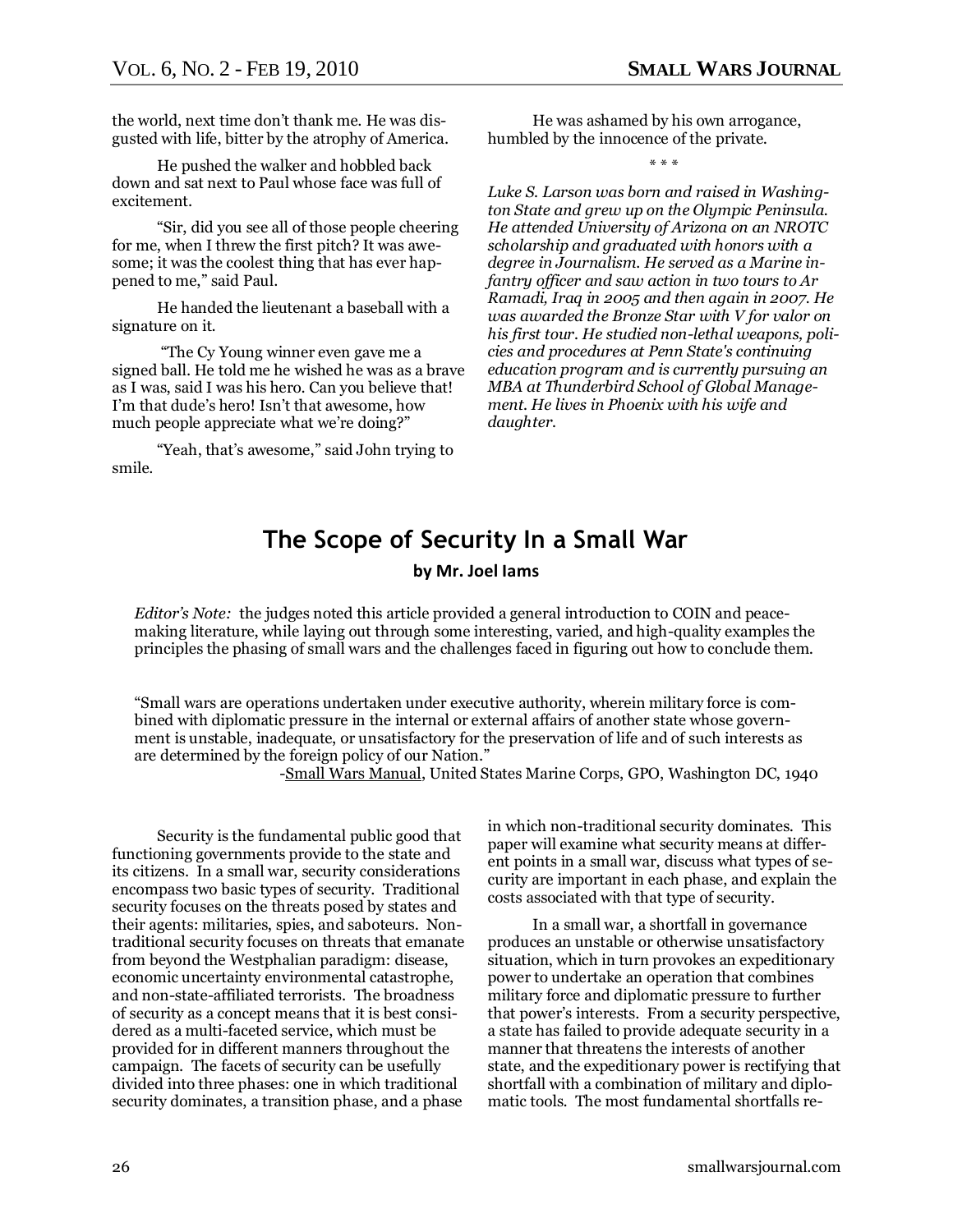late to the traditional security issues, since those impact the viability of the state. Once the basic security of the state is assured, the state can address non-traditional security issues that affect its citizens. A state that cannot shield its citizens from non-traditional threats will always be subject to instability; amelioration of those threats is essential to the long-term stability of a state.

As a result, traditional security is more important early in a small war, while non-traditional security is more important later. Military forces have historically considered traditional security threats their primary focus, but have also addressed non-traditional threats when existing government capabilities fall short, by responding to crises ranging from post-conflict reconstruction to natural disasters and epidemic disease. As civilian expertise is developed and capability grows, the military's rudimentary approach to non-traditional security issues becomes less useful, and civilian institutions can resume the management of security issues. Executing this transition over the course of a small war campaign is complicated, and requires military officers, diplomats, and civilian experts to cooperate closely.

Political leaders need to clearly define the endstate that will constitute "victory" both militarily and diplomatically to foster this coordination. Clear guidance should define the type of local leaders to empower, the type of legal framework to establish, the local governance structures to construct, and the overall situation that will satisfy the military and diplomatic goals. Military operations should logically seek the attainment of political goals. The political leadership thus owes its military and diplomatic agents a clear picture of the conditions they must establish to consider victory achieved. Achieving that victory will require three basic phases of operation: the establishment of legitimate control to satisfy basic security needs, the transition from military to civilian leadership to lay the groundwork for satisfying broader security needs, and the establishment of governance structures to satisfy the ongoing non-traditional security needs.

## **Phase One: The Core Need of Legitimate Control**

At its core, a small war is about a shortfall in governance in a host-nation (HN) state. At its most severe, a collapse in governance can spawn a violent struggle in which an insurgency seeks to supplant the existing government. This type of insurrection undermines the monopoly of the legitimate use of force that traditionally defines a viable state, and the rebels' ability to threaten the viability of the state represents a traditional security threat.<sup>1</sup> To reinforce the basic legitimacy of the HN government, the first priority of the expeditionary power is the need to establish control through military operations, creating zones where the HN government's control is unchallenged.

Empirically, control is a key factor in garnering popular support, and when nationalist/patriotic sentiments are not at issue, populations tend to support the side that controls their region.2 The process of establishing control requires careful attention to the political endstate desired: the use of indiscriminate or unacceptable force can alienate a citizenry and de-legitimize a government, forcing the expeditionary power to establish a military dictatorship to maintain stability. The questions of how much force is too much and what techniques are unacceptable can only be answered in the context of a particular instance, since they reflect the cultural and historical norms of a given country and its people.

The people are the fundamental consideration in governance, and controlling the population is the core of modern counter-insurgency doctrine.3 To meet the traditional security needs of the state, the population must be protected from the depredations of armed forces, regardless of whether they are rebels or agents of a foreign power. In protecting the population and establishing state control a variety of measures have proven successful, including relocation, checkpoints and control measures, and gradual expansion of the zone of control.

Establishing security in the population centers reinforces the perception of state control, not only in the cities but in rural communities as well. A state whose population is largely rural will require garrisons not only in major cities, but in outlying villages, with the residents of outlying farms relocated to the safety of secure villages. Once the population is securely within the embrace of the HN government or expeditionary power's forces, the military can strike concentrations of rebels with greater freedom. To maintain this segregation of the civilian populace and prevent infiltration by rebels, a combination of identity cards, check-

<sup>&</sup>lt;sup>1</sup> Weber, Max. Weber: Political Writings, Peter Lassman, ed. Cambridge University Press, 1994.

<sup>&</sup>lt;sup>2</sup> Kalyvas, Stathis. The Logic of Violence in Civil War, Cambridge University Press, 2006.

<sup>3</sup> For details, see Galula, David. Counterinsurgency Warfare: Theory and Practice, Praeger Security 2006, as well as FM 3-24: Counterinsurgency Operations, Headquarters, Department of the Army, 2006.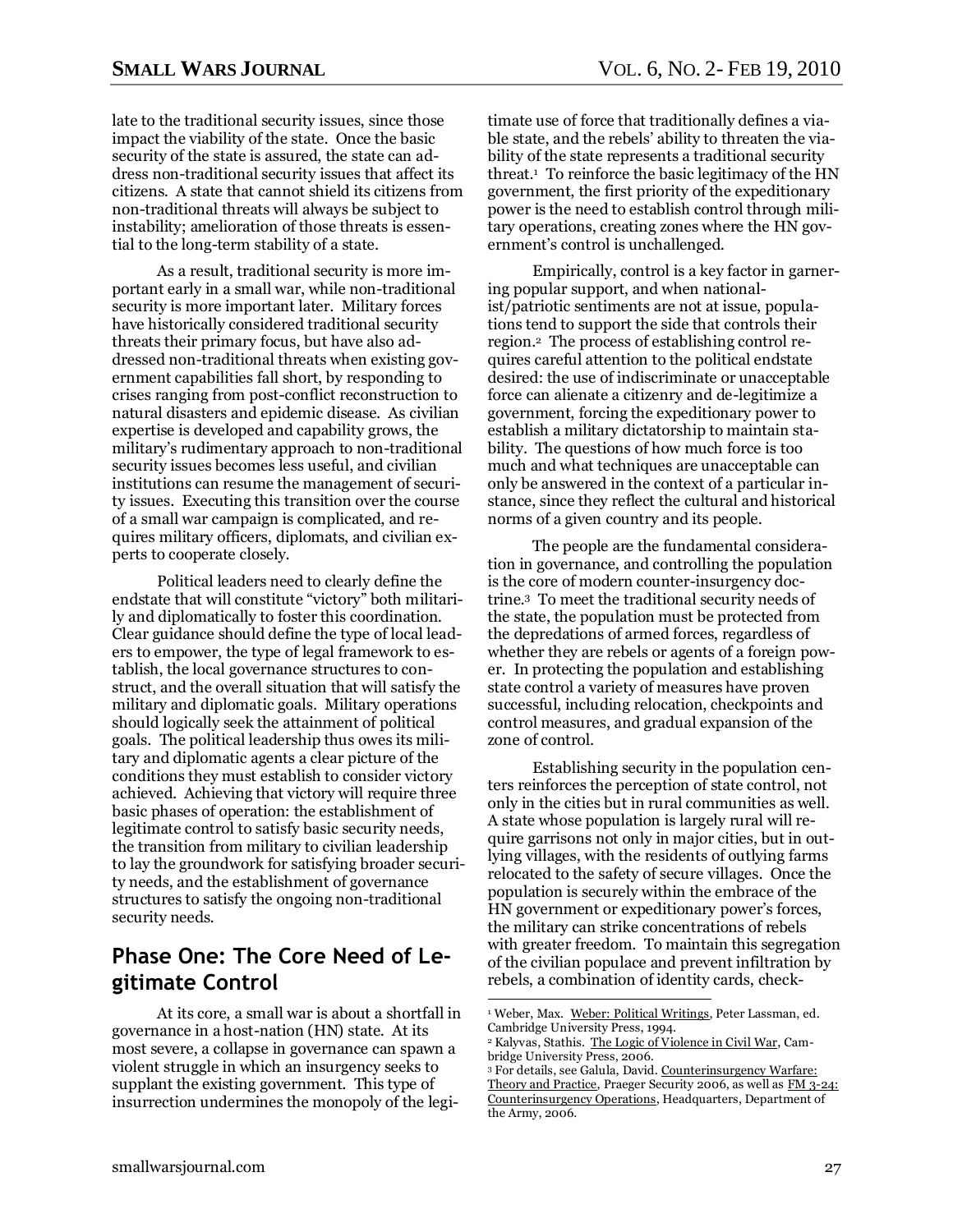points, and security perimeters establish contextual data for each individual and enable the military to identify and focus on suspicious movement.

This process, sometimes called an "oil-spot" technique, proved successful in the French campaign in Morocco that gave it the current name. But its effectiveness has been seen in other campaigns: the English subjugation of Scotland in the mid-1700s, the Philippine insurrection in the early 1900s, and the Malayan Emergency in the 1950s. These measures are often unpopular, and a high degree of resistance to relocation and checkpoints can be expected as a result of the stifling impact on economic life and the perception of foreign domination. This is a tough problem for the expeditionary power that can be addressed in several ways: by clearly identifying the security benefits, by employing HN forces as the face of the operation, and by integrating its forces with the local population.

Forcible relocation pays security dividends, by allowing local farmers to avoid the intimidation of rebel forces and the requisitioning of goods and resources that follows. If the perception of threat posed by the rebel forces is low, rural populations may resist the costs imposed by relocation, so application of relocation as a policy will have to reflect the nature of the campaign. Additionally, establishing secure villages across a widely dispersed population may not be practical in a resourceconstrained environment, and certain areas may have to be relegated to rebel control for a time until forces can be allocated to more distant areas.

The forces involved should ideally belong to the HN government, to mitigate the appearance of imperialism on the part of the expeditionary power. The HN military may not be able to provide capable forces at this early stage, so the expeditionary power may have to take steps on its own. The Combined Action Program, in which Marine units dispersed to Vietnamese villages to work in the fields by day and protect the village by night, proved highly disruptive to the activities of Vietnamese communist rebels, and offers a model for consideration my military commanders. The increased risk to such isolated forces must be calculated in light of the potential to deny the rebels the access to the population they need to maintain their threat to the HN government.

It should also be understood that security is a matter of degree, and not an absolute. In even the most orderly societies, one cannot reduce violence to zero, and in an institutionally weak society ongoing violence may be accepted at a certain level. The prevalence of highwaymen in 18thcentury Scotland, of gunslingers in post-Civil War America, and of rebels in today's Philippines shows that at a sufficiently low level violence becomes a nuisance that civil authorities can address, rather than a threat to the legitimacy of the state that the military alone can counter.

This opening phase of a small war is principally a military operation. The instability likely reflects weakness in local institutions including the HN military. As a result, the expeditionary power will have to alter its own military to meet the manpower demands of small wars. The ground forces must rebalance from heavy units designed to fight opposing armor or mechanized forces to become a mostly-infantry force, capable of garrisoning a countryside and attacking lightly armed rebels. The expeditionary military force will need to establish garrisons across the theater and begin training their HN counterparts to assume eventual control as the campaign matures. The expeditionary military may have to incorporate assistance from allied militaries, and even civilian organizations providing relief services outside the scope of government control. To this final end, militaries have historically allocated regular forces to the civil affairs mission, retraining infantry units to assume responsibility for a wide range of policing, reconstruction, and liaison duties in an environment where civilians cannot or will not go.<sup>1</sup>

Military commanders need to keep in mind that military operations are not an end in themselves, that they set the stage for the attainment of political objectives. The ultimate test of the success or failure of a military campaign is the degree to which it facilitates the attainment of political aims. A battlefield victory can be negated entirely if its methods or aftermath produces a politically unacceptable situation, as the American experience in Vietnam showed all too clearly. Consequently, military commanders need to ensure that their operations are laying the groundwork for the eventual assumption of control by civilian planners.

During this first phase, while traditional security concerns are paramount, civilian planners need to work with the military to establish a clear understanding of how the transition to civilian control will take place. Their role becomes more critical as violence diminishes and the focus of security shifts. As soon as fighting has diminished,

<sup>&</sup>lt;sup>1</sup> McCreedy, Kenneth O. Planning the Peace: Operation Eclipse and the Occupation of Germany, *The Journal of Military History*, Vol. 65, No. 3 (Jul., 2001), pp. 713-739. McCreedy details the effective establishment of US Army civil affairs units to plan the reconstruction efforts in the immediate aftermath of hostilities.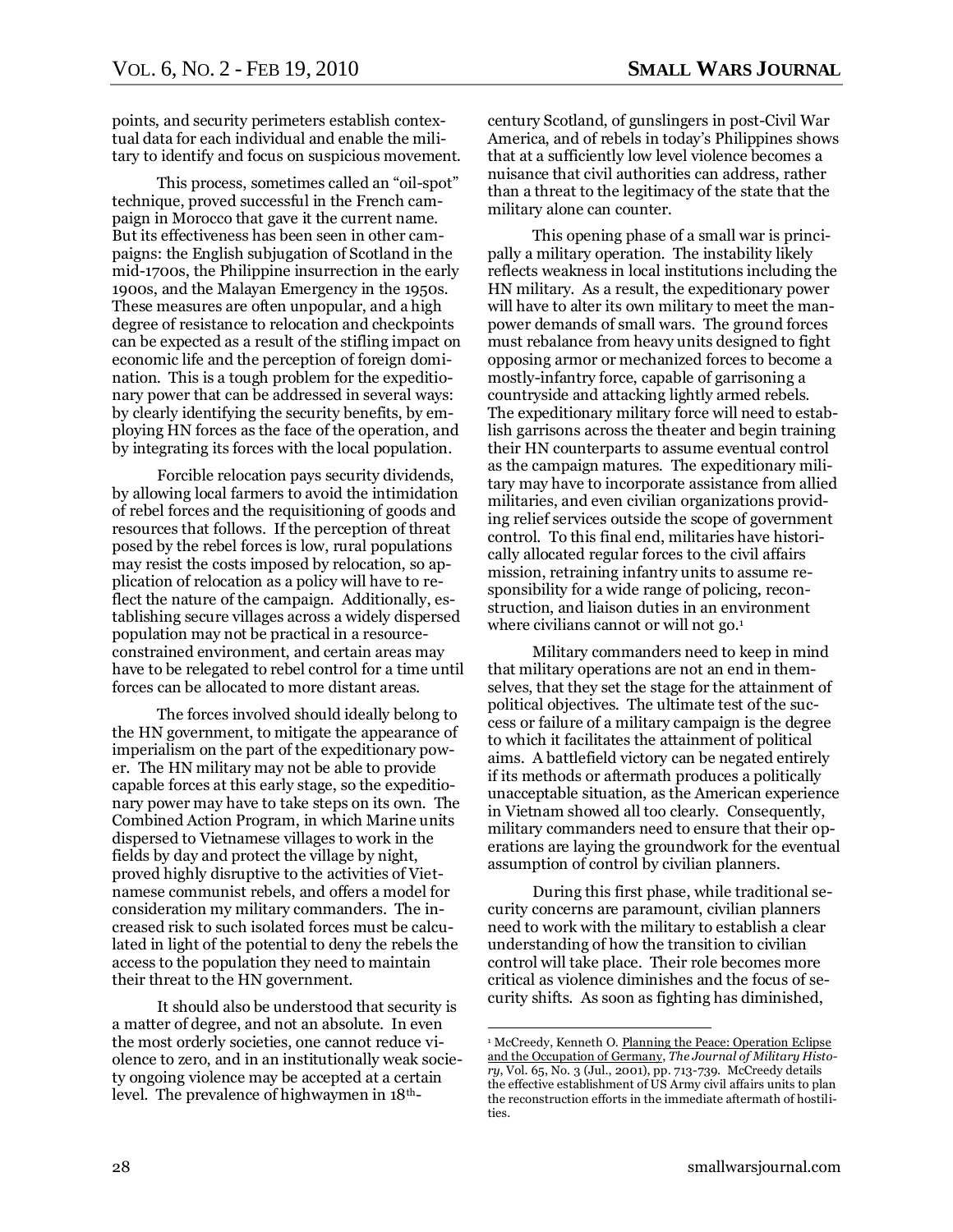non-governmental organizations (NGOs) will likely follow to provide immediate relief services, which in a perfect situation will be smoothly supplanted by the HN government. This coordination of governmental and non-governmental military and civilian activities is a complex task, which detailed planning can improve to some extent.

The costs in this opening phase are obvious, in the provision and sustenance of military forces overseas by the expeditionary power. In all likelihood, the HN government will be unable to repay any of the cost of the effort, and the military expedition must be considered a "sunk cost" that lays the groundwork for future economic benefits. The expeditionary power should understand that parsimony in this opening phase is a risky gamble, since a shortfall in forces risks prolonging the period in which rebels can resist the establishment of legitimate control. The political leaders of the expeditionary power should be prepared to allocate significant military resources to the conflict.

## **Phase Two: Secondary Needs Under Military/Civil Partnership**

The military must establish local institutions of governance immediately after taking control of a sector. Local governance has a degree of legitimacy that the expeditionary power can never attain, and that the HN government may have forfeited prior to the start of the small war. Civil affairs units responding to the military commander can start the process by establishing or re-establishing local leaders in a town council, and gradually recruiting a police force and judiciary to serve basic needs. Diplomatic personnel should coordinate the provision of civilian expertise to guide the new local institutions, clear in the understanding that the local leaders are assuming a degree of control and authority.

Rebellions and insurgencies (often at the heart of small wars) often use the language of grievance to justify their actions, but popular grievances can be addressed through a local institutional framework such as a town council, so long as it remains responsive to popular needs and transparent in its deliberation and execution. Disputes about land or resources can be arbitrated at a local level where the appearance of local control can be reinforced. These are relatively low-cost initiatives, when compared to the expense of foreign expertise from the expeditionary power. T. E. Lawrence observed that while local solutions, though flawed at the outset, will generally survive the test of time better than more "perfect" solutions imposed from outside; recent American doctrine has embraced this point.<sup>1</sup>

With an acceptance of this principle in mind, the military commander and his diplomatic counterpart should quickly move to reinforce the legitimacy of local institutions by funneling resources, ensuring accountability, and providing monitoring by civilians. The traditional security needs will begin to recede to the background as people begin to require the fundamental services of government: utilities such as electricity and clean water, infrastructure such as roads and market spaces, and social institutions like schools and clinics and courts. These represent the first tier of nontraditional security needs, focused on human beings rather than the state as the object of security. They address threats such as disease, economic instability, and illegal activity.

This shift in focus reflects the first step away from the traditional security focus on the state and the people as a whole, and begins to address the needs of individuals. Since progress will not be uniform across a theater, the expeditionary commander needs to be able to maintain a sector-bysector focus. Heavy fighting may dominate in one sector, while in another, individual access to electricity may be paramount. This affords the overall military commander the opportunity to delegate authority in stable sectors to his diplomatic counterpart, with an eye to the eventual assumption of civilian control over the situation.

This type of post-conflict stabilization is a role the U.S. military performed well until after Vietnam. Notable examples include the Reconstruction of the former Confederate states from 1865 to 77, operations in the Philippines from 1898 to 1910, political reform initiatives in the Dominican Republic between 1916 and 1924, and culminating in the formal establishment of Civil Affairs as a branch of service in the wake of World War II. The Philippines offers an excellent example of a small war maturing from a military operation to a civilian operation, as LTG Arthur MacArthur relinquished authority to Governor William Howard Taft.

<sup>1</sup> Lawrence, Thomas E. The Twenty-Seven Articles, *Arab Bulletin*, 20 August 1917. The quote is: "Do not try to do too much with your own hands. Better the Arabs do it tolerably than that you do it perfectly. It is their war, and you are to help them, not to win it for them. Actually, also, under the very odd conditions of Arabia, your practical work will not be as good as, perhaps, you think it is.'

Compare to Guiding Principles for Stabilization and Reconstruction, U.S. Institute of Peace, 2009, p. 3-12 in its comments on Host-Nation Ownership and Capacity.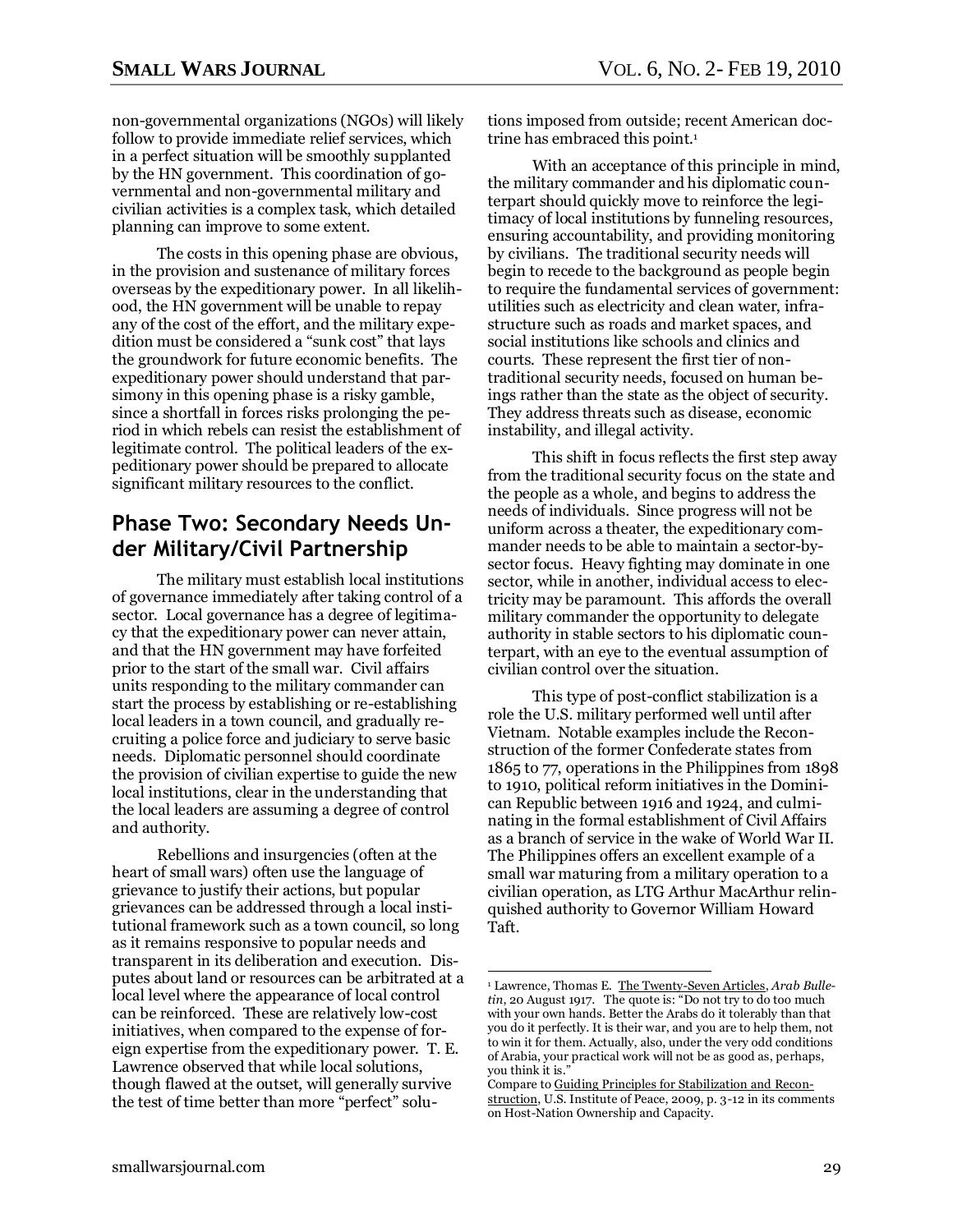As in the Philippines, this second phase sees the military beginning to hand off responsibilities to civilian experts, from the expeditionary power and the HN government (if available). The expeditionary power needs to tread lightly, since establishing a colonial presence is not politically viable in the 21st century. Keeping in mind Lawrence's guidance on the relative value of local efforts should enable both military and diplomatic officers to remember that locally-generated solutions will endure longer than those imposed from without. Ensuring the future viability of local institutions is critical to the long-term success of the campaign, and can best be performed by civilian diplomats coordinating closely with the military commanders as the military recedes into the background.

Costs in this phase transition from focusing on the military campaign to providing the basis for future economic and political growth. A shrewd theater commander will have deployed his assets and planned his campaign to facilitate the transition between a military post and a civil police or government building, to ensure that the military infrastructure can be transitioned for civilian use and avoid the cost of building the same structures twice. As the civilian administrators and advisors arrive, local institutions can be housed in these facilities, the populace can use roads or bridges the military has improved, and the civil administration can create public spaces in the areas the military has secured.

At this point, the military costs decrease relative to the civil costs of sustaining a nascent society. The expeditionary power will, in all likelihood, still be funding the HN military- and policebuilding efforts, providing economic reconstruction assistance, and funding the development of political institutions. To defray these substantial costs, the assistance of foreign allies and NGOs provides a useful reservoir of funds and expertise. Such cooperation requires a significant amount of prior coordination and consensus-building. The expeditionary power's desire for unilateral control over the small war must be balanced by its understanding of its own resource limitations, its requirements for outside expertise, and the cost (in relinquished control) accepting that expertise is likely to entail.

#### **Phase Three: The Dominance of Civil Needs**

As the military threat to the HN government wanes, the focus of the small war shifts not only to civilian control, but to a gradual assumption of

control by HN civilian authorities. Police forces can now begin to take the lead from the Army, which can begin to resume its peacetime size, structure, and function. The expeditionary power will have to decide how to manage this process, as militaries that expand the scope of their mission set sometimes are reluctant to return to the barracks and submit to civilian control. Should the object of the small war be the establishment of an independent, stable state subject to the rule of law, a relatively high degree of civilian control will have to be established regardless of whether or not a military leader is in charge.

To satisfy the security concerns of the civilian population in this phase, supply chains for schools, clinics, markets, and industry become a priority. Issues of personal security, of security from disease, from economic instability, and from environmental catastrophe become the highest priorities for the HN government. This is a dramatically different security focus from the traditional view, but it offers several useful insights. First, it shows how a military subservient to civilian control can still provide for the security of the nation in non-traditional roles. It shows how a military can assist in the transition from domestic instability to a more quiescent state. Lastly, it shows how a wide array of government services can be viewed as derivative of the contemporary conception of the state's purpose: the protection of its population from harm.<sup>1</sup>

If the traditional role of the military is to fight and win the nation's wars, the non-traditional roles include the wide array of functions a military provides in peacetime. Whether fighting fires, providing temporary shelter in the aftermath of earthquakes, or addressing the impact of storms such as hurricanes and tornadoes, military resources have a role in providing the citizenry with immediate relief from natural disasters and environmental catastrophe. Military assets offer a logistical base and pool of basic expertise that can also assist public health officials in combating epidemic disease, and assist police with securing the borders and points of entry. These non-traditional roles are an accepted function in many nations, and in contemporary Europe are gradually becoming the accepted norm; actual combat is increasingly viewed as a deviation.

<sup>1</sup> Evans, Gareth and Mohamed Sahnoun, The Responsibility to Protect, *Foreign Affairs*, November/December 2002. The authors contend that international intervention should be conducted under the aegis of the state's responsibility to protect, that is more fundamental than the state's right to sovereign status.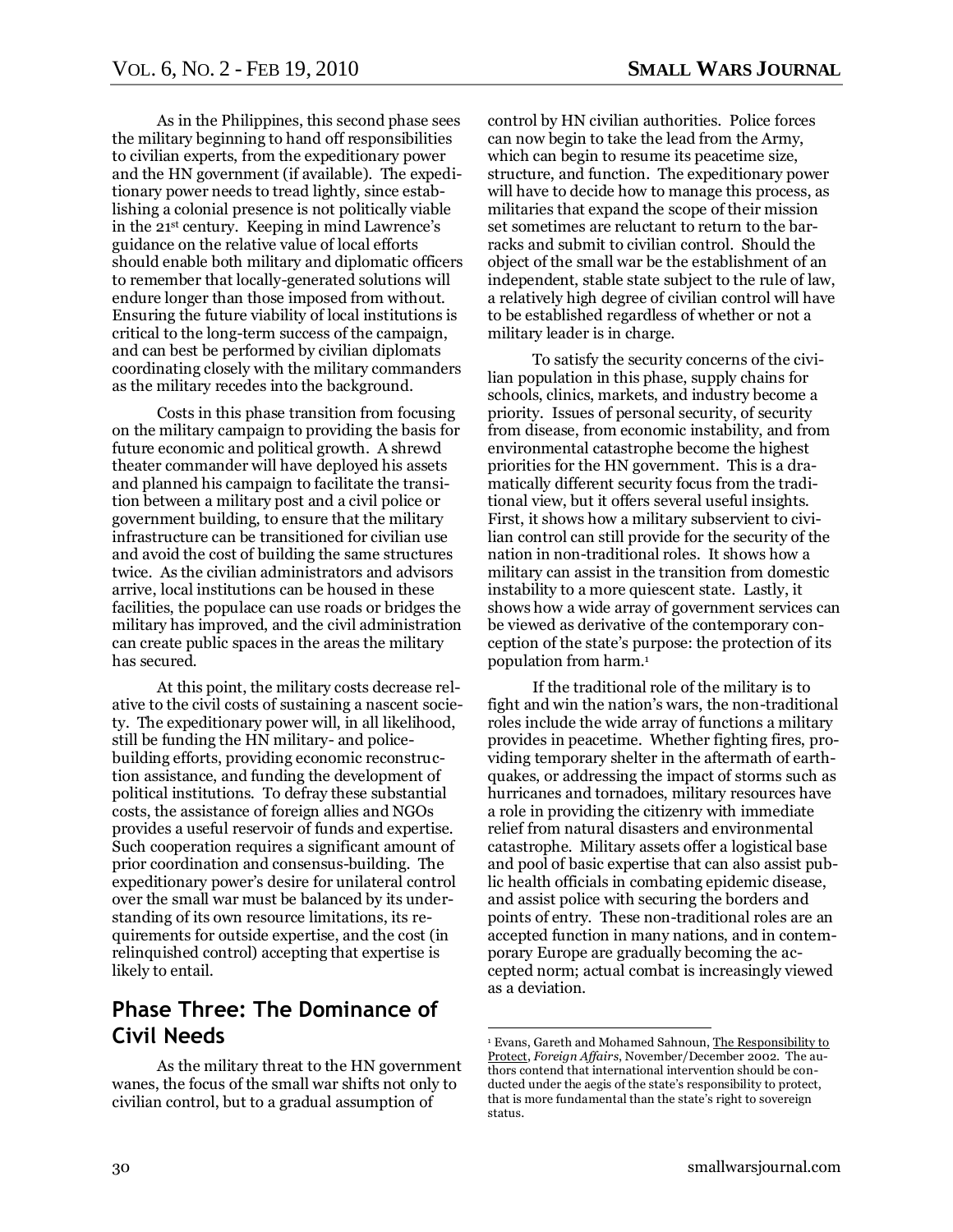The military as an institution subject to civilian control can also assist in the effort to absorb former rebels or insurgents into national institutions under the rubric of disarmament, demobilization, and re-integration (DD&R). DD&R efforts are a subject worthy of study in themselves, in which several NGOs have begun to specialize, but for the scope of this article it is enough to note that the integration of former rebel leaders into national institutions has been historically promising. Jan Smuts' evolution from Boer commander to British hero of the First World War and national leader of South Africa is one example. Joseph Wheeler served as a Confederate cavalry general before leading US Army forces in the Spanish-American War, evidence that bitter adversaries in civil war need not remain such indefinitely.

The re-integration process also occurs in a civilian dimension. Legitimate political grievances that persist beyond the end of the small war may be addressed through former rebels' participation in politics, as the Faribundo Marti National Liberation Front (Spanish: FMLN) in El Salvador has transitioned from military opponent to political party. Even in situations where re-integration fails, the HN government and domestic institutions may emerge strong enough to resist a low-level insurgency for decades to come, as the Philippines has resisted the New People's Army and the Moro Islamic Liberation Front.

In the end, assuming the military returns to its subordinate role, the domestic political aims of the government will focus on addressing human security needs, leaving traditional security needs to the realm of foreign and military affairs. Particularly if the expeditionary power establishes a military alliance or treaty of mutual defense, the HN government's priorities should shift to issues like public health, economic reconstruction, and education, and public order. The establishment of supply chains for trained personnel and modern equipment across these fields is all part of government's fundamental purpose to provide for the protection of its citizens against foreseeable threats, and requires a competent set of regulatory authorities.

By this time, the cost of this phase of the campaign is largely a reconstruction cost, and can be viewed in several ways: as an investment in the future trading relationship between the expeditionary power and the HN government, as the price for more or less permanently mitigating a severe threat, or as the cost of preventing the establishment of a hostile regime or a toehold for an opposing great power. If the cost of the small war is to be recouped, it will have to be in some economic relationship, otherwise the expeditionary power will face the prospect that it has allocated resources to provide for its own security with a war in a foreign land. This cost assessment is one the political leadership should undertake at the very beginning of the enterprise: is the small war truly in the national interest?

#### **Conclusion**

The concept of security itself is a broad one, and in the context of a small war the focus of security efforts must shift as the campaign matures and local capacity is built. To achieve long-term results, a narrowly military effort will be insufficient, and a whole-government approach that incorporates diplomats and civilian experts offers a better chance of success, albeit at increased cost. The initial focus on traditional security problems allows the expeditionary power to secure basic stability in the target state, but to eliminate the core problems that have led to instability in the first place, a much more comprehensive view of security and a correspondingly greater allocation or resources is required.

There is a spectrum for resource investment in small wars, where punitive expeditions sit at one end and comprehensive enterprises lie at the other. Punitive expeditions, like General Roberts' expedition against Kabul in 1879 serve as an example at one end, where a military force defeats an adversary and a reasonably compliant regime is immediately installed. These solutions are generally recognized as temporary, since they do not address the deeper causes of the original instability.

Comprehensive enterprises, like the American campaign in the Philippines from the invasion in 1898 to its emergence as a commonwealth in 1935, require a massive investment of military and civilian resources. Where a punitive expedition may leave a target state prostrate, in the latter case the expeditionary power assumes a vast degree of responsibility for the gradual amelioration of all manner of security needs. This latter example corresponds to the American military experience of the past two decades, where legislative declarations of war have been replaced by resolutions delegating executive authority to employ force, and where the defeat of an adversary force has been generally regarded as insufficient to merit the description ―victory‖. This more comprehensive enterprise requires a correspondingly broader view of security.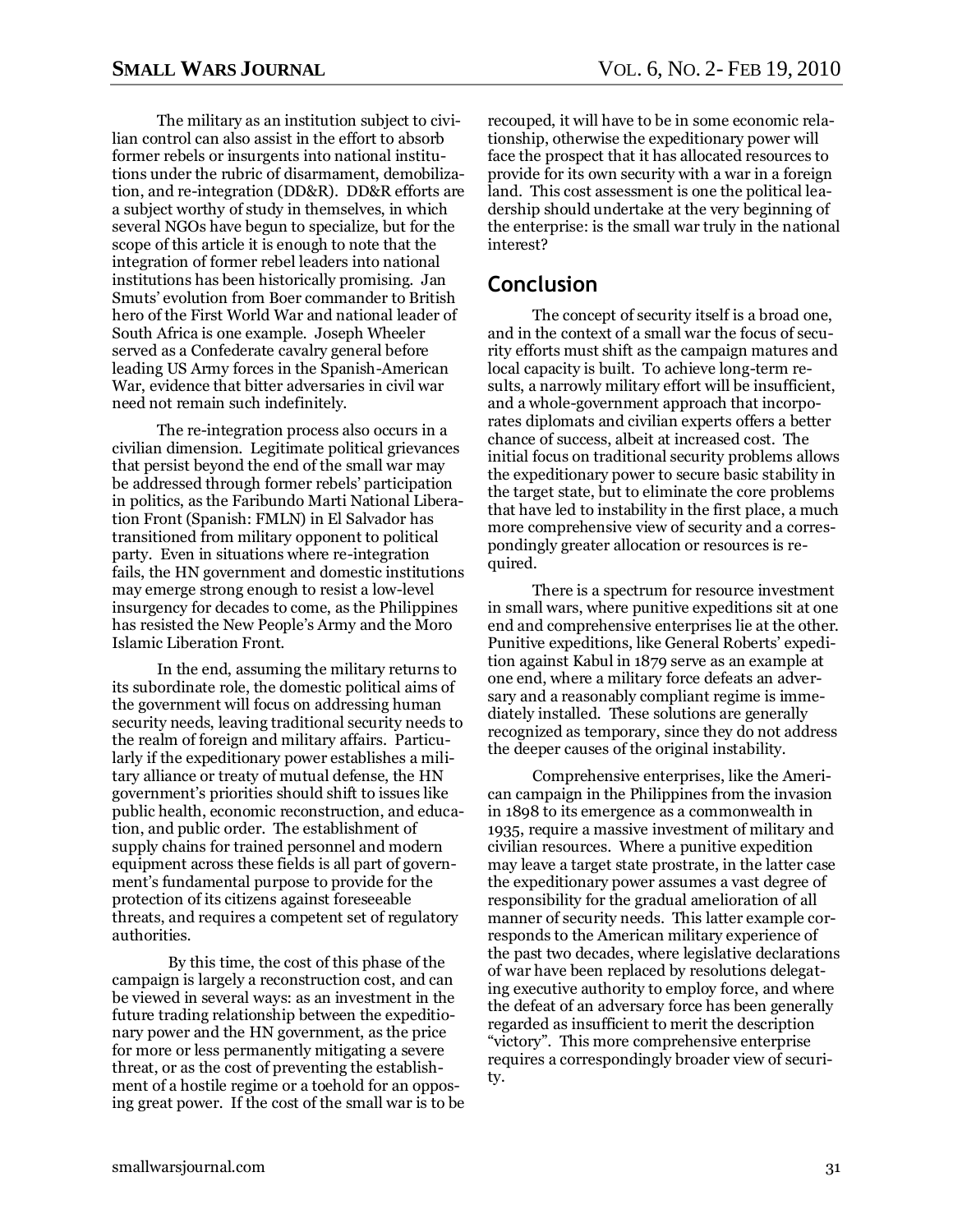In contemporary small wars, the broad nature of security is initially a state concern, but fundamentally it is a human concern, to which end securing the state is a means rather than an end in itself. At first, the small war starts with a military campaign to protect the population from the insurgents, but it immediately transitions to reinforce military success with civil operations aimed at establishing legitimate governance among the citizenry. The transition from military-led operations to civilian-led operations proceeds as the insurgency dwindles, and a functioning HN government is established. Eventually, as former insurgents reintegrate into society, the military recedes to its traditional focus on state security needs, while the remainder of the HN government focuses on the human security needs of the population.

In the present day, small wars are extraordinarily costly enterprises. States with an expeditionary power projection capability should undertake such campaigns only where the national interest is clearly at stake, either in the form of economic or political security. Such campaigns should not be assumed for "light or transient causes", as the cost of maintaining an expeditionary force and the ensuing diplomatic effort is very high.<sup>1</sup> In a democracy, the political leadership should obtain the strongest possible mandate for a small war. Broad support for the campaign, based on a consensus that the security of the nation is at stake, is necessary to see the campaign through to a successful conclusion.

The contemporary American small wars, from Somalia and Bosnia to Iraq and Afghanistan, offer lessons for political, military, and diplomatic leaders to follow. Clarity of purpose from political leaders regarding the nature of the security threat is an essential prerequisite of any campaign, to ensure both a coordinated military/diplomatic response and to secure popular support for pursuing the stated objectives. A carefully planned campaign, coordinated closely with allied powers and non-governmental agencies to address the wide spectrum of security concerns may take more time to assemble but appears to yield more lasting results at lower cost. And finally, the transition to local civilian control and addressing of human security needs is a complex and difficult challenge, a principally diplomatic effort that has yet to be resolved in a manner that is both timely and satisfactory. The problem of security in a small war is a daunting proposition, to which no expeditionary power has found a complete solution.

\* \* \*

*Joel Iams is a strategy consultant for Booz Allen Hamilton and a captain in the United States Marine Corps Reserve. His military experience includes service as an infantry platoon commander and as an intelligence officer in combat operations in two tours in Iraq, as well as a final active-duty assignment in the National Capital Region. He was awarded the degree of Master of Arts in Security Studies from Georgetown University in 2009, and received a Bachelor of Arts degree from Williams College in 2001.*

<sup>&</sup>lt;sup>1</sup> Jefferson, Thomas, Declaration of Independence. United States Congress, 1776.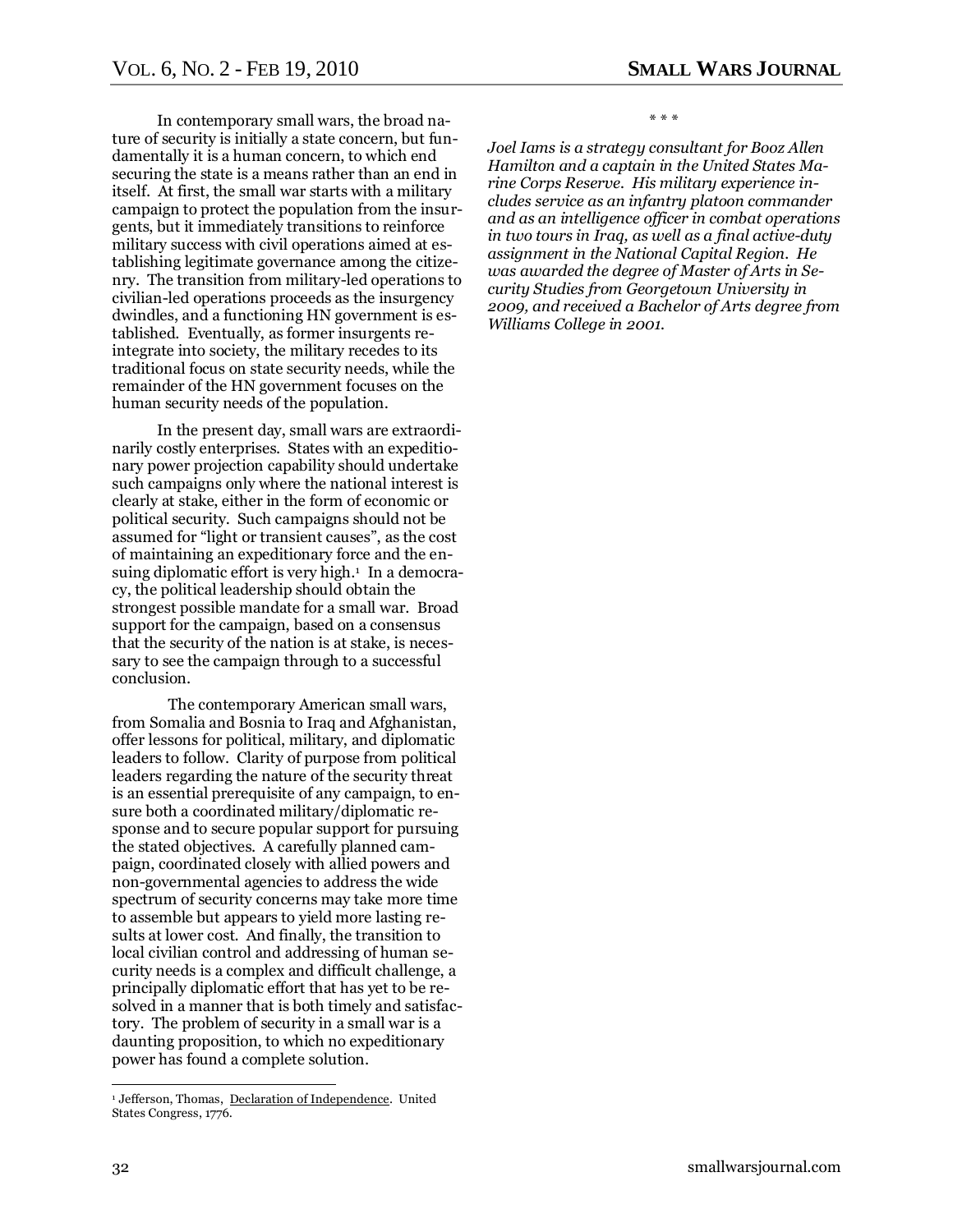## **Don't Try to Arrest the Sea** An Alternative Approach for Afghanistan **By Major Mehar Omar Khan, Pakistan Army**

First published in Small Wars Journal in [October, 2009](http://smallwarsjournal.com/blog/2009/10/an-alternative-approach-for-af/)

<span id="page-32-0"></span>Over the last three months that I'v spent in the United States, I'v heard with concern and trepidation the growing calls for a possible pull out from Afghanistan. No sane citizen of our world, let alone a Pakistani infantry officer who may soon end up being another name on an ever-growing list of the fallen soldiers in war against terror, enjoys thinking about the painful possibility of our world's greatest military power and history's most inspiring nation retreating in the face of an onslaught by Kalashnikov-wielding bearded barbarians riding on the back of motor-cycles, hungry horses and perspiring mules. What is *being realized* with increasing intensity is the pain of a seemingly endless and bloody war for almost a decade now; the pressure of a US public opinion that's almost irreversibly weary of wars (at least for now); the misery of a mismatch between resources and mandate; the rising groans of despairing allies unwilling to persevere and, the scary scarcity of success stories. However what *needs to be realized* is the fact that abandoning Afghanistan will be an unmitigated tragedy.

For United States, I believe, Afghanistan is not a case of 'success or failure'. USA is too big and too powerful to fail against a collection of miserable fanatics holed up in the treacherous mountains of Southern Afghanistan. It's instead a case of *doing too much with too little care and attention*. It's a challenge (still quite surmountable) aggravated by *ditching smart choices and contracting wrong compulsions.* 

The current US approach to fixing Afghanistan is impressive in *detail* but seriously flawed in *design*. Despite recent adjustments reflected most profoundly in Gen Mc Chrystal's COIN Directive, the ship is still headed for the rough seas. The overall design continues to be based on 'mending and reforming' Afghanistan the country – *as a whole*. The brass-tacks continue to be muddied by unclear strategic intent. The 'reform route' continues to be drawn ‗top-down'. Too many coalition people and too many international dollars still reside in Kabul or at best in the provincial headquarters. The majority of Afghans continues to stare angrily from the sidelines while a few thugs rule

the streets and corridors of Kabul. Too many criminals continue to be respectable and powerful despite being in the neighborhood of so many wellmeaning people. While too many handsome US soldiers continue to die, radical *surgery* is still being pended in favor of *cosmetics*.

What is being tried is too much. What needs to be done is *economizing the force and maximizing the effect*. What needs to be done is to increasingly get smarter or leaner in *physics* and more effective and skillful in *chemistry*. What is being done is more and more of physics. What is needed is more skill. What is being poured in is more troops. US public opinion is rightly angry about all of this. Why should young men continue to fall for a 'losing cause'?

But is it a case of a 'losing cause' or one of a ‗*badly managed success'*. I believe it's the latter. And it is with this belief that I want to suggest an alternative approach to what is being done. This approach is embedded in the belief that troops required to manage or govern Afghanistan will never be 'enough' and the right route is 'bottom to up' and 'hub to spokes' and not the reverse of it. I also believe that promise and prosperity is the only magnet that can wean desperate people away from violence and that Afghanistan is too big to be made prosperous all-together. Hence the process of rebuilding and development will have to be 'selective' to start with.

The approach, suggested hereunder, is based on some 'can't do' and some 'can do' kind of things. The identification of what can be done has to be based on a dispassionate recognition of what can't be done.

First, therefore, the 'can't do' part:

**Can"t "govern" this country**: It is historically incorrect to call Afghanistan a country or even a *place*. It has always been and it is a *people*. Afghanistan represents a people who have always been divided and loosely managed; never properly 'governed' at any level even in the loosest sense of that word. Any effort to reverse that historical trend or reality will be a terribly misdirected investment of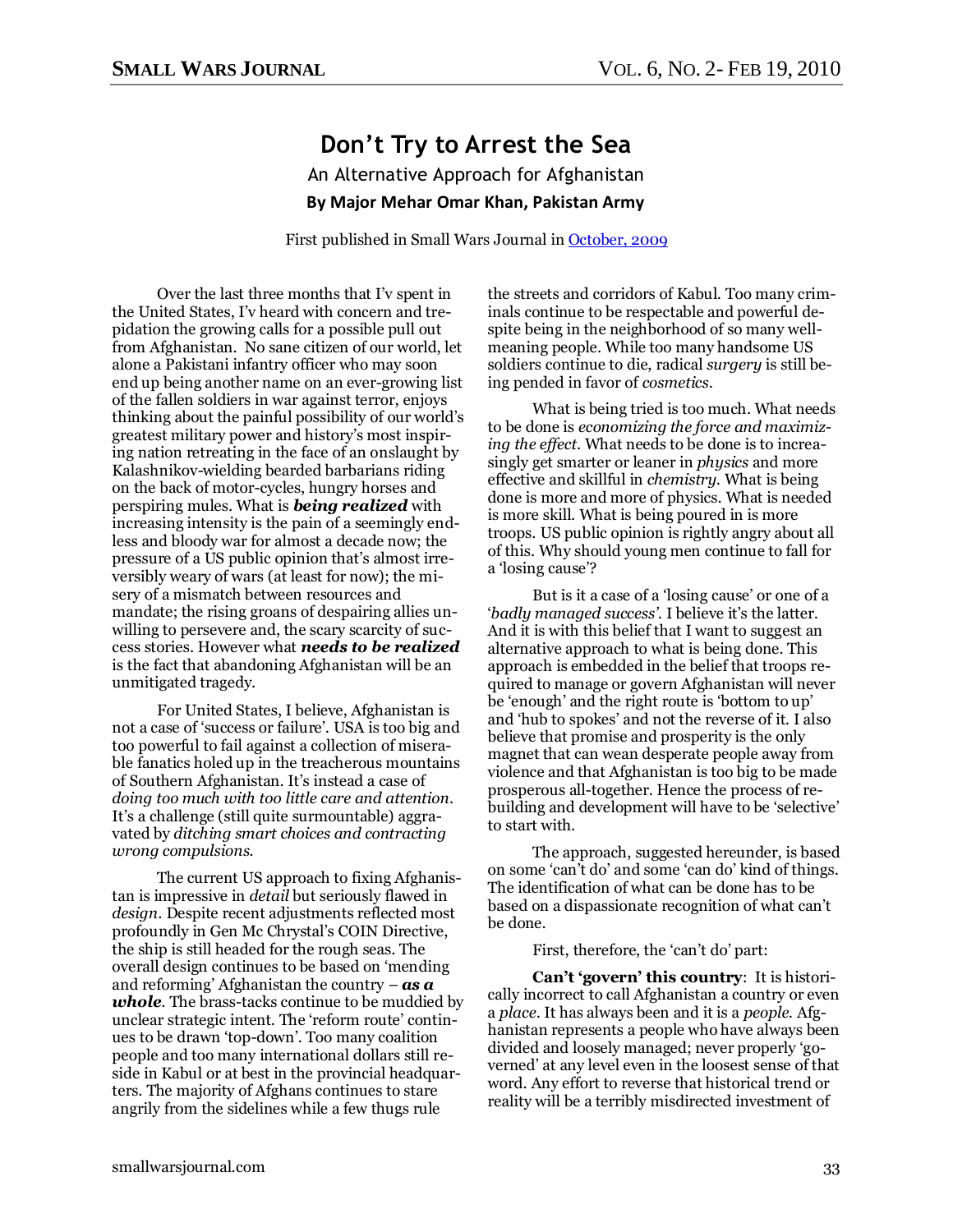blood and money. Afghans, vastly ignorant as well as illiterate, have never been clever enough to submit to a central authority. 'Liberal democracy', 'united vision', a 'social contract', 'tolerant coexistence', 'civil society', 'civil debate', 'national discourse' – are all misnomers largely tossed around in a small section of expatriate community residing in the West. Hence, even the smartest bunch of people can't govern this place as a *whole.*

**Can"t "protect" all Afghans**: The emphasis in COIN directive on 'protecting the civilians, instead of killing the Taliban' in unachievable in its entirety. Coalition troops can never reach numbers needed to extend adequate protection to populace across Afghanistan. It will only give an additional propaganda tool to Taliban, in addition to increasing the range of their target zone. Every suicide bombing will now be seen and portrayed as a sign of coalition's failure to deliver on its 'promise' of ‗protecting' the populace. And promises mean a lot in that medieval society. My proposed ‗approach' addresses this dilemma.

**Can"t have "total" peace**: In Afghanistan, peace has always been relative – both in time as well as space. In that unfortunate part of the world, ‗peace' has mostly meant ‗less fighting' or ‗fighting contained to a few a tribes in a few pockets' or ‗bloodletting restricted to family feuds'. Afghans are fatally skillful in digging up reasons to fire and fight. No amount of money, time or effort can reverse this tragic historical reality in a space of few years. It will instead take sincere national leadership and international commitment spanning generations – something very very hard to come by.

**Can"t have "rivers of milk and honey" flowing in a few years**: After centuries of war, Afghanistan is now way 'beyond a quick or economical repair'. Too much is to be set right and built anew. Roads, hospitals, schools and colleges nothing is there. Attitudes, dreams, aspirations, ideals, sense of unity, a 'unifying' sense of patriotism – nothing is there. It's all broken; shattered by wounds and trauma inflicted by unkind times and endless misery. Brigades of straight-thinking US soldiers with scant support or commitment from Afghan ‗national' leadership or international community (if there ever were two things by those names) can't do it in decades, let alone years.

**Can"t do it without Pashtuns**: Like it or not, Afghanistan has always been a Pashtun country. Many as they are though, Uzbeks, Tajiks and-Hazaras have always been the 'outsiders'. Regardless of who holds the banner (Taliban or anyone else) Pashtuns will never cease fighting unless given their leadership role in Kabul. They have always shed blood for the defense of their 'right' on the throne of Kabul. One can't mess with that 'right' without incurring serious consequences. What we are facing in Afghanistan is ‗*Pashtun Intifada*'. It is only ‗*led*' by bearded mullahs calling themselves ‗Taliban'. Take out Taliban and the insurgency will *continue*.

Now what 'can be' done:

The list is very short. Don't try to arrest the sea. Create islands. Having gone well past the phase of breaking the back of Al-Qaeda and dispersing the Taliban, concentrate on ‗*creating and building*' examples. Set the beacon and you'll see that all the lost ships and boats will come ashore. Here's how to do it.

First and foremost, *believe* that it's not God that drives these people crazy; it's poverty. Believe that Pashtuns don't submit to the Taliban out of sheer love for the one-eyed Mullah Omar; it's deprivation and fear that drives this herd to the first man holding the flag of power and promise. Raise your flag higher than the Mullah's and half-blind lunatic will be devoured by Pashtuns. What is being done is unfortunately not the right way of raising the banner. It defies the logic of 'can't do's' given above. Pashtun face of the country is not sufficiently visible.

Kabul or PRTs will NOT work. Provinces are too big a governance laboratory for Afghanistan. Instead, pick a few districts (nothing more than that) in the heart of areas worst-afflicted by Taliban-led insurgency. Invest heavily in these districts.

Do it in two phases; one, craft the massage, two, let the message spread itself.

Here's is how to create the message. In selected (preferably non-contiguous) districts, give them an honest and polished leadership from ‗amongst themselves', a transparent and efficient court, a model Pashtun police heavily armed with both weapons and motivation, schools (separate for girls and boys), a few hospitals, electricity, money for farming and setting up small businesses through a few efficiently functioning banks, paved roads, a model transport system and, not the least, build a beautiful grand mosque and an FM station that recites Quran with Pashtu translation 24/7. If possible, build a few plants and job-creating projects around mineral mines and informal firearms industry. Let these people serve as an example for rest of the Pashtun country. Having created these models, international community can then